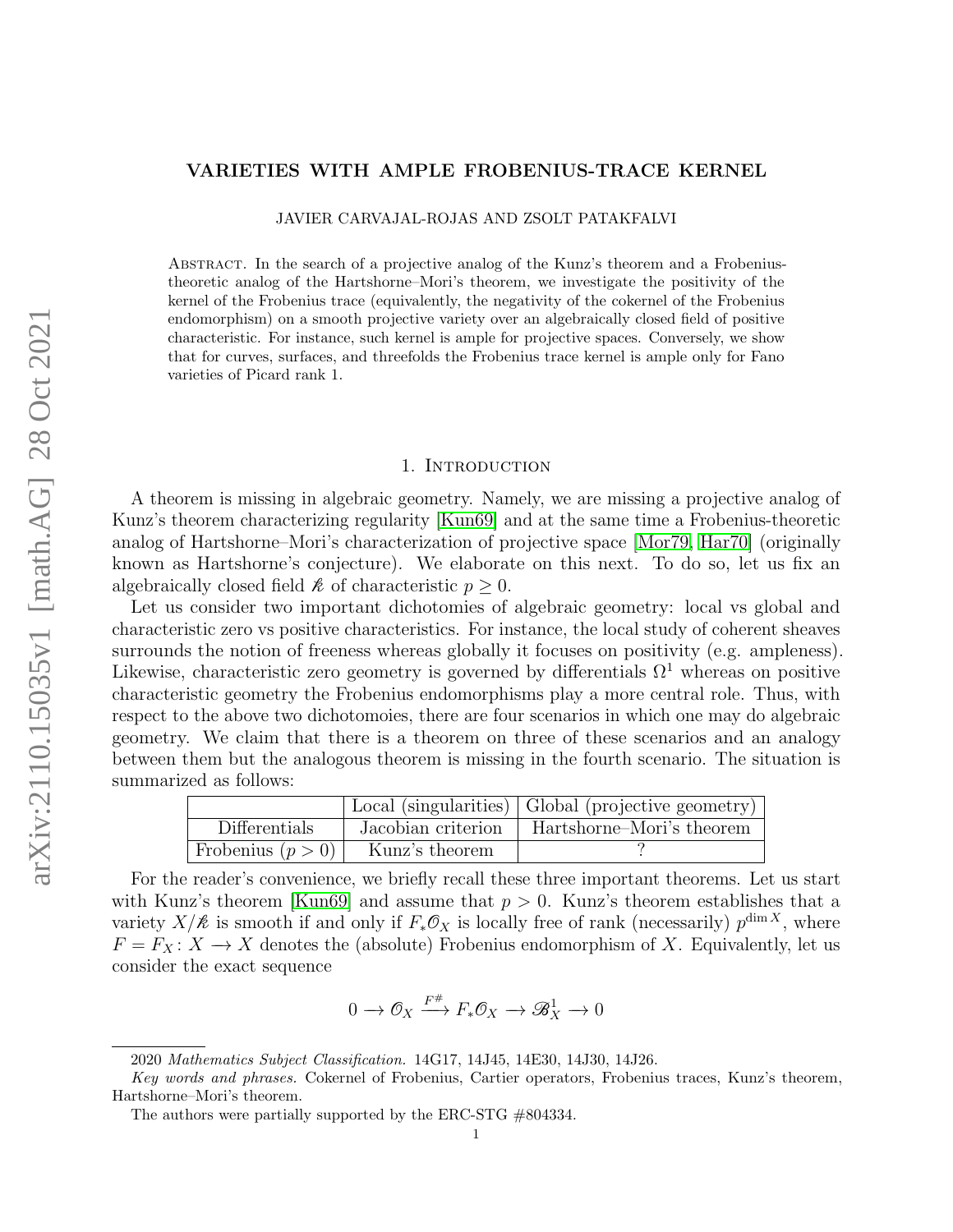defining  $\mathscr{B}_{X}^{1}$  as the cokernel of Frobenius. Then, Kunz's theorem can be rephrased by saying that  $X/k$  is smooth if and only if  $\mathscr{B}_X^1$  $\mathscr{B}_X^1$  is locally free of rank (necessarily)  $p^{\dim X} - 1$ .<sup>1</sup>

Compare this to the jacobian criterion: a variety  $X/k$  is smooth if and only if  $\Omega^1_{X/k}$  is locally free of rank dim X. Thus, the smoothness of a variety  $X/\mathcal{R}$  can be determined by using either  $\Omega^1_{X/\nless}$  or  $\mathscr{B}^1_X$ .

There is a purely local way to look at Kunz's theorem. Set  $\hat{\mathbb{A}}_{\ell}^d := \text{Spec } \ell[\![x_1, \ldots, x_d]\!]$ . By the shope structure theorem, the spectre of postberian complete local  $\ell$  alsohes  $(A, \mathbf{m}, \ell)$  are Cohen structure theorem, the spectra of noetherian complete local  $\ell$ -algebras  $(A, \mathfrak{m}, \ell)$  are, up to isomorphism, the closed subschemes of  $\hat{\mathbb{A}}_k^n$  for some n, and  $\hat{\mathbb{A}}_{k}^d$  is (up to isomorphism) the only regular one of dimension d. Let us refer to these spectra simply as  $\ell$ -singularities. Thus, Kunz's theorem establishes that  $\hat{\mathbb{A}}_{\ell}^d$  is characterized among d-dimensional  $\ell$ -singularities as the one and only one whose Frobenius has free cokernel. Of course, an analogous characterization can be obtained using differentials by the jacobian criterion.

On the other hand, we may consider Mori's theorem (originally called Hartshorne's conjecture) characterizing the projective spaces among smooth projective varieties by the ampleness of the tangent sheaf [\[Mor79\]](#page-36-1), cf. [\[Har70,](#page-36-2) [Mab78,](#page-36-3) [MS78\]](#page-37-0). Concretely, a d-dimensional smooth projective variety  $X/k$  has ample tangent sheaf  $\mathcal{T}_{X/k} := \Omega_{X/k}^{1,\vee}$  if and only if  $X \cong \mathbb{P}_{\mathcal{R}}^d := \text{Proj } \mathcal{R}[x_1, \ldots, x_d]$ . We refer to this as Hartshorne–Mori's theorem. Further, a direct graded-algebra computation shows that

(1.0.1) 
$$
F_*\mathcal{O}_{\mathbb{P}_\ell^d} \cong \mathcal{O}_{\mathbb{P}_\ell^d} \oplus \mathcal{O}_{\mathbb{P}_\ell^d}(-1)^{\oplus a_1} \oplus \cdots \oplus \mathcal{O}_{\mathbb{P}_\ell^d}(-d)^{\oplus a_d},
$$

where the integers  $a_1, \ldots, a_d$  are uniquely determined by such isomorphism. Moreover,

$$
\mathscr{B}^{1,\vee}_{\mathbb{P}^{d}_{\ell}}\cong \mathcal{O}_{\mathbb{P}^{d}_{\ell}}(1)^{\oplus a_{1}}\oplus\dots\oplus \mathcal{O}_{\mathbb{P}^{d}_{\ell}}(d)^{\oplus a_{d}}
$$

is ample.

In view of all the above, it is inevitable to wonder:

<span id="page-1-0"></span>Question 1.1. Let  $X/\mathcal{R}$  be a d-dimensional smooth projective variety such that the locally free sheaf  $\mathscr{E}_X := \mathscr{B}_X^{1,\vee}$  is ample, which the expert will quickly recognize as the kernel of the Frobenius trace  $\tau_X: F_* \omega_X^{1-p} \to \mathcal{O}_X$  (see [Section 2\)](#page-3-0). Is X isomorphic to  $\mathbb{P}_k^d$ ?

If [Question 1.1](#page-1-0) were to have have an affirmative answer, we may think of it as both a projective Kunz's theorem and a Frobenius-theoretic Hartshorne–Mori's criterion. That is, we could tell the projective spaces apart among smooth projective varieties by the ampleness of a locally free sheaf naturally defined via its Frobenius. Unfortunately, [Question 1.1](#page-1-0) has a negative answer for all  $d \geq 3$ . Indeed, using the description in [\[Lan08,](#page-36-4) [Ach12\]](#page-35-0),  $\mathcal{E}_X$  can be seen to be ample already for quadrics of dimension  $d \geq 3$  and  $p \geq 3$ ; see [Section 4.5.](#page-25-0)

On the positive side, we show that if  $\mathcal{E}_X$  is ample then X is a Fano variety. In general, if  $\mathscr{E}_X$  has certain positivity property then the same property holds for  $\omega_X^{-1}$ ; see [Proposition 5.8.](#page-28-0) In particular, [Question 1.1](#page-1-0) has affirmative answer for  $d = 1$ . We are able to verify this for surfaces as well. For threefolds, we manage to reduce the class of Fano threefolds for which  $\mathscr{E}_X$  is ample via an extremal contraction analysis. We obtain the following result.

Main Theorem [\(Theorem 5.16,](#page-32-0) [Corollary 5.12,](#page-29-0) [Corollary 5.10\)](#page-29-1). Let  $X/k$  be a d-dimensional smooth projective variety such that  $\mathcal{E}_X = \ker(\tau_X : F_* \omega_X^{1-p} \to \mathcal{O}_X)$  is ample and  $d \leq 3$ . Then, X is a Fano variety of Picard rank 1.

<sup>&</sup>lt;sup>1</sup>Technically speaking, Kunz's theorem characterizes the regularity of X rather than the smoothness of  $X/\mathcal{R}$ .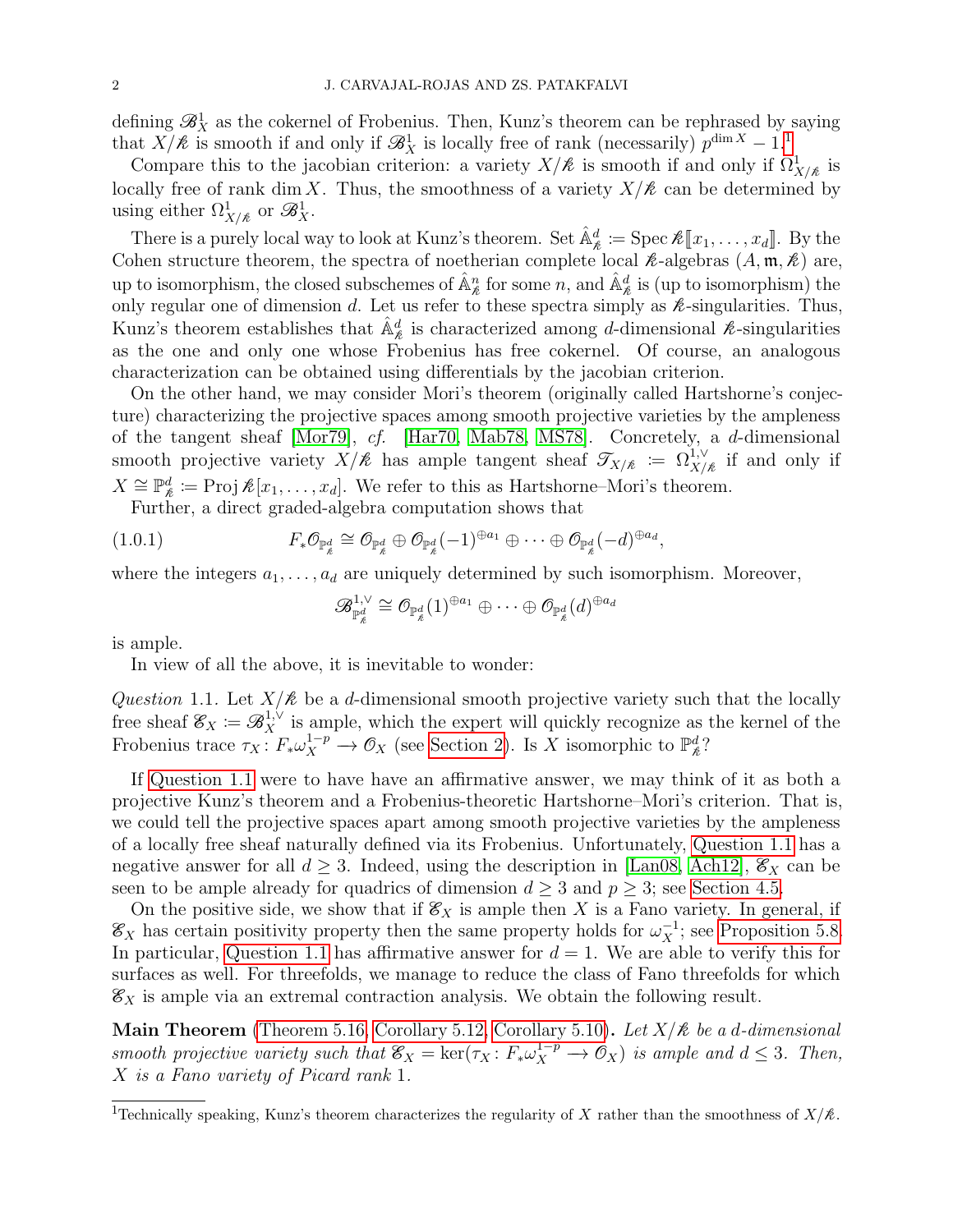Its converse, however, seems to be rather tricky. Except for the projective space and the quadric, we do not know whether or not  $\mathcal{E}_X$  is ample for Fano threefolds of Picard rank 1 (i.e. for those of index 1 or 2). However, if X is the quadric,  $\mathscr{E}_X$  is ample if and only if  $p \neq 2$ (see [Corollary 4.8\)](#page-26-0), which we find rather baffling. We leave this converse problem open:

Question 1.2. For which Fano threefolds of Picard rank 1 is  $\mathscr{E}_X$  ample? Does this depend on the characteristic as it does for quadrics?

We may still wonder whether there is a locally free sheaf naturally defined via Frobenius telling the projective space apart among Fano varieties of Picard rank 1. Our failed first attempt was to use the dual of the cokernel of Frobenius  $\mathscr{B}_{X}^{1}$ , which is none other than the kernel of the *first* Cartier operator of  $X$ ; see [Remark 2.1.](#page-4-0) Nonetheless, there are  $d$  Cartier operators attached to a d-dimensional smooth projective variety  $X/k$ . For instance, the d-th Cartier operator is the usual one  $F_* \omega_X \to \omega_X$  giving  $\omega_X$  its natural Cartier module structure. Letting  $\mathcal{B}_X^i$  be the kernel of the *i*-th Cartier operator, we may wonder whether the ampleness of  $\mathscr{B}_X^{\vee} \coloneqq \bigoplus_{i=1}^d \mathscr{B}_X^{i,\vee}$  may be used to characterize the projective space among smooth projective varieties. For instance, the following relation is well-known

$$
\mathscr{B}^{d,\vee}_X\cong \mathscr{B}^1_X\otimes \omega_X^{-1}\cong (\mathscr{E}_X\otimes \omega_X)^\vee;
$$

see [Remark 2.1.](#page-4-0) From this, we see that  $\mathscr{B}_X^{d,\vee}$  is ample for all projective spaces and all quadrics of dimensions  $\geq 3$ . However, can we use the ampleness of  $\mathscr{B}^{2,\vee}$  to distinguish between  $\mathbb{P}^3_{\ell}$ and the threefold quadric  $Q_3/k$ ? Unfortunately, we do not know whether  $\mathscr{B}_{\mathbb{P}^3}^{2,\vee}$  is ample whereas  $\mathscr{B}^{2,\vee}_{Q_3}$  is not.

Roughly speaking, the study of projective varieties can be reduced to the study of graded commutative algebra. Thus, one may expect that one could obtain a decent projective Kunz's theorem by translating the corresponding graded Kunz's theorem. For the reader's convenience, we have worked out this easy translation in [Section 3.1.](#page-10-0) See [Corollary 3.9](#page-11-0) for the statement, which we find rather unsatisfactory as it does not resembles Hartshorne–Mori's theorem. Nonetheless, it at least indicates that the structure of Frobenius pushforwards can be used to characterize projective spaces among smooth projective varieties

Last but not least, let us highlight an interesting side application of our methods. Let  $(V, \mathscr{A})$  be a polarized projective normal variety (i.e.  $\mathscr{A}$  is an ample invertible sheaf on X) with corresponding affine cone X and vertex point  $0 \in X$ . In [Section 4.4,](#page-20-0) we outline a geometric method for describing explicitly  $F_*\mathcal{O}_{X,0}$  as an  $\mathcal{O}_{X,0}$ -module. The only input needed is an explicit description of  $F_*\mathscr{A}^i$  for  $i=0,\ldots,p-1$ . We illustrate this method by carrying out the computations for both Veronese and Segre embedding. In principle, one can do this for quadric cone singularities as well by using [\[Ach12,](#page-35-0) [Lan08\]](#page-36-4) as input. However, we will attempt this rather lengthy calculation somewhere else. The authors are unaware of any such explicit descriptions in the literature and believe this could be of interest for commutative algebraists. See [Remark 4.1,](#page-16-0) [Remark 4.5,](#page-23-0) [Remark 4.6.](#page-24-0)

Outline. This paper is organized as follows. [Section 2](#page-3-0) briefly surveys the basics on Cartier operators (i.e.  $\kappa_X \colon F_* \omega_X \to \omega_X$ ) and Frobenius traces (i.e.  $\tau_X = \kappa_X \otimes \omega_X^{-1} \colon F_* \omega_X^{1-p} \to \mathcal{O}_X$ ) and so it might be skipped by experts. In [Section 3,](#page-6-0) we compute directly the Frobenius pushforwards of invertible sheaves on projective bundles of the form  $\mathbb{P}(\mathscr{L}_0 \oplus \cdots \oplus \mathscr{L}_d) \to X;$ see [Proposition 3.2,](#page-7-0) which we later use in [Section 4](#page-11-1) to calculate several examples of interest. Most importantly, this is used to prove that  $\mathscr{E}_X$  is never ample if X is a blowup of a smooth variety along a smooth subvariety; see [Proposition 4.2.](#page-19-0) Finally, in [Section 5,](#page-27-0) we study the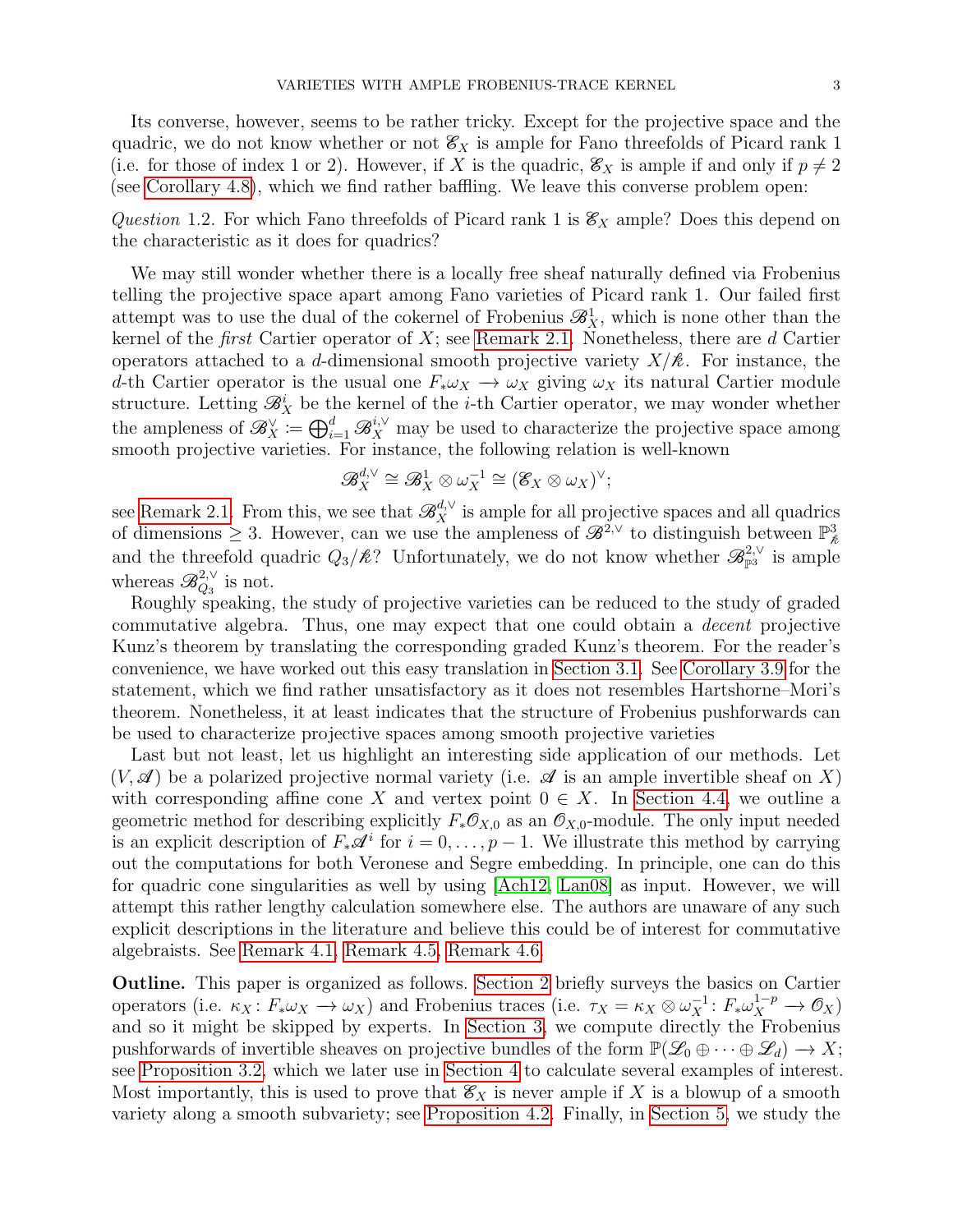repercussions the ampleness of  $\mathcal{E}_X$  (as well as other positivity conitions) has on X. Our first basic observation is that there is a surjective morphism  $F^* \mathscr{E}_X \to \omega_X^{1-p}$ , which let us conclude that  $\omega_X^{-1}$  is ample if so is  $\mathscr{E}_X$ ; see [Proposition 5.8.](#page-28-0) We narrow this down further in [Section 5.3,](#page-29-2) where we investigate the interplay between the ampleness of  $\mathscr{E}_X$  and extremal contractions of smooth threefolds. In a nutshell, if X is a Fano variety of dimension  $\leq 3$  and  $\mathscr{E}_X$  is ample, then it admits no extremal contraction except for  $X \to \text{Spec } \mathcal{E}$  (where the whole space is contracted to a point) and so  $X$  is a Fano variety of Picard rank 1.

Convention 1.3. We fix an algebraically closed field  $\hat{\mathcal{E}}$  of characteristic  $p > 0$ . All relative objects (such as varieties) and properties (such as smoothness and projectivity) are defined over  $\hat{\mathcal{R}}$  unless otherwise is explicitly stated. For instance, we write  $\mathbb{P}^{\bar{d}} = \mathbb{P}^d_{\hat{\mathcal{R}}}$ ,  $\mathbb{A}^{\bar{d}} = \mathbb{A}^d_{\hat{\mathcal{R}}}$ , and so on. We let  $F^e = F_X^e : X \longrightarrow X$  denote the e-th iterate of the absolute Frobenius morphism of a variety X. We use the shorthand notation  $q := p^e$ . Given  $n \in \mathbb{Z}$ , we use the euclidean algorithm to define

$$
n = \lfloor n/q \rfloor q + [n]_q, \quad 0 \le [n]_q \le q - 1.
$$

We may drop the subscript from  $[n]_q$  if no confusion is likely to occur. Further, when we make an statement regarding  $F^e$  and make no mention of  $e$ , we mean that it holds for some and equivalently all  $e \geq 1$ . When no confusion is likely to occur, we may drop subscripts writing e.g.  $\mathcal{O} = \mathcal{O}_X$ ,  $\omega = \omega_X = \omega_{X/\mathcal{R}}$ ,  $\Omega^i = \Omega^i_{X/\mathcal{R}}$ , etc. Finally,  $0 \in \mathbb{N}$ .

<span id="page-3-0"></span>Acknowledgements. The authors thank Takumi Murayama for very useful discussions.

## 2. Generalities on Cartier operators and Frobenius traces

Let X be a smooth variety of dimension d. Kunz's theorem establishes that  $F^e_*\mathscr{L}$  is a locally free sheaf of rank  $q^d$  for all invertible sheaves  $\mathscr L$  on X. Since  $F^e: X \to X$  is finite, Grothendieck duality establishes a canonical isomorphism of  $F^e_*\mathcal{O}_X$ -modules  $F^e_*\mathcal{O}_X \to$ Hom  $_X(F^e_* \omega_X, \omega_X)$ , whose corresponding global section  $\kappa^e = \kappa^e_X : F^e_* \omega_X \to \omega_X$  is the so-called *Cartier operator* on X; see [Remark 2.1](#page-4-0) below. Twisting  $\kappa^e$  by  $\omega_X^{-1}$  and using the projection formula yields a map  $\tau^e = \tau_X^e \colon F^e_* \omega_X^{1-q} \to \mathcal{O}_X$ , which we referred to as the Frobenius trace on X. Notice that  $\tau^e$  is surjective. Indeed, this can be checked locally at stalks where it is clear as X is regular (and so  $F$ -injective). Thus, there is an exact sequence

<span id="page-3-2"></span>(2.0.1) 
$$
0 \to \mathscr{E}_{e,X} \to F^e_* \omega_X^{1-q} \xrightarrow{\tau^e} \mathcal{O}_X \to 0.
$$

Defining  $\mathcal{E}_{e,X}$  as the kernel of the Frobenius trace  $\tau_X^e$ . Equivalently,

<span id="page-3-1"></span>(2.0.2) 
$$
0 \to \mathscr{E}_{e,X} \otimes \omega_X \to F^e_* \omega_X \xrightarrow{\kappa^e} \omega_X \to 0.
$$

We may also write  $\mathscr{E}_{e,X} = \mathscr{E}_e$  if no confusion is likely to occur. Observe that  $\mathscr{E}_e$  is a locally free sheaf of rank  $q^d-1$  as these short exact sequences are both locally split. From [\(2.0.2\),](#page-3-1) it follows that  $\chi(\mathscr{E}_e \otimes \omega_X) = 0$ . By taking duals, we obtain a short exact sequence

<span id="page-3-3"></span>(2.0.3) 
$$
0 \to \mathcal{O}_X \xrightarrow{(\tau^e)^\vee = F^{e, \#}} F^e_* \mathcal{O}_X \to \mathcal{E}_{e, X}^\vee \to 0.
$$

In particular,  $\chi(\mathscr{E}_{e,X}^{\vee})=0$ . Additionally, [\(2.0.1\)](#page-3-2) splits if and only if so does  $F^{e,\#}: \mathcal{O}_X \to$  $F^e_*\mathcal{O}_X$ , i.e., X is F-split. In that case,  $h^i(\mathcal{E}_e \otimes \omega_X) = 0$  for all i and so  $h^i(\mathcal{E}_e^{\vee}) = 0$  for all i by Serre duality. Those vanishings are equivalent to Frobenius acting injectively (i.e. semi-simply) on the cohomology groups  $H^{i}(X,\mathcal{O}_X)$ . We shall recall in [Remark 2.3](#page-4-1) below that this is the case when  $X$  is ordinary.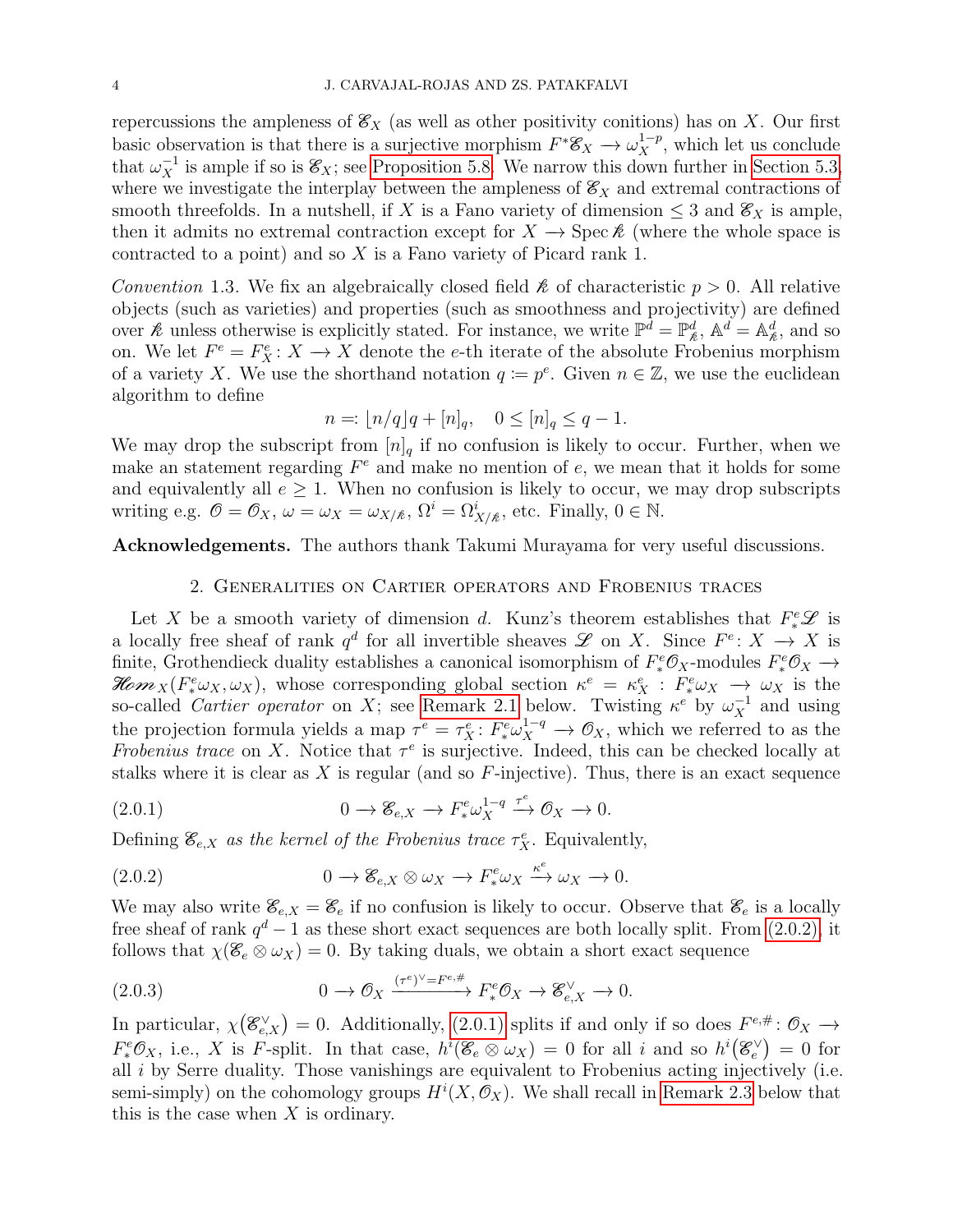<span id="page-4-0"></span>Remark 2.1 (Generalized Cartier operators). Let  $\Omega^{\bullet} \coloneqq \Omega^{\bullet}_{X/\&}$  be the exterior algebra of  $X/\mathcal{R}$ , which is a graded-commutative  $\mathcal{O}_X$ -algebra. Let  $(\Omega^{\bullet}, d)$  be the corresponding de Rham complex. Although this is not a complex of  $\mathcal{O}_X$ -modules (as the differentials are not  $\mathcal{O}_X$ linear),  $(F^e_* \Omega^{\bullet}, F^e_* d)$  is an  $\mathcal{O}_X$ -linear complex. Let  $Z^{\bullet} := Z^{\bullet}_{X/\&}$  be the corresponding graded subspaces of exact forms and  $B^{\bullet} := B^{\bullet}_{X/\nmid \ell}$  be the ones of closed forms. Notice that  $F^e_* Z^{\bullet}$  is a graded  $\mathcal{O}_X$ -subalgebra of  $F^e_* \Omega^{\bullet}$  and  $F^e_* \overline{B}^{\bullet}$  is a graded ideal of  $F^e_* Z^{\bullet}$ . Thus,

$$
\mathbf{H}^{\bullet}\big(F^e_*\Omega^{\bullet}\big) = F^e_*Z^{\bullet}/F^e_*B^{\bullet} = F^e_*(Z^{\bullet}/B^{\bullet})
$$

is a graded-commutative  $\mathcal{O}_X$ -algebra. The importance of this is that there is a natural isomorphism of graded-commutative  $\mathcal{O}_X$ -algebras

$$
C^{-1} = (C^{-1})^{\bullet} \colon \Omega^{\bullet} \to \mathbf{H}^{\bullet}(F^e_* \Omega^{\bullet}).
$$

The inverse isomorphism  $C = C^{\bullet}$  is (are) referred to as the Cartier operator(s) in the literature. For further details, see [\[Car57,](#page-35-1) [EV92,](#page-36-5) [BK05\]](#page-35-2). In fact, the composition

$$
F^e_* \omega_X = F^e_* Z^d \longrightarrow \mathbf{H}^d \big( F^e_* \Omega^\bullet \big) \stackrel{C^d}{\longrightarrow} \Omega^d = \omega_X
$$

coincides with the Cartier operator  $\kappa^e: F^e_* \omega_X \to \omega_X$  defined via Grothendieck duality. Thus, there is a bit of abuse in the terminology. To avoid any confusion, we denote the composition  $F^e_*Z^{\bullet} \to \mathbf{H}^d(F^e_*\Omega^{\bullet}) \stackrel{C^{\bullet}}{\longrightarrow} \Omega^{\bullet}$  by  $\kappa_e^e$ . In particular, there is a canonical isomorphism of  $\mathcal{O}_X$ modules  $\mathscr{E}_e \otimes \omega_X \cong F_*^e B^d$ , as both are kernels of the same  $q^{-1}$ -linear map. On the other hand, we have the following exact sequence of  $\mathcal{O}_X$ -modules

$$
0 \to \mathcal{O}_X \xrightarrow{F^{e,\#}} F^e_* \mathcal{O}_X \xrightarrow{F^e_* d} F^e_* Z^1 \xrightarrow{\kappa_1^e} \Omega^1 \to 0.
$$

Therefore, there is a canonical isomorphism of  $\mathcal{O}_X$ -modules  $\mathcal{E}_e^{\vee} \cong F_*^e B^1$  and a short exact sequence of  $\mathcal{O}_X$ -modules

$$
0 \to \mathcal{E}_e^{\vee} \to F_*^e Z^1 \to \Omega^1 \to 0.
$$

For notation ease, we write  $\mathcal{B}_e^i := F_*^e B^i$  and  $\mathcal{Z}_e^i := F_*^e Z^i$ , so that there are exact sequences

$$
0 \to \mathscr{B}_e^i \to \mathscr{Z}_e^i \xrightarrow{\kappa_i^e} \Omega^i \to 0,
$$

and further

$$
0 \to \mathcal{Z}_e^i \to F_*^e \Omega^i \xrightarrow{F^e_d} \mathcal{B}_e^{i+1} \to 0.
$$

Summing up,  $\mathscr{B}_e^1$  and  $\mathscr{B}_e^d$  are  $\omega$ -dual to each other. Further,  $(\mathscr{B}_e^1)^{\vee} \cong \mathscr{E}_e$  and  $(\mathscr{B}_e^d)^{\vee} \cong$  $(\mathscr{E}_e \otimes \omega_X)^\vee \cong \mathscr{E}_e^\vee \otimes \omega_X^{-1}.$ 

Remark 2.2. (On the cohomology of  $\mathcal{E}_e^{\vee}$ ) From the exact sequence

$$
0 \to \alpha_q \to \mathbb{G}_a \xrightarrow{F^e} \mathbb{G}_a \to 0
$$

on  $X_{\text{fl}}$ , we obtain canonical isomorphisms  $H^{i}(X, \mathcal{E}_e^{\vee}) \cong H^{i+1}(X_{\text{fl}}, \alpha_q)$ , for  $H^{i}(X_{\text{fl}}, \mathbb{G}_a)$  $H^i(X, \mathcal{O}_X)$ . In particular,

$$
H^{0}(X, \mathcal{E}_{e}^{\vee}) \cong \{ \omega \in H^{0}(X, \Omega^{1}) \mid d\omega = 0 \text{ and } C^{1}\omega = 0 \} = H^{1}(X_{\mathrm{fl}}, \alpha_{q}).
$$

See [\[Mil80,](#page-36-6) III, Proposition 4.14].

<span id="page-4-1"></span>Remark 2.3 (Ordinarity). Following [\[BK86,](#page-35-3) §7], we say that X is ordinary if  $H^{i}(X, B^{j}) = 0$ for all *i*, *j*. Since  $F^e_*B^1 = \mathcal{E}^{\vee}_e$ , we have  $H^i(X, \mathcal{E}^{\vee}_e) = 0$  for ordinary varieties and so the action of Frobenius is injective on  $H^{i}(X,\mathcal{O}_X)$ . Of course, these two notions are equivalent for curves as well as for surfaces as  $F_*^e B^2 = \mathcal{E}_e \otimes \omega_X$  by Serre duality.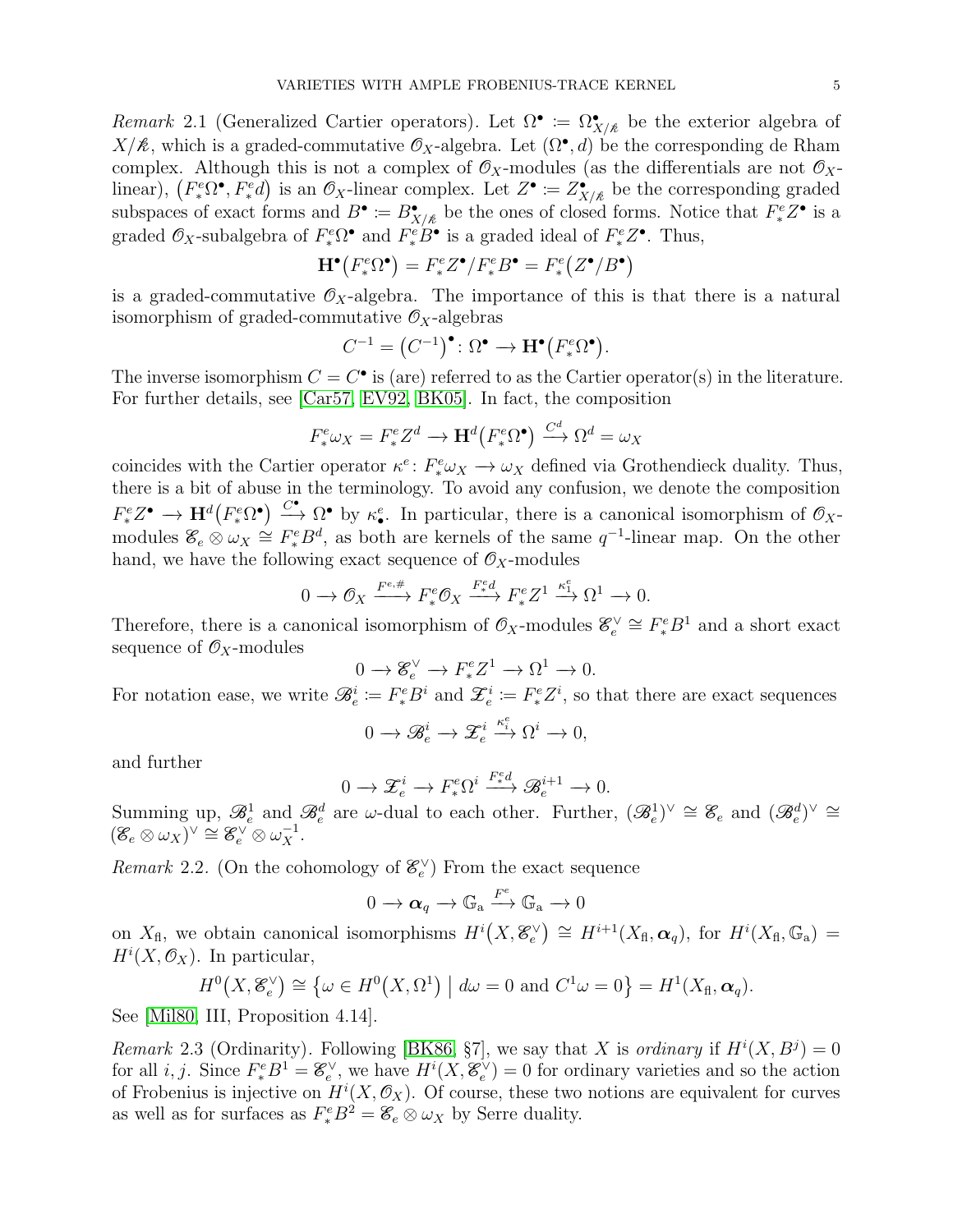The following result will be essential later on.

<span id="page-5-1"></span>**Proposition 2.4** (Naturality of Frobenius trace kernels). Let  $f: X \rightarrow S$  be a smooth proper morphism between smooth varieties. Then, there is a canonical commutative diagram between exact sequences



where  $\epsilon_{e,X/S}$  and so  $\varepsilon_{e,X/S}$  are surjective.

*Proof.* We explain first how  $\epsilon_{e,X/S}$  is defined. Consider the following cartesian diagram



defining  $F_{X/S}^e: X \to X^{(q)}$  as the e-th relative Frobenius morphism of f. Note that f and g are smooth and proper whereas  $F^e$ ,  $F^e_{X/S}$ , and  $G^e$  are finite. Since f and g are smooth and proper, they define exceptional inverse image functors given by:  $f' = \omega_{X/S} \otimes f^*$  and  $g^! = \omega_{X^{(q)}/S} \otimes g^* = G^{e,*} \omega_{X/S} \otimes g^*$ , where this last equality follows from

<span id="page-5-0"></span>
$$
\omega_{X^{(q)}/S} = \det \Omega_{X^{(q)}/S} = \det G^{e,*} \Omega_{X/S} = G^{e,*} \det \Omega_{X/S} = G^{e,*} \omega_{X/S}.
$$

Thus,  $\omega_X = f^! \omega_S$  and  $\omega_{X^{(q)}} = g^! \omega_S = G^{e,*} \omega_{X/S} \otimes g^* \omega_S$ . The projection formula then yields

(2.4.1) 
$$
G^e_* \omega_{X^{(q)}} \cong \omega_{X/S} \otimes G^e_* g^* \omega_S \cong \omega_{X/S} \otimes f^* F^e_* \omega_S = f^! F^e_* \omega_S,
$$

where the natural transformation  $f^*F^e_* \to G^e_*g^*$  is an isomorphism as f is flat. Further, the Grothendieck trace  $\gamma^e: G^e_* \omega_{X^{(q)}} \to \omega_X$  associated to  $G^e$  is going to be given by  $f^{\dagger} \kappa_S^e$ :  $f^{\dagger} F^e_* \omega_S \rightarrow f^{\dagger} \omega_S = \omega_X$  under the natural identification [\(2.4.1\).](#page-5-0)

By the naturality of Grothendieck trace maps,  $\kappa_X^e: F^e_* \omega_X \to \omega_X$  is the composition of the corresponding traces of  $F_{X/S}^e$  and  $G^e$ . More precisely, if  $\kappa_{X/S}^e$ :  $F_{X/S,*}^e \omega_X \to \omega_{X^{(q)}}$  is the relative Cartier operator, then  $\kappa_X^e = \gamma^e \circ G_*^e \kappa_{X/S}^e$ .

Putting these observations together, we obtain a canonical factorization

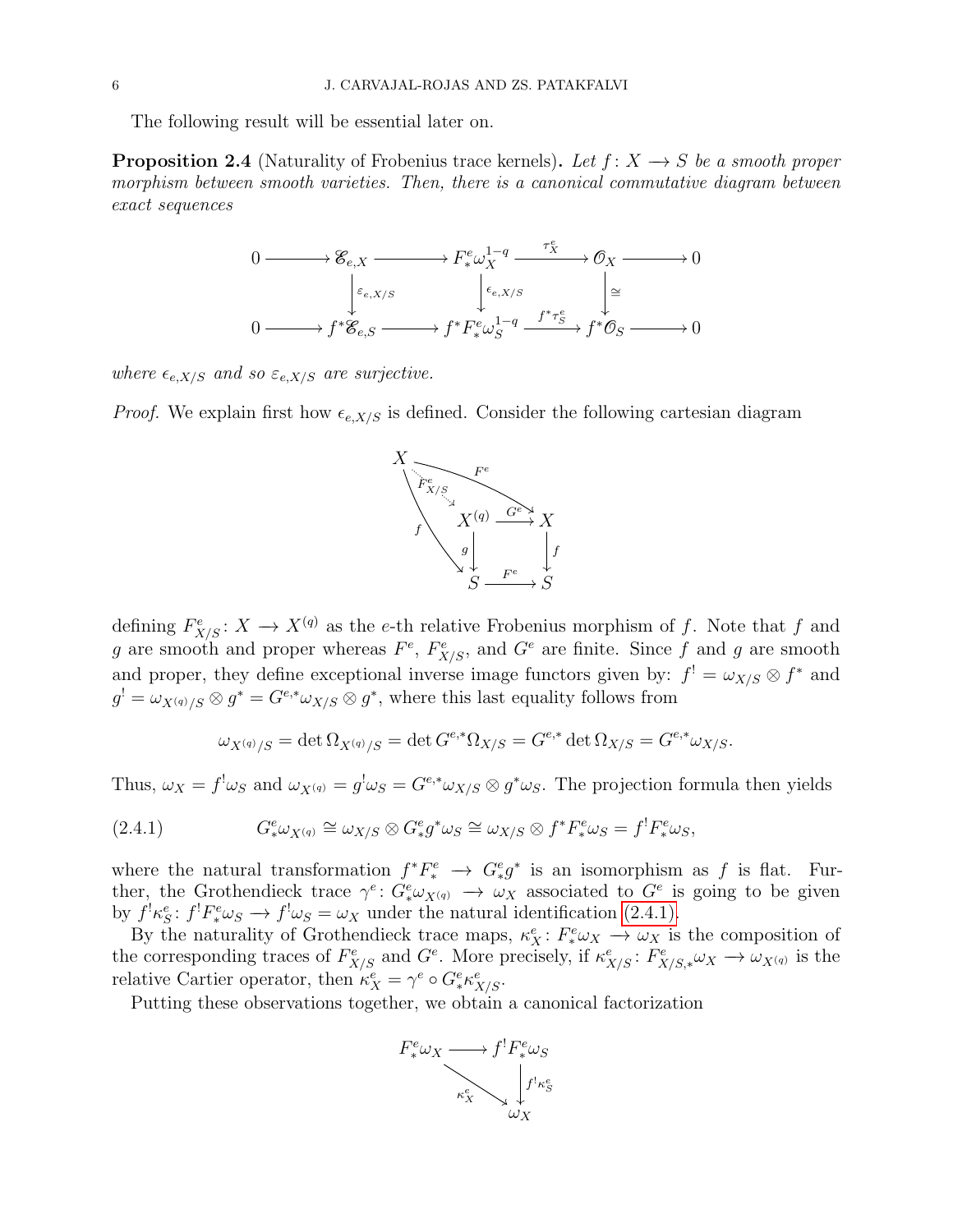where the horizontal arrow corresponds to  $G^e_* \kappa^e_{X/S}$  under the isomorphism [\(2.4.1\).](#page-5-0) Twisting this diagram by  $\omega_X^{-1}$  yields:



where the horizontal morphism is the map we aimed to define.

Finally, we explain why  $\epsilon_{e,X/S}$ :  $F^e_* \omega_X^{1-q} \to f^* F^e_* \omega_S^{1-q}$  $S^{1-q}$  and so  $\varepsilon_{e,X/S} : \mathscr{E}_{e,X} \longrightarrow f^*\mathscr{E}_{e,S}$  are surjective. It suffices to show that  $G^e_* \kappa^e_{X/S}$  is surjective and; since  $G^e$  is affine, that  $\kappa^e_{X/S}$  is surjective, which can be checked along the geometric fibers of g. Note that the pullback of  $\kappa^e_{X/S}$  along a geometric point  $\bar{s} \to S$  is the (absolute) Cartier operator of the geometric fiber  $X_{\bar{s}}$ , i.e.,  $(\kappa^e_{X/S})_{\bar{s}} = \kappa^e_{X_{\bar{s}}}$  [\[PSZ18,](#page-37-1) Lem 2.16]. Since f is smooth,  $X_{\bar{s}}$  is regular and so  $\kappa^e_{X_{\bar{s}}}$  is surjective.

### <span id="page-6-0"></span>3. Frobenius pushforwards of invertible sheaves on split projective bundles

The goal of this section is to compute explicitly the Frobenius pushforward of an invertible sheaf on a (split) projective bundle (e.g. Frobenius pushforwards of invertible sheaves on projective spaces). From this, we shall conclude that  $\mathcal{E}_e$  is ample for projective spaces. We shall apply these calculations in [Section 4](#page-11-1) to compute  $\mathscr{E}_e$  for several other projective varieties (including some mildly singular ones).

Let X be a smooth variety and  $\mathcal F$  be a locally free sheaf of rank  $d+1$  on X. We denote by  $\varpi: \mathbb{V}(\mathscr{F}) \to X$  and  $\pi: \mathbb{P}(\mathscr{F}) \to X$  the respective vector and projective bundles. To be clear on what convention we follow, we have:

$$
\varpi_*{\mathcal O}_{\mathbb{V}(\mathscr{F})}=\text{Sym}(\mathscr{F})=\bigoplus_i \pi_*{\mathcal O}_{\mathbb{P}(\mathscr{F})}(i).
$$

When no confusion is likely to occur, we may drop  $\mathscr F$  from our notation. We set  $\mathscr S \coloneqq \mathrm{Sym}\,\mathscr F,$  $\mathcal{S}_i = \text{Sym}^i \mathcal{F}$ , and  $\mathcal{S}_+ = \bigoplus_{i \geq 1} \mathcal{S}_i$ . We say that  $\varpi$  and  $\pi$  are split if  $\mathcal F$  decomposes as a direct sum of invertible sheaves. In this case, say  $\mathscr{F} = \mathscr{L}_0 \oplus \cdots \oplus \mathscr{L}_d$ , we write

$$
\mathcal{S}_i = \bigoplus_{i_0 + \cdots + i_d = i} \mathscr{L}^{i_0}_0 \otimes \cdots \otimes \mathscr{L}^{i_d}_d
$$

Recall that  $\varpi^*$ : Pic  $X \to \text{Pic } V(\mathcal{F})$  is an isomorphism. Then, we have the following.

<span id="page-6-1"></span>**Proposition 3.1.** Let N be an invertible sheaf on X and suppose that  $\mathcal{F} = \mathcal{L}_0 \oplus \cdots \oplus \mathcal{L}_d$ . Then, there is an isomorphism

$$
\Lambda\colon \bigoplus_{0\leq i_0,\dots,i_d\leq q-1}\varpi^*F^e_*(\mathscr{L}^{i_0}_0\otimes\cdots\otimes\mathscr{L}^{i_d}_d\otimes\mathscr{N})\xrightarrow{\cong} F^e_*\varpi^*\mathscr{N}.
$$

In particular, if  $\mathscr{F} = \mathscr{L}$  is an invertible sheaf then  $\bigoplus_{i=0}^{q-1} \varpi^* F^e_* \mathscr{L}^i \stackrel{\cong}{\to} F^e_* \mathscr{O}_{\mathbb{V}(\mathscr{L})}$ .

*Proof.* We explain first what the  $\mathcal{O}_V$ -linear map  $\Lambda$  is. Since  $\varpi$  is affine, we may equivalently specify what the S-linear map  $\varpi_*\Lambda$  is, which corresponds (by the projection formula and the functoriality of Frobenius) to the description of a  $S$ -linear map

$$
\bigoplus_{0\leq i_0,\dots,i_d\leq q-1} \mathcal{S}\otimes F^e_*(\mathscr{L}^{i_0}_0\otimes\cdots\otimes \mathscr{L}^{i_d}_d\otimes \mathscr{N})\to F^e_*(\mathcal{S}\otimes \mathscr{N}).
$$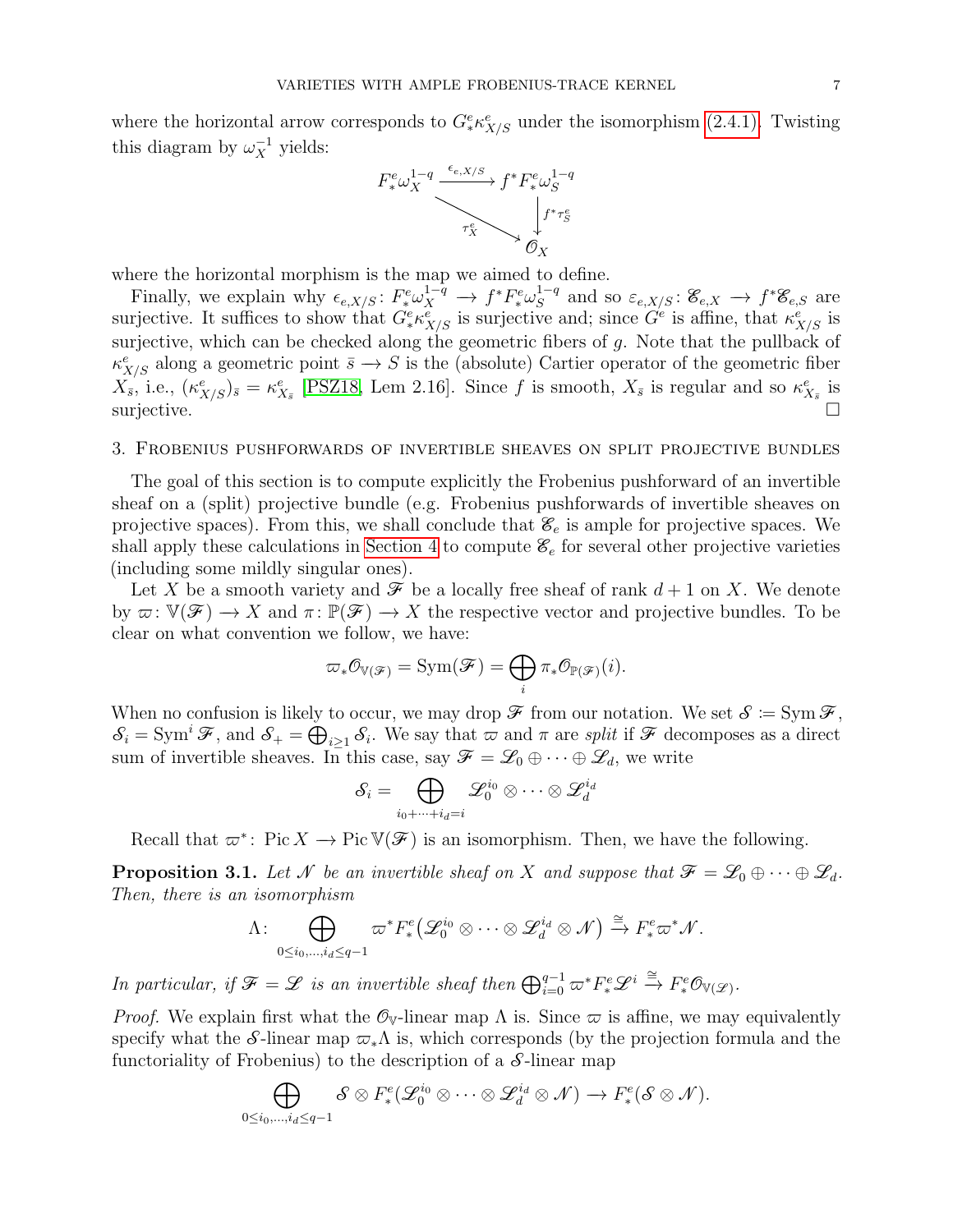Such description is done by taking the direct sum  $\bigoplus_{0\leq i_0,\dots,i_d\leq q-1}\bigoplus_j\bigoplus_{j_0+\dots+j_d=j}$  over the structural maps

$$
\mathscr{L}_{0}^{j_{0}} \otimes \cdots \otimes \mathscr{L}_{d}^{j_{d}} \otimes F_{*}^{e}(\mathscr{L}_{0}^{i_{0}} \otimes \cdots \otimes \mathscr{L}_{d}^{i_{d}} \otimes \mathscr{N}) \stackrel{\cong}{\rightarrow} F_{*}^{e}(\mathscr{L}_{0}^{j_{0}q+i_{0}} \otimes \cdots \otimes \mathscr{L}_{d}^{j_{d}q+i_{d}} \otimes \mathscr{N})
$$

$$
\rightarrow F_{*}^{e}(\mathscr{S} \otimes \mathscr{N}).
$$

where the first arrow is simply the projection formula isomorphism associated to  $F^e$ .

Finally, by the euclidean algorithm, we further see why  $\varpi_*\Lambda$  and so  $\Lambda$  are isomorphisms.  $\Box$ 

Recall that  $\mathbb{Z} \to \text{Pic } \mathbb{P}(\mathscr{F})$ ;  $1 \mapsto \mathcal{O}_{\mathbb{P}}(1)$ , and  $\pi^*$ : Pic  $X \to \text{Pic } \mathbb{P}(\mathscr{F})$  induce an isomorphism  $\mathbb{Z} \oplus \text{Pic } X \xrightarrow{\cong} \text{Pic } \mathbb{P}(\mathscr{F})$ . We then have the following:

<span id="page-7-0"></span>**Proposition 3.2.** Let N be an invertible sheaf on X and  $n \in \mathbb{Z}$ . Write  $n = kq + m$  with  $0 \leq m \leq q-1$ . Suppose that  $\mathcal{F} = \mathcal{L}_0 \oplus \cdots \oplus \mathcal{L}_d$ . Then, there is an isomorphism

$$
\Pi\colon \bigoplus_{i=0}^d\mathcal{O}_{\mathbb{P}}(k-i)\otimes \bigoplus_{\substack{0\leq i_0,\ldots, i_d\leq q-1\\ i_0+\cdots+i_d=m+iq}}\pi^*F^e_*(\mathscr{L}^{i_0}_0\otimes\cdots\otimes \mathscr{L}^{i_d}_d\otimes \mathscr{N})\xrightarrow{\cong} F^e_*(\mathcal{O}_{\mathbb{P}}(n)\otimes \pi^*\mathscr{N})
$$

In particular, if  $\mathcal{L}_i = \mathcal{O}_X$  for all i then:

$$
\Pi: \pi^* F^e_* \mathcal{N} \otimes \bigoplus_{i=0}^d \mathcal{O}_{\mathbb{P}}(k-i)^{\oplus a(i,m;d,e)} \xrightarrow{\cong} F^e_*(\mathcal{O}_{\mathbb{P}}(n) \otimes \pi^* \mathcal{N})
$$

where  $a(i, m; d, e)$  is the number of combinations of  $m + iq$  with  $d + 1$  parts in the interval  $[0, q-1]$ . Concretely,

$$
a(i, m; d, e) := \sum_{j+k=i} (-1)^k {d+1 \choose k} {jq+m+d \choose d}
$$

Likwewise, if  $\mathcal{L}_0 = \mathcal{L}$  and  $\mathcal{L}_1, \ldots, \mathcal{L}_d = \mathcal{O}_X$  then:

$$
\Pi\colon \bigoplus_{i=0}^d\mathcal{O}_{\mathbb{P}}(k-i)\otimes \bigoplus_{j=0}^{q-1}\pi^*F^e_*(\mathscr{L}^j\otimes \mathscr{N})^{\oplus a(i,m-j;d-1,e)}\xrightarrow{\cong} F^e_*(\mathcal{O}_{\mathbb{P}}(n)\otimes \pi^*\mathscr{N})
$$

*Proof.* Observe that  $F^e_*\mathcal{S}$  is a  $\mathbb{Z}[1/q]$ -graded  $\mathcal{S}\text{-module}$  (where  $F^e$  is the e-th Frobenius homomorphism on S by declaring the  $i/q$ -degree direct summand of  $F^e_*S$  to be  $F^e_*S_i$ . In other words, if  $x \in \mathcal{S}_i$  and  $F^e_* y \in (F^e_* \mathcal{S})_{j/q} = F^e_* \mathcal{S}_j$  then

$$
xF^e_*y = F^e_*(x^q y) \in F^e_*\mathcal{S}_{iq+j} = (F^e_*\mathcal{S})_{i+j/q}.
$$

Of course, we meant the above description to be on local sections. The same applies for  $\mathcal{S} \otimes \pi^* \mathcal{N}$  in place of  $\mathcal{S}$ . In general, if  $\mathcal{M}$  is a  $\mathbb{Z}[1/q]$ -graded  $\mathcal{S}$ -module, we can write

$$
\mathscr{M}=\bigoplus_{n=0}^{q-1}\bigoplus_{i\in\mathbb{Z}}\mathscr{M}_{i+n/q}
$$

where the  $\mathcal{M}^{(n)} := \bigoplus_{i \in \mathbb{Z}} \mathcal{M}_{i+n/q}$  are Z-graded S-modules. In other words,  $\mathcal M$  admits a graded direct sum decomposition

$$
\mathscr{M}=\bigoplus_{n=0}^{q-1}\mathscr{M}^{(n)},
$$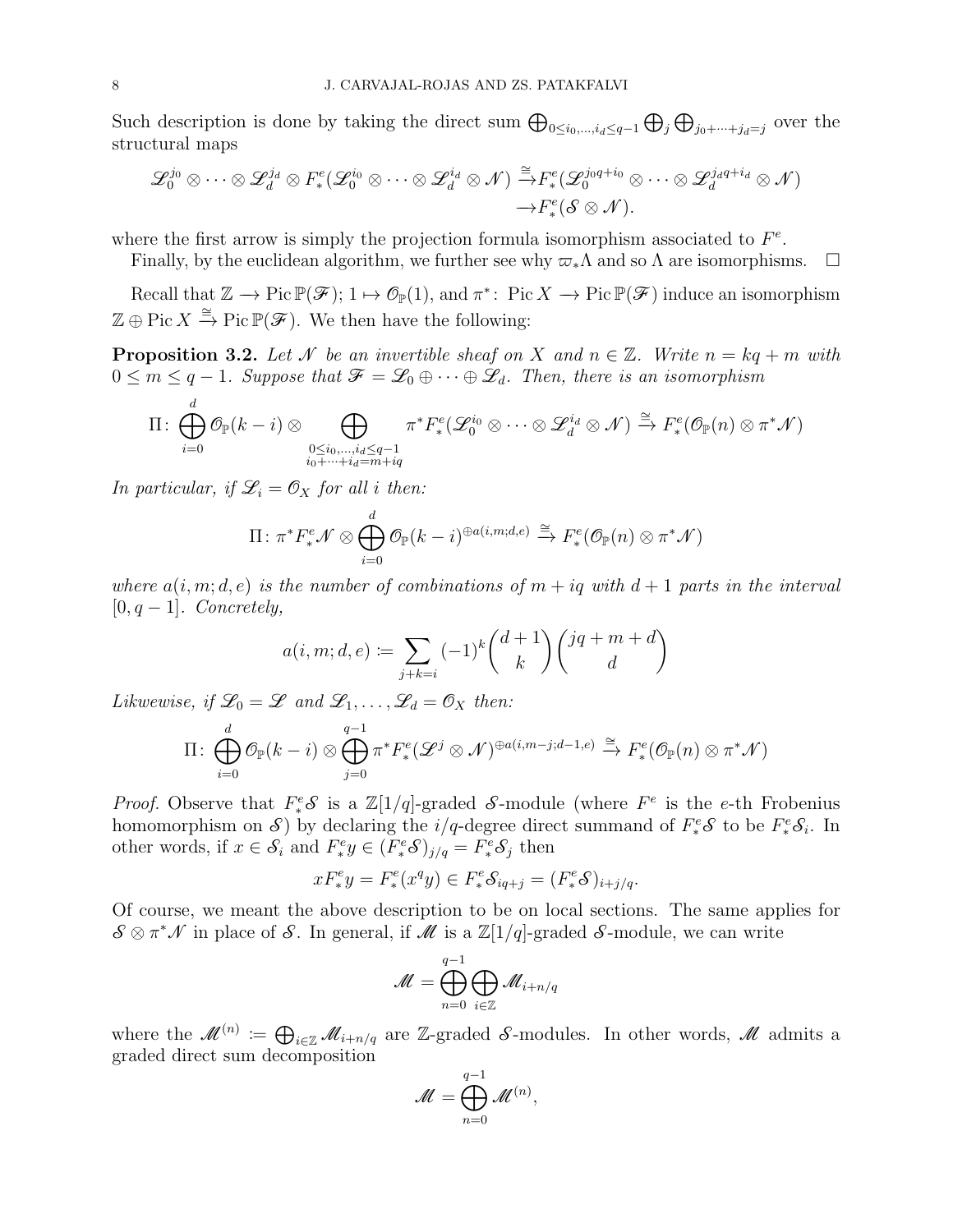where  $\mathcal{M}^{(n)}$  is a Z-graded direct summand of  $\mathcal{M}$ . In the particular case  $\mathcal{M} = F^e_* \mathcal{S}$ , we have

$$
(F^e_*\mathcal{S})^{(n)} = \bigoplus_{i \in \mathbb{Z}} F^e_* \mathcal{S}_{iq+n}.
$$

Note that

$$
\Gamma_*\big(F_*^e(\mathcal{O}_{\mathbb{P}}(n)\otimes \pi^*\mathcal{N})\big) = \bigoplus_{i\in \mathbb{Z}} \pi_*\big(\mathcal{O}_{\mathbb{P}}(i)\otimes F_*^e(\mathcal{O}_{\mathbb{P}}(n)\otimes \pi^*\mathcal{N})\big)
$$
  
\n
$$
= \bigoplus_{i\in \mathbb{Z}} \pi_*\big(F_*^e(\mathcal{O}_{\mathbb{P}}(iq+n)\otimes \pi^*\mathcal{N})\big)
$$
  
\n
$$
= \bigoplus_{i\in \mathbb{Z}} F_*^e\big(\pi_*(\mathcal{O}_{\mathbb{P}}(iq+n)\otimes \pi^*\mathcal{N})\big)
$$
  
\n
$$
= \bigoplus_{i\in \mathbb{Z}} F_*^e\big(\pi_*\mathcal{O}_{\mathbb{P}}(iq+n)\otimes \mathcal{N}\big)
$$
  
\n
$$
= \bigoplus_{i\in \mathbb{Z}} F_*^e\big(\mathcal{S}_{iq+n}\otimes \mathcal{N}\big)
$$
  
\n
$$
= \big(F_*^e(\mathcal{S}\otimes \mathcal{N}))^{(n)},
$$

where, by an abuse of notation, we wrote equality instead of isomorphism when we applied the projection formula. In particular, we have a natural isomorphism

$$
\left(\left(F^e_*(\mathcal{S}\otimes \mathcal{N})\right)^{(n)}\right)^{\sim}\xrightarrow{\cong} F^e_*(\mathcal{O}_{\mathbb{P}}(n)\otimes \pi^*\mathcal{N}).
$$

We compute  $(F_*^e(\mathcal{S} \otimes \mathcal{N}))^{(n)}$  next. By [Proposition 3.1](#page-6-1) and its proof,

$$
F_*^e(\mathcal{S} \otimes \mathcal{N}) \xleftarrow{\cong} \bigoplus_{\substack{0 \leq i_0, \dots, i_d \leq q-1 \\ n=0}} \mathcal{S} \otimes F_*^e(\mathcal{L}_0^{i_0} \otimes \dots \otimes \mathcal{L}_d^{i_d} \otimes \mathcal{N})
$$

$$
= \bigoplus_{n=0}^{q-1} \bigoplus_{\substack{0 \leq i_0, \dots, i_d \leq q-1 \\ i_0 + \dots + i_d \equiv n \bmod q}} \mathcal{S} \otimes F_*^e(\mathcal{L}_0^{i_0} \otimes \dots \otimes \mathcal{L}_d^{i_d} \otimes \mathcal{N}),
$$

as  $S$ -modules. However, by definition, the  $S$ -linear map

(3.2.1) 
$$
\mathcal{S} \otimes F^e_*(\mathcal{L}_0^{i_0} \otimes \cdots \otimes \mathcal{L}_d^{i_d} \otimes \mathcal{N}) \to F^e_*(\mathcal{S} \otimes \mathcal{N})
$$

becomes graded if we declare

<span id="page-8-0"></span>
$$
\left(\mathcal{S}\otimes F^e_*(\mathscr{L}_0^{i_0}\otimes\cdots\otimes\mathscr{L}_d^{i_d}\otimes\mathcal{N})\right)_i\coloneqq \mathcal{S}_{i-\lfloor (i_0+\cdots+i_d)/q\rfloor}\otimes F^e_*(\mathscr{L}_0^{i_0}\otimes\cdots\otimes\mathscr{L}_d^{i_d}\otimes\mathcal{N}).
$$

In other words, the  $S$ -linear map [\(3.2.1\)](#page-8-0) defines a graded homomorphism of  $S$ -modules:

$$
\mathcal{S}\left(-\left\lfloor(i_0+\cdots+i_d)/q\right\rfloor\right)\otimes F^e_*(\mathcal{L}_0^{i_0}\otimes\cdots\otimes\mathcal{L}_d^{i_d}\otimes\mathcal{N})\to F^e_*(\mathcal{S}\otimes\mathcal{N})
$$

In conclusion,

$$
\left(F^e_*(\mathcal{S}\otimes\mathcal{N})\right)^{(n)}\stackrel{\cong}{\leftarrow}\bigoplus_{\substack{0\leq i_0,\ldots,i_d\leq q-1\\i_0+\cdots+i_d\equiv n \bmod q}}\mathcal{S}\left(-\frac{i_0+\cdots+i_d-n}{q}\right)\otimes F^e_*(\mathcal{L}_0^{i_0}\otimes\cdots\otimes\mathcal{L}_d^{i_d}\otimes\mathcal{N}).
$$

as  $\mathbb{Z}$ -graded  $\mathcal{S}$ -modules.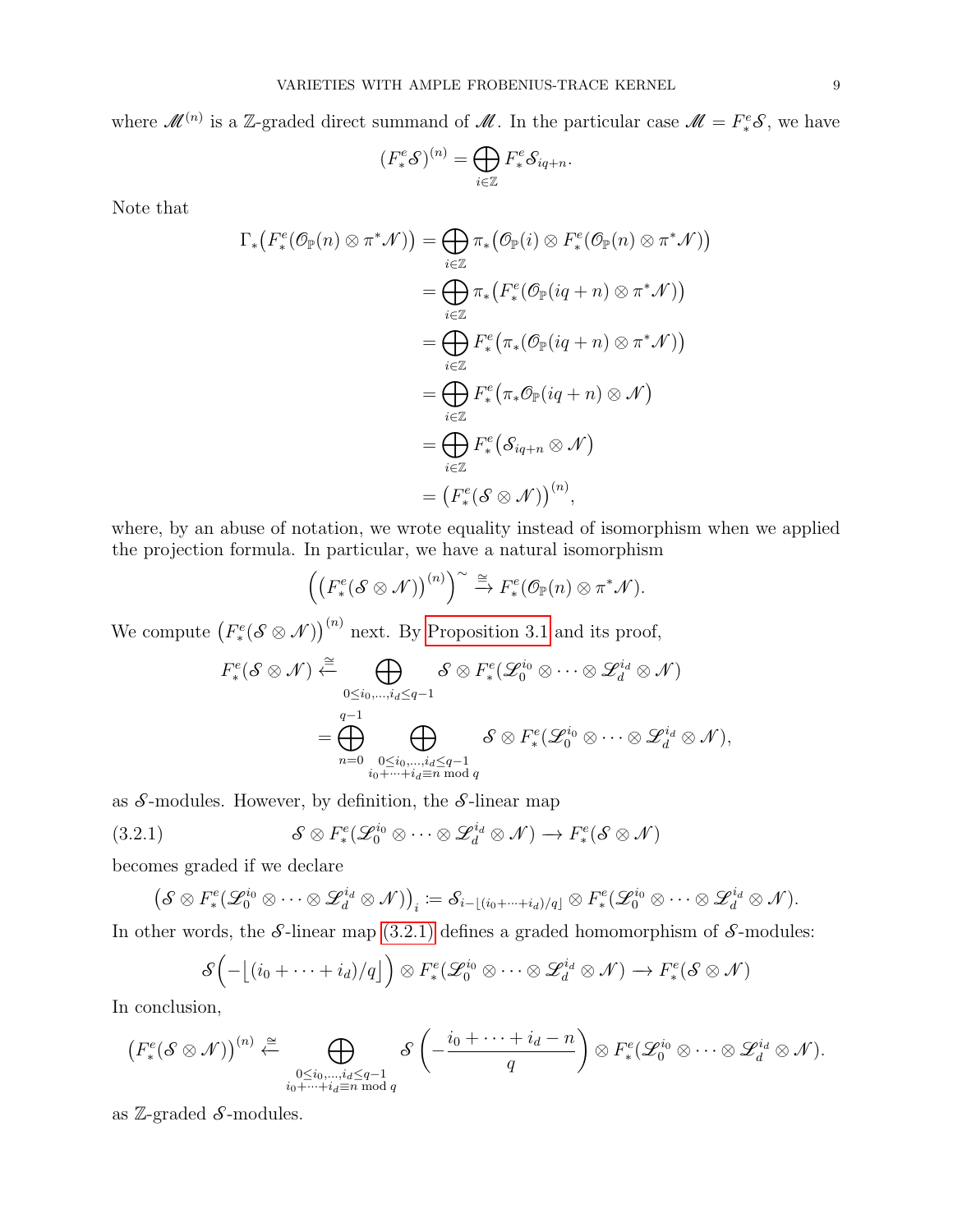Putting everything together:

$$
\Pi: \bigoplus_{\substack{0 \leq i_0, \ldots, i_d \leq q-1 \\ i_0 + \cdots + i_d \equiv n \bmod q}} \mathcal{O}_{\mathbb{P}}\left(-\frac{i_0 + \cdots + i_d - n}{q}\right) \otimes \pi^* F^e_*(\mathcal{L}_0^{i_0} \otimes \cdots \otimes \mathcal{L}_d^{i_d} \otimes \mathcal{N}) \xrightarrow{\cong} F^e_*(\mathcal{O}_{\mathbb{P}}(n) \otimes \pi^* \mathcal{N})
$$

On the other hand, the values of  $i_0 + \cdots + i_d$  congruent to n modulo q subject to  $0 \leq$  $i_0, \ldots, i_d \leq q-1$  are  $m, m+q, m+2q, \ldots, m+dq$ . Therefore,

$$
\Pi\colon \bigoplus_{i=0}^d\mathcal{O}_{\mathbb{P}}(k-i)\otimes \bigoplus_{\substack{0\leq i_0,\ldots,i_d\leq q-1\\i_0+\cdots+i_d=m+iq}}\pi^*F^e_*(\mathcal{L}_0^{i_0}\otimes\cdots\otimes \mathcal{L}_d^{i_d}\otimes \mathcal{N})\xrightarrow{\cong}F^e_*(\mathcal{O}_{\mathbb{P}}(n)\otimes \pi^*\mathcal{N})
$$

Of course, if  $\mathcal{L}_0, \ldots, \mathcal{L}_d = \mathcal{O}_X$ , then

$$
\bigoplus_{\substack{0 \leq i_0, \dots, i_d \leq q-1 \\ i_0 + \dots + i_d = m + iq}} \pi^* F^e_*(\mathscr{L}_0^{i_0} \otimes \dots \otimes \mathscr{L}_d^{i_d} \otimes \mathscr{N}) = (\pi^* F^e_* \mathscr{N})^{\oplus a(i, m; d, e)}
$$

where  $a(i, m; d, e)$  is the number of combinations of  $m + iq$  with  $d + 1$  parts in the interval  $[0, q-1]$ . In other words,  $a(i, m; d, e)$  is the coefficient of  $t^{m+iq}$  in the following power series

$$
(1+t+t^2+\cdots+t^{q-1})^{d+1} = \left(\frac{1-t^q}{1-t}\right)^{d+1} = (1-t^q)^{d+1} \cdot \sum_{l\geq 0} {l+d \choose d} t^l
$$

$$
= \sum_{\substack{0 \leq k \leq d+1 \\ l\geq 0}} (-1)^k {d+1 \choose k} {l+d \choose d} t^{kq+l}
$$

$$
= \sum_{\substack{0 \leq k \leq d+1 \\ 0 \leq m \leq q-1}} (-1)^k {d+1 \choose k} {jq+m+d \choose d} t^{m+(k+j)q}
$$

Therefore,

$$
a(i, m; d, e) = \sum_{j+k=i} (-1)^k {d+1 \choose k} {jq+m+d \choose d} = \sum_{j=0}^i (-1)^{i-j} {d+1 \choose i-j} {jq+m+d \choose d}.
$$

The proposition then follows.

Remark 3.3. Given  $d, e \in \mathbb{N} \setminus \{0\}$  and  $i, m \in \mathbb{Z}$ , the integer  $a(i, m; d, e) \neq 0$  if and only if  $0 \le m + iq \le (d+1)(q-1)$ . For instance,  $a(d, q-1; d, e) = 0$  and

$$
a(i,0;d,e) = \sum_{j=0}^{i} (-1)^{i-j} {d+1 \choose i-j} {jq+d \choose d} \neq 0 \text{ if and only if } i = 0,\ldots,d.
$$

An easy case worth keeping in mind is  $a(0, m; d, e) = {m+d \choose d}$ . In general, observe that  $a(i, m; d, e)$  is a polynomial in q of degree d. Its leading coefficient can be computed as follows. First, we note that

$$
\lim_{e \to \infty} \frac{a(i,0;d,e)}{q^d/d!} = \sum_{j=0}^i (-1)^{i-j} {d+1 \choose i-j} j^d = \sum_{j=0}^i (-1)^j {d+1 \choose j} (i-j)^d = A(d,i)
$$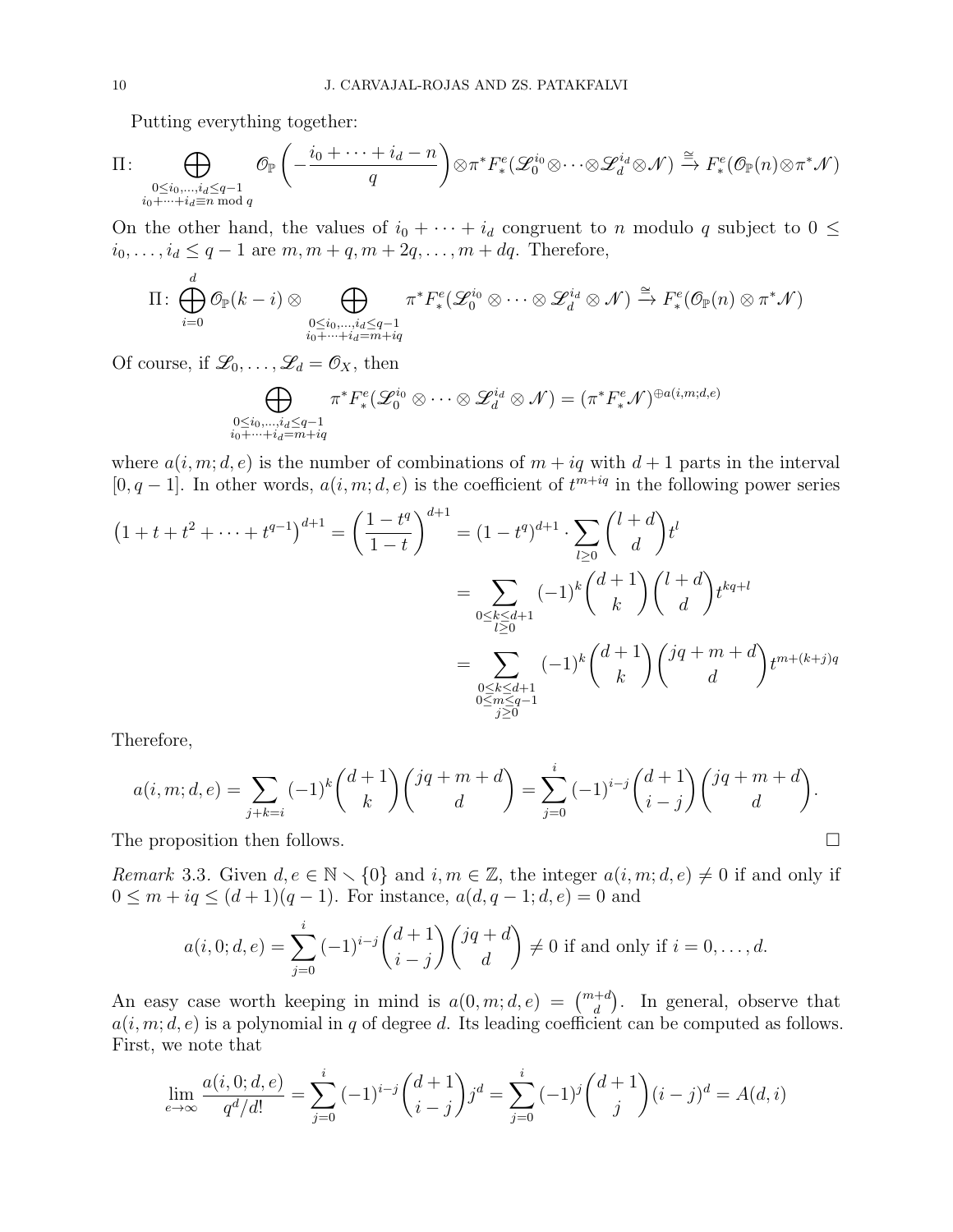where the  $A(d, i)$  are the so-called *Eulerian numbers*; see [\[Sin05,](#page-37-2) §3] and the references therein. Thus, the leading coefficient of  $a(i, 0; d, e)$  is  $A(d, i)/d!$ , which turns out to be the F-signature of the cone singularity defined by the Segre embedding of  $\mathbb{P}^{i-1} \times \mathbb{P}^{(d-1)-(i-1)}$ . More generally,

$$
\lim_{e \to \infty} \frac{a(i, m; d, e)}{q^d/d!} = \sum_{j=0}^i (-1)^{i-j} {d+1 \choose i-j} (j + m/q)^d.
$$

Of course, one verifies that  $\sum_{i=0}^{d} a(i, m; d, e) = q^d$ ,  $\sum_{i=0}^{d} A(d, i) = d!$ .

Question 3.4. Can we generalize [Proposition 3.2](#page-7-0) to the case where  $\mathcal F$  is not fully decomposable? For instance, can we describe the case of elliptic ruled surfaces, i.e., the case where  $\mathscr F$  is a indecomposable rank-2 locally free sheaf on an elliptic C? In such case,  $\mathscr F$  is necessarily an extension of invertible sheaves; see [\[Har77,](#page-36-7) V, Corollary 2.7, Exercise 3.3]. The main difficulty seems to be to find a nice description for  $S_i = \text{Sym}^i \mathcal{F}$ . It is unclear, at least to the authors, whether [\[Har77,](#page-36-7) II, Exercise 5.16.(c)] is good enough for such purpose. It is worth noting that we work out very explicitly the case of Hirzebruch surfaces in [Section 4.2](#page-12-0) below. Already in this much simpler case, we can note some complexity emerging.

Corollary 3.5. On  $\mathbb{P}^d$ , we then have that

$$
\mathcal{E}_e = \mathcal{B}_e^{1,\vee} \cong \bigoplus_{i=1}^d \mathcal{O}(i)^{\oplus a(i,m;d,e)} \quad \text{and} \quad \mathcal{E}_e^{\vee} \otimes \omega^{-1} = \mathcal{B}_e^{d,\vee} \cong \bigoplus_{i=1}^d \mathcal{O}(d-i)^{\oplus a(i,m;d,e)}
$$

are both ample.

<span id="page-10-0"></span>3.1. Graded Kunz's Theorem. Let  $S = \bigoplus_{i \geq 0} S_i$  be an N-graded ring that is finitely generated by  $S_1$  over  $S_0 = \mathcal{R}$ . Let us set  $\mathfrak{m} = S_+ = \bigoplus_{i \geq 1} S_i$ . The following basic observations were made in the proof [Proposition 3.2.](#page-7-0)  $F^e_*S = \bigoplus_{i \in \mathbb{N}}^{\infty} F^e_*S_i$  is a  $\mathbb{Z}[1/q]$ -graded S-module by declaring the  $i/q$ -degree direct summand of  $F^e_*S$  to be  $F^e_*S_i$ . In other words, if  $x \in S_i$ and  $F^e_* y \in (F^e_* S)_{j/q} = F^e_* S_j$ , then  $x F^e_* y = F^e_*(x^q y) \in F^e_* S_{iq+j} = (F^e_* S)_{i+j/q}$ . In general, if M is  $\mathbb{Z}[1/q]$ -graded S-module, we may write  $M = \bigoplus_{n=0}^{q-1} \bigoplus_{i \in \mathbb{N}} M_{i+n/q}$  where the  $M^{(n)}$  $\oplus$ :=  $\widetilde{M}_{i+n/q}$  are N-graded S-modules. In other words, M admits a graded direct sum decomposition  $M = \bigoplus_{n=0}^{q-1} M^{(n)}$ , and so  $M^{(n)}$  is a graded direct summand of M. In the case  $M = F^e_*S$ , we have  $(F^e_*S)^{(n)} = \bigoplus_{i \in \mathbb{N}} F^e_*S_{iq+n}$ . Let  $X = \text{Proj } S$ , and let  $f: X \to \text{Spec } S_0$ be the structural morphism. We readily see that  $\Gamma_*(F_*^e \mathcal{O}_X(n)) = F_*^e S_{iq+n}$ . In particular,  $F_*^e \mathcal{O}_X(n) \cong (F_*^e S_{iq+n})^{\sim}$ . Hence, the following graded version of Kunz's theorem holds.

**Proposition 3.6.** With notation as above, S is regular if and only if  $(F_*^eS)^{(n)}$  is free as a graded S-module for all  $n = 0, \ldots, q - 1$ .

*Proof.* If  $(F^e_*S)^{(n)}$  is free as a graded S-module for all  $n = 0, \ldots, q-1$ , then it is free as an ordinary S-module and so is  $F^e_*S$ . Hence, S is regular by Kunz's theorem.

Conversely, if S is regular then  $F^e_*S$  is a projective S-module by Kunz's theorem. Therefore,  $(F^e_*S)^{(n)}$  is a direct summand of a projective S-module. Hence,  $(F^e_*S)^{(n)}$  is a projective Zgraded S-module. Nonetheless, projective graded S-modules are free graded S-modules.  $\Box$ 

We recall the following well-known statements and prove them for the sake of completeness.

**Lemma 3.7.** With notation as above,  $S$  is regular if and only if  $S$  is isomorphic to the standard graded polynomial ring over  $\mathcal{R}$ . Indeed, if  $S_m$  is a regular local ring, then  $S \cong \mathcal{R}[x_1, \ldots, x_d]$ as graded rings, where  $d = \dim_{\mathcal{E}} S_{\mathfrak{m}} / \mathfrak{m} S_{\mathfrak{m}} = \dim S_{\mathfrak{m}}$ .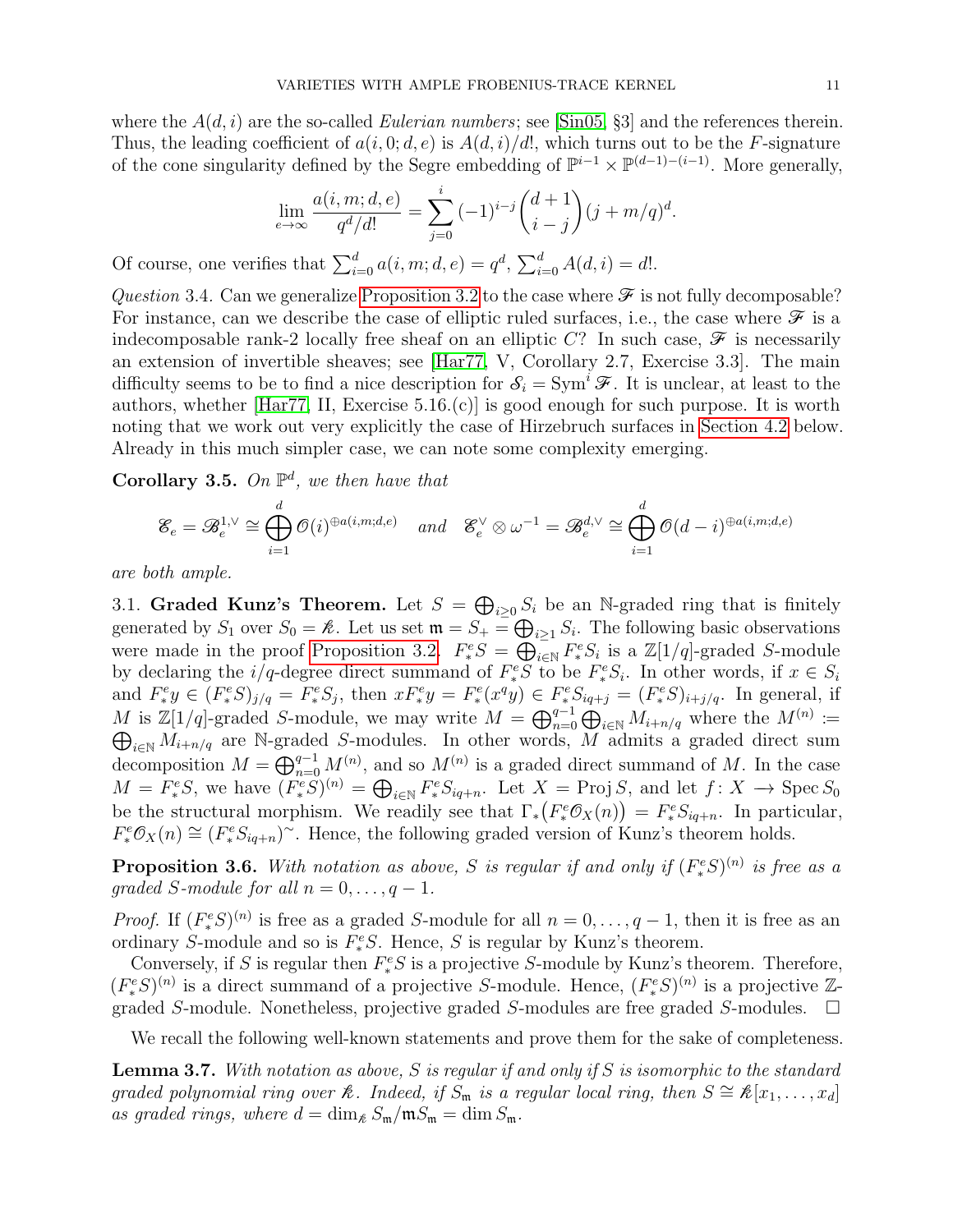*Proof.* By [\[Mat89,](#page-36-8) Theorem 13.8 (iii)], even without assuming  $S_m$  is a regular local rings, S is isomorphic (as graded rings) to the graded associated ring of the local ring  $S_{\rm m}$  (with respect to its maximal ideal). On the other hand, if  $S_m$  is so that  $\mathfrak{m}S_m$  is generated by a regular sequence, then its associated graded rings is a standard graded polynomial ring; see [\[BH93,](#page-35-4) Theorem 1.1.8].  $\Box$ 

The following well-known characterization of projective spaces is then obtained.

Corollary 3.8. The projective spaces are the only ones admitting a regular ring of sections. More precisely, if X is a variety admitting an ample invertible sheaf  $\mathcal A$  so that the corresponding ring of sections  $R(X, \mathcal{A})$  is regular, then X is isomorphic to  $\mathbb{P}^{\dim X}$ .

We say that a locally free sheaf on a scheme X is  $\mathscr{L}\text{-}split$ , for a given invertible sheaf  $\mathscr{L}$ , if it is isomorphic to a direct sum of invertible sheaves whose class in Pic X belongs to  $\langle \mathcal{L} \rangle_{\mathbb{Z}} \subset \text{Pic } X$ . Applying the graded Kunz's theorem, we obtain:

<span id="page-11-0"></span>**Corollary 3.9.** Let X be a variety admitting an ample invertible sheaf  $\mathcal{A}$  so that  $F^e_*\mathcal{A}^n$  is  $\mathscr A$ -split for all  $n = 0, \ldots, q - 1$ . Then,  $X \cong \mathbb P^{\dim X}$ .

*Proof.* Set  $S = \Gamma_* \mathscr{L} = R(X, \mathscr{L})$ . Then  $F^e_* S = \bigoplus_{n=0}^{q-1} \Gamma_*(F^e_* \mathscr{L}^n)$ . Our hypothesis then says that  $\Gamma_*(F^e_*\mathscr{L}^n)$  is a free graded S-module as  $\Gamma_*(\mathscr{L}^{\otimes a}) = S(a)$ .

#### 4. Examples

<span id="page-11-1"></span>This section aims describe some further examples of Frobenius pushforwards of invertible sheaves (and so of  $\mathscr{E}_e$ ) on some basic varieties. We commence by those examples that can be easily obtained from the formulas in [Proposition 3.2](#page-7-0) and [Proposition 3.1](#page-6-1) (inlcuding singular ones as those in [Section 4.4\)](#page-20-0). We are aware that some of our examples are toric varieties, whose Frobenius pushforwards have been greatly described in [\[Ach15,](#page-35-5) [Tho00\]](#page-37-3). For instance, toric varieties are characterized as those varieties whose Frobenius pushforwards of invertible sheaves split as a direct sum of invertible sheaves. For another set of interesting examples we recommend [\[ST16,](#page-37-4) [ES19,](#page-35-6) [Har15\]](#page-36-9). The former two papers are concerned with (ordinary) abelian varieties (which shall not concern us as these are not Fano) whereas the latter with the degree-5 del Pezzo surface. It is worth noting that in those works the emphasis has been in the (in)decomposability of Frobenius pushforwards whereas or focus is on positivity.

### <span id="page-11-2"></span>4.1. Products of projective spaces. By direct application of [Proposition 3.2:](#page-7-0)

$$
\bigoplus_{i=0}^d \mathcal{O}_{\mathbb{P}^d}(k-i)^{\oplus a(i,m;d,e)} \to F^e_* \mathcal{O}_{\mathbb{P}^d}(n)
$$

where  $n = kq + m$ ,  $0 \le m \le q - 1$ . In particular, if  $d = 1$ :

$$
\mathcal{O}_{\mathbb{P}^1}(k)^{\oplus (m+1)}\oplus \mathcal{O}_{\mathbb{P}^1}(k-1)^{\oplus (q-1-m)}\xrightarrow{\cong} F^e_*\mathcal{O}_{\mathbb{P}^1}(n).
$$

For  $d = 2$ , we have that  $F^e_* \mathcal{O}_{\mathbb{P}^2}(n)$  is isomorphic to:

$$
\mathcal{O}_{\mathbb{P}^2}(k)^{\oplus \frac{(m+1)(m+2)}{2}} \oplus \mathcal{O}_{\mathbb{P}^2}(k-1)^{\oplus \frac{q^2 + (2m+3)q - 2(m+1)(m+2)}{2}} \oplus \mathcal{O}_{\mathbb{P}^2}(k-2)^{\oplus \frac{(q - (m+1))(q - (m+2))}{2}}
$$

Let  $X = \mathbb{P}^r \times \mathbb{P}^s$ , consider its canonical projections  $\pi_r \colon X \to \mathbb{P}^r$  and  $\pi_s \colon X \to \mathbb{P}^s$ , and set  $\mathcal{O}(u, v) \coloneqq \pi_r^* \mathcal{O}_{\mathbb{P}^r}(u) \otimes \pi_s^* \mathcal{O}_{\mathbb{P}^s}(v)$ . Then, writing  $u = kq + m$  and  $v = lq + n$  with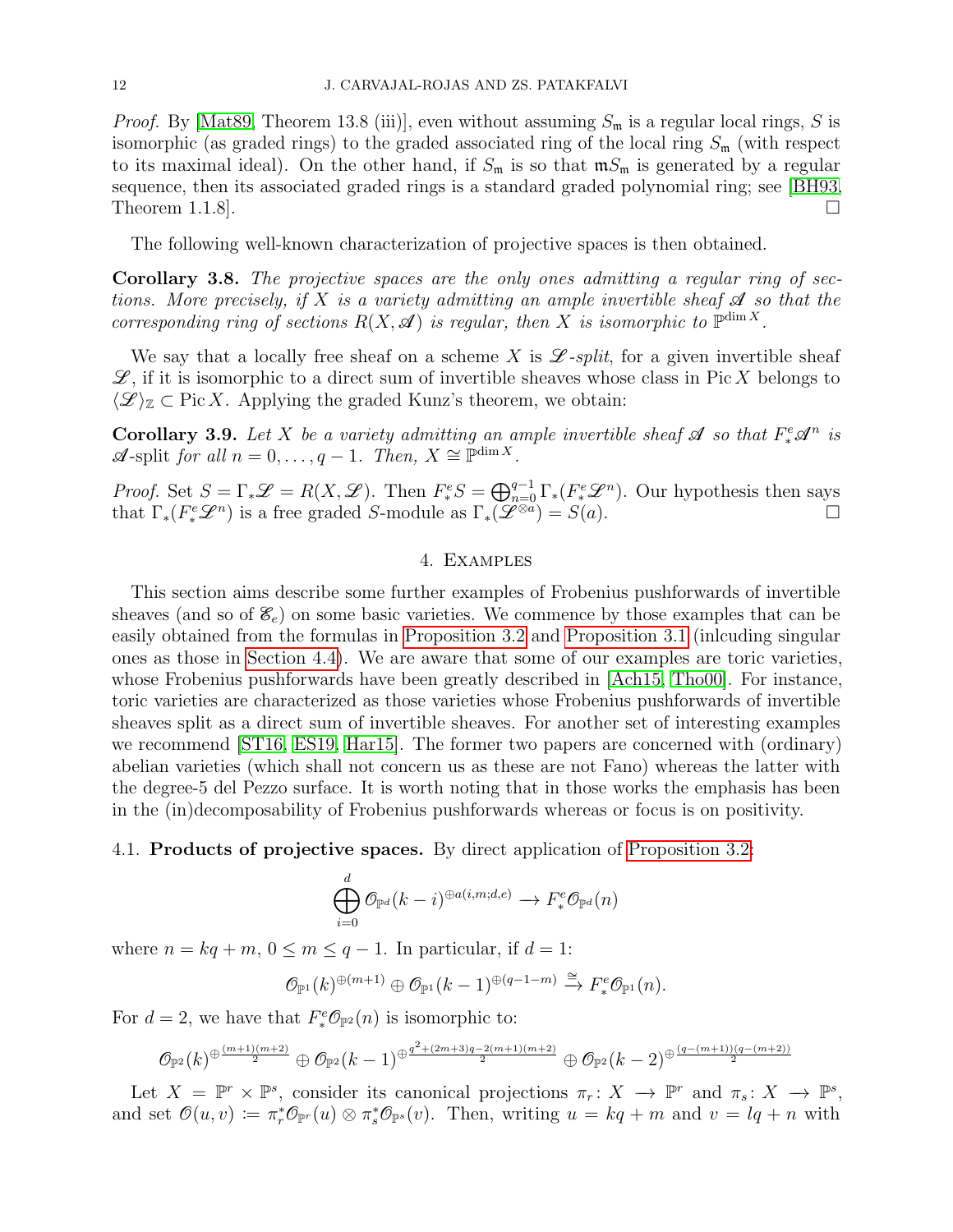$0 \leq m, n \leq q-1$ , we have:

$$
F_*^e \mathcal{O}(u, v) \cong \left( \bigoplus_{i=0}^r \pi_r^* \mathcal{O}_{\mathbb{P}^d}(k-i)^{\oplus a(i,m;r,e)} \right) \otimes \left( \bigoplus_{j=0}^s \pi_s^* \mathcal{O}_{\mathbb{P}^d}(l-j)^{\oplus a(i,n;s,e)} \right)
$$

$$
= \bigoplus_{\substack{0 \le i \le r \\ 0 \le j \le s}} \mathcal{O}(k-i, l-j)^{\oplus a(i,m;r,e)a(j,n;s,e)}.
$$

In particular,  $\sum_{\substack{0 \le i \le r \\ 0 \le j \le s}}$  $a(i, m; r, e) a(j, n; s, e) = q^{r+s}$ . Moreover,

$$
F^e_*\mathcal{O} \cong \bigoplus_{\substack{0 \le i \le r \\ 0 \le j \le s}} \mathcal{O}(-i, -j)^{\oplus a(i, 0; r, e)a(j, 0; s, e)} \quad \text{and} \quad \mathcal{E}_e \cong \bigoplus_{\substack{0 \le i \le r \\ 0 \le j \le s \\ 0 \le i + j}} \mathcal{O}(i, j)^{\oplus a(i, 0; r, e)a(j, 0; s, e)}
$$

Hence,  $\mathscr{E}_{e,X}$  is nef yet not ample as it contains  $\mathcal{O}(0,1)$  and  $\mathcal{O}(1,0)$  as direct summands.

<span id="page-12-0"></span>4.[2](#page-0-0). Hirzebruch surfaces. Let  $C \coloneqq \mathbb{P}^1$ ,  $\mathscr{F}_{\varepsilon} \coloneqq \mathscr{O}_C(-\varepsilon) \oplus \mathscr{O}_C$  with  $\varepsilon \in \mathbb{N}^2$  and  $\pi \colon X_{\varepsilon} \to C$ be the corresponding projective bundle. In what follows, we use [\[Har77,](#page-36-7) V, Notation 2.8.1]. That is,  $C_0$  will denote the section of  $\pi$  given by  $\mathscr{F}_{\varepsilon} \to \mathscr{O}_{C}(-\varepsilon) \to 0$  (thus  $\mathscr{O}_{X_{\varepsilon}}(1) \cong \mathscr{O}_{X_{\varepsilon}}(C_0)$ ), and f is the fiber of  $\pi_{\varepsilon}$  along a chosen point representing the divisor class of  $\mathcal{O}_C(1)$ . Recall that  $X_{\varepsilon}$  can be thought of as the blowup at the vertex singularity of the projective cone defined by the Veronese embedding of  $\mathbb{P}^1$ . Indeed, the complete linear system  $|C_0 + \varepsilon f|$  defines the blowup morphism. Under such description,  $C_0$  is none other than the exceptional divisor and, letting  $C_1$  denote the section of  $\pi$  corresponding to the quotient  $\mathcal{F}_{\varepsilon} \to \mathcal{O}_C \to 0$ ,  $C_1 \sim C_0 + \varepsilon f$ (which is the pullback of a ruling of the projective cone). See [\[Har77,](#page-36-7) V, Theorem 2.17]. Let  $u, v \in \mathbb{Z}$ , and write  $u = kq + m$  with  $0 \leq m \leq q - 1$ . Applying [Proposition 3.2](#page-7-0) yields:

$$
F^e_* \mathcal{O}_{X_\varepsilon}(uC_0 + v f)
$$
  
\n
$$
\cong \left(\mathcal{O}_{X_\varepsilon}(kC_0) \otimes \bigoplus_{j=0}^m \pi^* F^e_* \mathcal{O}_C(v - j\varepsilon)\right) \oplus \left(\mathcal{O}_{X_\varepsilon}((k-1)C_0) \otimes \bigoplus_{j=m+1}^{q-1} \pi^* F^e_* \mathcal{O}_C(v - j\varepsilon)\right)
$$
  
\n
$$
\cong \mathcal{F}_1 \oplus \mathcal{F}_2 \oplus \mathcal{F}_3 \oplus \mathcal{F}_4,
$$

where:

$$
\mathcal{F}_1 = \bigoplus_{j=0}^m \mathcal{O}_{X_{\varepsilon}}(kC_0 + \lfloor (v-j\varepsilon)/q \rfloor f)^{\oplus \left([v-j\varepsilon]_q + 1\right)}
$$
\n
$$
\mathcal{F}_2 = \bigoplus_{j=0}^m \mathcal{O}_{X_{\varepsilon}}(kC_0 + (\lfloor (v-j\varepsilon)/q \rfloor - 1)f)^{\oplus \left(q-1 - \lfloor v-j\varepsilon \rfloor_q\right)}
$$
\n
$$
\mathcal{F}_3 = \bigoplus_{j=m+1}^{q-1} \mathcal{O}_{X_{\varepsilon}}((k-1)C_0 + \lfloor (v-j\varepsilon)/q \rfloor f)^{\oplus \left([v-j\varepsilon]_q + 1\right)}
$$
\n
$$
\mathcal{F}_4 = \bigoplus_{j=m+1}^{q-1} \mathcal{O}_{X_{\varepsilon}}((k-1)C_0 + (\lfloor (v-j\varepsilon)/q \rfloor - 1)f)^{\oplus \left(q-1 - \lfloor v-j\varepsilon \rfloor_q\right)}
$$

<sup>2</sup>We use  $\varepsilon$  instead of e to avoid any confusion with the exponent of Frobenius.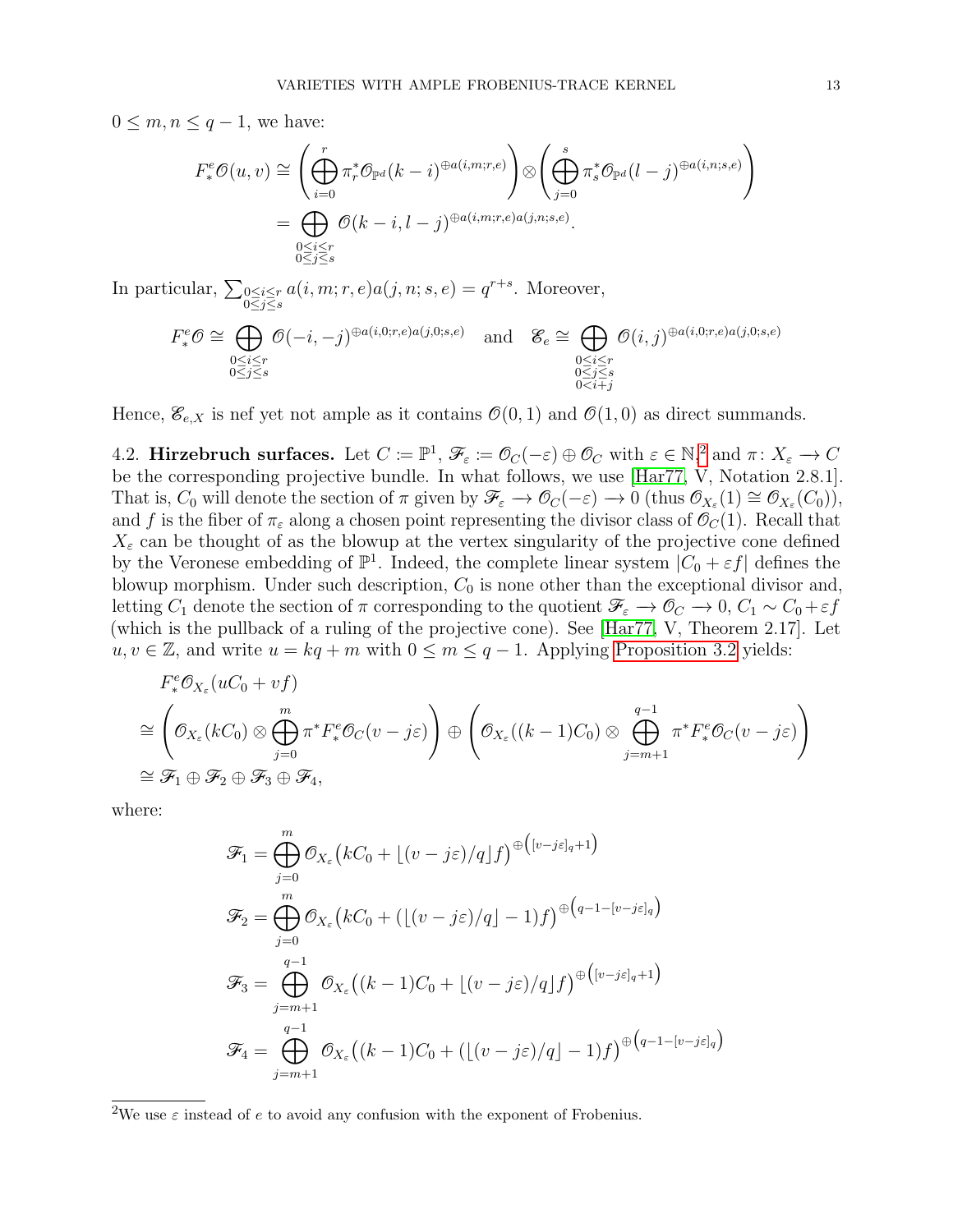In particular, setting  $u, v = 0$ :

$$
F_*^e \mathcal{O}_{X_{\varepsilon}} \cong \mathcal{O}_{X_{\varepsilon}} \oplus \mathcal{O}_{X_{\varepsilon}}(-f)^{\oplus (q-1)} \oplus \bigoplus_{j=1}^{q-1} \mathcal{O}_{X_{\varepsilon}}(-C_0 + \lfloor -j\varepsilon/q \rfloor f)^{\oplus ([-j\varepsilon]_q+1)}
$$
  

$$
\oplus \bigoplus_{j=1}^{q-1} \mathcal{O}_{X_{\varepsilon}}(-C_0 + (\lfloor -j\varepsilon/q \rfloor - 1)f)^{\oplus (q-1-[-j\varepsilon]_q)}
$$

4.2.1. Case  $\varepsilon = 1$ . Specializing to  $\varepsilon = 1$  gives the blowup of  $\mathbb{P}^2$  at a point. In this case,  $F^e_*\mathcal{O}_{X_1}$ 

$$
\cong \mathcal{O}_{X_1} \oplus \mathcal{O}_{X_1}(-f)^{\oplus (q-1)} \oplus \bigoplus_{j=1}^{q-1} \mathcal{O}_{X_1}(-C_0 - f)^{\oplus (q-j+1)} \oplus \bigoplus_{j=1}^{q-1} \mathcal{O}_{X_1}(-C_0 - 2f)^{\oplus (j-1)}
$$

$$
\cong \mathcal{O}_{X_1} \oplus \mathcal{O}_{X_1}(-f)^{\oplus (q-1)} \oplus \mathcal{O}_{X_1}(-C_0 - f)^{\oplus \frac{(q+2)(q-1)}{2}} \oplus \mathcal{O}_{X_1}(-C_0 - 2f)^{\oplus \frac{(q-2)(q-1)}{2}}
$$

Equivalently, using  $C_1 \sim C_0 + f$ , we may write:

$$
F_*^e \mathcal{O}_{X_1} \cong \mathcal{O}_{X_1} \oplus \mathcal{O}_{X_1} (C_0 - C_1)^{\oplus (q-1)} \oplus \mathcal{O}_{X_1} (-C_1)^{\oplus \frac{(q+2)(q-1)}{2}} \oplus \mathcal{O}_{X_1} (C_0 - 2C_1)^{\oplus \frac{(q-2)(q-1)}{2}}
$$

Pulling this back to  $X_1 \setminus C_0$  recovers  $F^e_*\mathcal{O}_{\mathbb{P}^2}$  and pulling it back along  $\mathbb{P}^1 \cong C_0 \to X_1$  yields:

$$
\mathcal{O}_{\mathbb{P}^{1}}^{\oplus \frac{q(q+1)}{2}} \oplus \mathcal{O}_{\mathbb{P}^{1}}(-1)^{\oplus \frac{q(q-1)}{2}},
$$

which implies that  $\mathscr{E}_{e,X_1}$  is not ample.

Let  $v = lq + n$  with  $0 \le n \le q - 1$ . We may easily compute  $F_*^e \mathcal{O}_{X_1}(uC_0 + v f)$ . However, this will depend on whether  $m < n$ ,  $m = n$ , or  $m > n$ . If  $m = n$  then it is isomorphic to

$$
\begin{aligned} &\mathcal{O}_{X_1}(k_0 + l f)^{\oplus \frac{(m+1)(m+2)}{2}} \oplus \mathcal{O}_{X_1}(k_0 + (l-1)f)^{\oplus \frac{(m+1)(2q - (m+2))}{2}} \\ &\oplus \mathcal{O}_{X_1}((k-1)C_0 + (l-1)f)^{\oplus \frac{(q-m-1)(q+m+2)}{2}} \oplus \mathcal{O}_{X_1}((k-1)C_0 + (l-2)f)^{\oplus \frac{(q-m-1)(q-m-2)}{2}} \end{aligned}
$$

If  $n < m$ ,  $F_*^e \mathcal{O}_{X_1}(uC_0 + vf)$  is isomorphic to

$$
\mathcal{O}_{X_1}(kC_0 + lf)^{\oplus \frac{(m+1)(m+2+2(n-m))}{2}} \oplus \mathcal{O}_{X_1}(kC_0 + (l-1)f)^{\oplus \frac{(m+1)(2q-(m+2)-2(n-m))}{2}}
$$
  

$$
\oplus \mathcal{O}_{X_1}((k-1)C_0 + lf)^{\oplus \frac{(n-m)(n-m+1)}{2}}
$$
  

$$
\oplus \mathcal{O}_{X_1}((k-1)C_0 + (l-1)f)^{\oplus \frac{(q-n-1)(q+n+2)-(n-m)(2q-n+m-1)}{2}}
$$
  

$$
\oplus \mathcal{O}_{X_1}((k-1)C_0 + (l-2)f)^{\oplus \frac{(q-n-1)(q-n-2)}{2}}.
$$

Finally, if  $n > m$ , one has a similar description but this time the invertible sheaves showing up as direct summands are  $\mathcal{O}_{X_1}(k_0 + l_1), \mathcal{O}_{X_1}(k_0 + (l-1)l), \mathcal{O}_{X_1}(k_0 + (l-2)l)$ ,  $\mathcal{O}_{X_1}((k-1)C_0 + (l-1)f)$ , and  $\mathcal{O}_{X_1}((k-1)C_0 + (l-2)f)$ .

4.2.2. Case  $\varepsilon = 2$ . This corresponds to the blowup of the singular quadric cone at its vertex. Let us assume first  $p \neq 2$ . If  $1 \leq j \leq (q-1)/2$  then  $q-1 \geq q-2j \geq 1$  and so  $[-2j/q] = -1$ ,  $[-2j]_q = q - 2j$ . On the other hand, if  $(q + 1)/2 \le j \le q - 1$  then  $q - 1 \ge 2q - 2j \ge 2$  and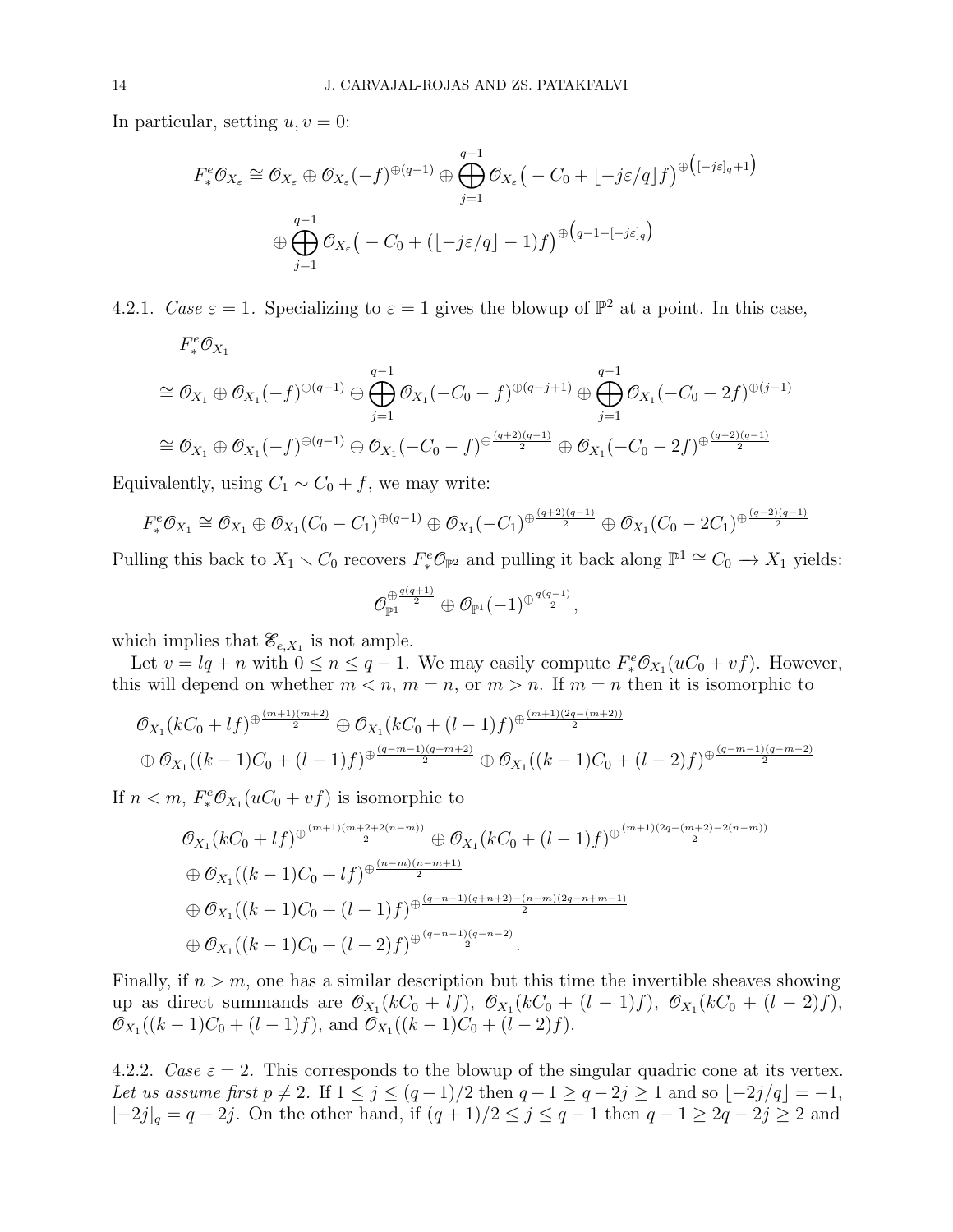so  $[-2j/q] = -2$ ,  $[-2j]_q = 2q - 2j$ . Therefore,  $\bigoplus$  $q-1$  $j=1$  $\mathscr{O}_{X_2}\big(-C_0+\lfloor -2j/q \rfloor f\big)^{\oplus \big(\lbrack -2j \rbrack_q+1\big)}$ =  $\overbrace{)}^{(q-1)/2}$  $j=1$  $\mathscr{O}_{X_2}(-C_0-f)^{\oplus (q-2j+1)}\oplus$  $q-1$  $j=(q+1)/2$  $\mathcal{O}_{X_2}(-C_0-2f)^{\oplus (2q-2j+1)}$  $=\mathcal{O}_{X_2}(-C_0-f)^{\oplus \left(\frac{q-1}{2}\right)\left(\frac{q+1}{2}\right)}\oplus \mathcal{O}_{X_2}(-C_0-2f)^{\oplus \left(\frac{q-1}{2}\right)\left(\frac{q+3}{2}\right)}.$ 

Likewise,

$$
\bigoplus_{j=1}^{q-1} \mathcal{O}_{X_{\varepsilon}}\big(-C_0 + (\lfloor -j\varepsilon/q \rfloor - 1)f\big)^{\oplus \big(q-1-[-j\varepsilon]_q\big)} \n= \mathcal{O}_{X_2}(-C_0 - 2f)^{\oplus \big(\frac{q-1}{2}\big)^2} \oplus \mathcal{O}_{X_2}(-C_0 - 3f)^{\oplus \big(\frac{q-1}{2}\big)\big(\frac{q-3}{2}\big)}.
$$

Hence,

$$
F_*^e \mathcal{O}_{X_2} \cong \mathcal{O}_{X_2} \oplus \mathcal{O}_{X_2}(-f)^{\oplus (q-1)} \oplus \mathcal{O}_{X_2}(C_0 - f)^{\oplus \left(\frac{q-1}{2}\right)\left(\frac{q+1}{2}\right)} \oplus \mathcal{O}_{X_2}(C_0 - 2f)^{\oplus \left(\frac{q-1}{2}\right)\left(\frac{2q+2}{2}\right)} \oplus \mathcal{O}_{X_2}(C_0 - 3f)^{\oplus \left(\frac{q-1}{2}\right)\left(\frac{q-3}{2}\right)}.
$$

Let us assume now  $p = 2$ . There are two cases depending on whether  $j \in \{1, \ldots, 2^{e-1}\}\$  or  $j \in \{2^{e-1}+1,\ldots,2^e-1\}$ . In the former case  $\lfloor -2j/2^e \rfloor = -1$  and  $\lfloor -2j \rfloor_{2^e} = 2^e - 2j$  whereas in the latter  $\lfloor -2j/2^e \rfloor = -2$  and  $\lfloor -2j \rfloor_{2^e} = 2^{e+1} - 2j$ . Thus:

$$
\bigoplus_{j=1}^{q-1} \mathcal{O}_{X_2}(-C_0 + \lfloor -2j/q \rfloor f)^{\oplus ([-2j]_q + 1)}
$$
  
=  $\mathcal{O}_{X_2}(-C_0 - f)^{\oplus 2^{2(e-1)}} \oplus \mathcal{O}_{X_2}(-C_0 - 2f)^{\oplus (2^{2(e-1)}-1)},$ 

and

$$
\bigoplus_{j=1}^{q-1} \mathcal{O}_{X_{\varepsilon}}(-C_0 + (\lfloor -j\varepsilon/q \rfloor - 1)f)^{\oplus (q-1 - \lfloor -j\varepsilon \rfloor_q)}
$$
\n
$$
= \mathcal{O}_{X_2}(-C_0 - 2f)^{\oplus 2^{2(\varepsilon - 1)}} \oplus \mathcal{O}_{X_2}(-C_0 - 3f)^{\oplus (2^{\varepsilon - 1} - 1)^2}
$$

.

Therefore,

$$
F_*^e \mathcal{O}_{X_2} \cong \mathcal{O}_{X_2} \oplus \mathcal{O}_{X_2}(-f)^{\oplus (q-1)} \oplus \mathcal{O}_{X_2}(C_0 - f)^{\oplus (q/2)^2}
$$
  

$$
\oplus \mathcal{O}_{X_2}(C_0 - 2f)^{\oplus (q^2 - 2)/2} \oplus \mathcal{O}_{X_2}(C_0 - 3f)^{\oplus (\frac{q-2}{2})^2}
$$

where  $q = 2^e$ .

4.2.3. Case  $\varepsilon = 3$ . There are three cases depending on whether  $q \equiv 0, 1, 2 \pmod{3}$ . Suppose first  $q \equiv 1 \mod 3$ . Then, we may write a partition

$$
\{1,\ldots,q-1\} = \{1,\ldots,(q-1)/3\} \cup \{(q+2)/3,\ldots,2(q-1)/3\} \cup \{(2q+1)/3,\ldots,q-1\},\
$$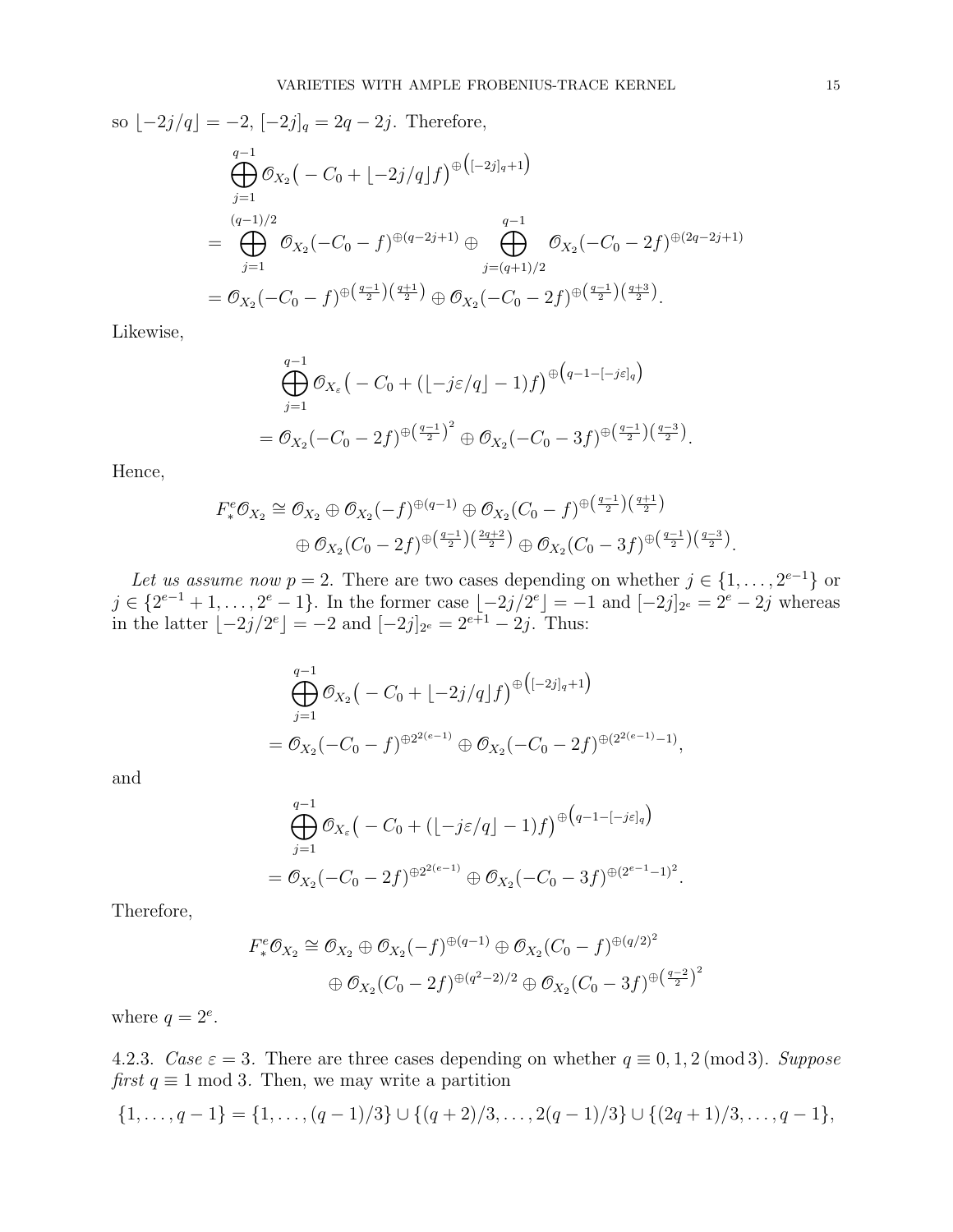and we denote these subsets by  $J_1$ ,  $J_2$ , and  $J_3$ ; respectively. Thus, if  $j \in J_i$  then  $[-3j/q] = -i$ and  $[3j]_q = iq - 3j$ . In particular, just as before, we get:

$$
F^e_* \mathcal{O}_{X_3} \cong \mathcal{O}_{X_3} \oplus \mathcal{O}_{X_3}(-f)^{\oplus (q-1)} \oplus
$$
  

$$
\mathcal{O}_{X_3}(-C_0 - f)^{\oplus \sigma_1} \oplus \mathcal{O}_{X_3}(-C_0 - 2f)^{\oplus \sigma_2} \oplus \mathcal{O}_{X_3}(-C_0 - 3f)^{\oplus \sigma_3} \oplus \mathcal{O}_{X_3}(-C_0 - 4f)^{\oplus \sigma_4},
$$

where the exponents  $\sigma_i$  are obtained as follows:

$$
\sigma_1 = \sigma'_1, \quad \sigma_2 = \sigma'_2 + \sigma''_1, \quad \sigma_3 = \sigma'_3 + \sigma''_2, \quad \sigma_4 = \sigma''_3,
$$

where

$$
\sigma'_i := \sum_{j \in J_i} (iq - 3j + 1) = iq|J_i| - \sum_{j \in J_i} (3j - 1),
$$
  

$$
\sigma''_i := \sum_{j \in J_i} ((1 - i)q + 3j - 1) = -(i - 1)q|J_i| + \sum_{j \in J_i} (3j - 1),
$$

where  $|J_i| = (q-1)/3$ . A direct computation then shows:

$$
\sigma_1 = \frac{q(q-1)}{6}, \quad \sigma_2 = \frac{(q+1)(q-1)}{3}, \quad \sigma_3 = \frac{(q+1)(q-1)}{3}, \quad \sigma_4 = \frac{(q-4)(q-1)}{6}.
$$

Let us suppose now  $q \equiv 2 \mod 3$  $q \equiv 2 \mod 3$  but  $q \neq 2$ .<sup>3</sup> Then, the same description as above holds but this time using the (asymmetric) partition:

$$
\{1, \ldots, q-1\} = \left\{1, \ldots, \frac{q-2}{3}\right\} \cup \left\{\frac{q+1}{3}, \ldots, \frac{2(q-2)}{3}, \frac{2q-1}{3}\right\} \cup \left\{\frac{2q+2}{3}, \ldots, q-2, q-1\right\}
$$

where  $|J_1| = (q-2)/3 = |J_3|$  whereas  $|J_2| = (q+1)/3$ . In that case, we get:

$$
\sigma_1 = \frac{(q+1)(q-2)}{6}
$$
,  $\sigma_2 = \frac{q^2+2}{3}$ ,  $\sigma_3 = \frac{(q+2)(q-2)}{3}$ ,  $\sigma_4 = \frac{(q-3)(q-2)}{6}$ .

The final case is  $q \equiv 0 \mod 3$ . If  $q = 3$ , one readily verifies  $\sigma_1 = 1$ ,  $\sigma_2 = 3$ ,  $\sigma_3 = 2$ , and  $\sigma_4 = 0$ . If  $q \geq 9$ , then one uses the partition

$$
\{1, \ldots, q-1\} = \{1, \ldots, q/3\} \cup \{q/3+1, \ldots, 2q/3\} \cup \{2q/3+1, \ldots, q-1\}
$$

to obtain, via similar computations, the following exponents:

$$
\sigma_1 = \frac{q(q-1)}{6}, \quad \sigma_2 = \frac{q^2}{3}, \quad \sigma_3 = \frac{q^2-3}{3}, \quad \sigma_4 = \frac{(q-3)(q-2)}{6}
$$

.

4.2.4. General case. For the general  $\varepsilon$ , we suppose  $q \geq \varepsilon$ . Let us write the following partition

$$
\{1,\ldots,q-1\}=J_1\cup\cdots\cup J_{\varepsilon-1}\cup J_{\varepsilon},
$$

where

$$
J_i := \{ \lfloor (i-1)q/\varepsilon \rfloor + 1, \ldots, \lfloor iq/\varepsilon \rfloor \}
$$

if 
$$
i = 1, ..., \varepsilon - 1
$$
, and

$$
J_{\varepsilon} \coloneqq \left\{ \lfloor (\varepsilon - 1)q/\varepsilon \rfloor + 1, \ldots, q - 1 \right\}.
$$

Thus, if  $j \in J_i$  then  $\lfloor -\varepsilon j/q \rfloor = -i$  and  $[-\varepsilon j]_q = iq - \varepsilon j$ . Hence, we may define

$$
\sigma'_i := iq|J_i| - \sum_{j \in J_i} (\varepsilon j - 1), \qquad \sigma''_i := -(i - 1)q|J_i| + \sum_{j \in J_i} (\varepsilon j - 1),
$$

 $\overline{3}$ The case  $q = 2$  is trivial for all  $\varepsilon$ . In the case  $\varepsilon = 3$ , we have  $\sigma_1, \sigma_2 = 1$  and  $\sigma_3, \sigma_4 = 0$ .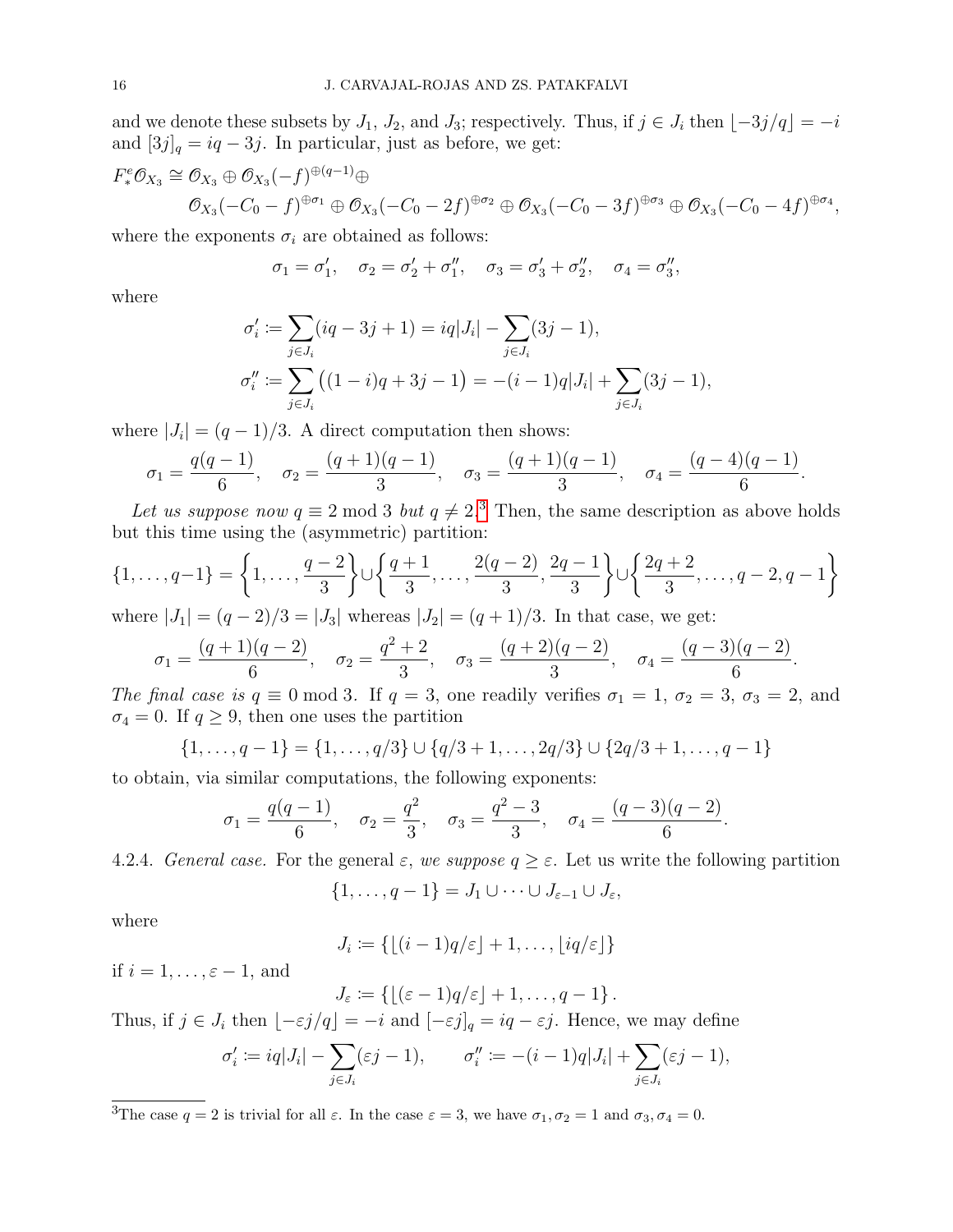for  $i = 1, \ldots, \varepsilon$ , and further:

$$
\sigma_1 \coloneqq \sigma'_1, \quad \sigma_i \coloneqq \sigma'_i + \sigma''_{i-1}, \quad \sigma_{\varepsilon+1} \coloneqq \sigma''_{\varepsilon},
$$

for  $i = 2, \ldots, \varepsilon$ . Then,

$$
F^e_* \mathcal{O}_{X_{\varepsilon}} \cong \mathcal{O}_{X_{\varepsilon}} \oplus \mathcal{O}_{X_{\varepsilon}}(-f)^{\oplus (q-1)} \oplus \bigoplus_{i=1}^{\varepsilon+1} \mathcal{O}_{X_{\varepsilon}}(-C_0 - if)^{\oplus \sigma_i}.
$$

Computing  $\sigma_i$  is rather subtle. To do so, we need to consider the arithmetic modulo  $\varepsilon$ . Precisely, for  $k, l \in \{0, \ldots, \varepsilon - 1\}$ , let  $\rho_{k,l} \in \{0, \ldots, \varepsilon - 1\}$  the residue of kl modulo  $\varepsilon$ . For convenience, we also define  $\rho_{k,\varepsilon} := \varepsilon$ . The point is that, for  $i = 0, \ldots, \varepsilon - 1$ , we have  $[iq/\varepsilon] = (iq - \rho_{k,i})/\varepsilon$  if k is the residue of q modulo  $\varepsilon$ . Further, one has

$$
|J_i| = \frac{q - \rho_{k,i} + \rho_{k,i-1}}{\varepsilon}, \quad \sum_{j \in J_1 \cup \dots \cup J_i} (\varepsilon j - 1) = \frac{(iq - \rho_{k,i})(iq - \rho_{k,i} + \varepsilon - 2)}{2\varepsilon}
$$

for  $i = 1, \ldots, \varepsilon$ . Thus, a lengthy, direct computation shows:

$$
\sigma_1 = \frac{(q - \rho_{k,1})(q + \rho_{k,1} - \varepsilon + 2)}{2\varepsilon},
$$
\n
$$
\sigma_i = \frac{q^2 - (\rho_{k,i}^2 - 2\rho_{k,i-1}^2 + \rho_{k,i-2}^2 - (\varepsilon - 2)(\rho_{k,i} - 2\rho_{k,i-1} + \rho_{k,i-2}))/2}{\varepsilon}, \quad i = 2, \dots, \varepsilon,
$$
\n
$$
\sigma_{\varepsilon+1} = \frac{(q - \varepsilon + \rho_{k,\varepsilon-1})(q - \rho_{k,\varepsilon-1} - 2)}{2\varepsilon}
$$

where k is the residue of q modulo  $\varepsilon$ . Of course, there are two very simple cases. Namely,  $k = 0$  (i.e.  $\varepsilon = p$ ) and  $k = 1$  (e.g.  $p \equiv 1 \mod \varepsilon$ ) for  $\rho_{0,i} = 0$  and  $\rho_{1,i} = i$  for  $i = 0, \ldots, \varepsilon - 1$ .

Note that the pullback of  $\mathcal{O}_{X_{\varepsilon}}(f)$  and  $\mathcal{O}_{X_{\varepsilon}}(C_0)$  to  $C_0$  correspond; respectively, to  $\mathcal{O}_{\mathbb{P}^1}(1)$ and  $\mathcal{O}_{\mathbb{P}^1}(-\varepsilon)$  under the isomorphism  $C_0 \cong \mathbb{P}^1$ .<sup>[4](#page-0-0)</sup> Further,

$$
(F^e_*\mathcal{O}_{X_{\varepsilon}})\big|_{C_0}\cong \mathcal{O}_{\mathbb{P}^1}^{\oplus (1+\sigma_{\varepsilon})}\oplus \mathcal{O}_{\mathbb{P}^1}(-1)^{\oplus (q-1+\sigma_{\varepsilon+1})}\oplus\bigoplus_{i=1}^{\varepsilon-1}\mathcal{O}_{\mathbb{P}^1}(i)^{\oplus \sigma_{\varepsilon-1}}.
$$

Therefore,  $\mathcal{E}_{X_{\varepsilon}}$  is not ample.

<span id="page-16-0"></span>Remark 4.1. Let us point out an interesting application to local algebra. Recall that  $X_{\varepsilon}$  is the blowup at the vertex singularity of the projective cone over the rational normal curve in  $\mathbb{P}^{\varepsilon}$ ; say  $0 \in P$ , with  $C_0$  being the exceptional divisor. In particular, restricting f to  $X_{\varepsilon} \setminus C_0 = P \setminus \{0\} \subset P$  and pushing it forward to P gives us a ruling of P; say L. Thus, L is a Weil divisor on P of Cartier index  $\varepsilon$ . Our computations above (with  $q \geq \varepsilon$ ) then show:

$$
F^e_* \mathcal{O}_P \cong \mathcal{O}_P^{\oplus (1+\sigma_{\varepsilon})} \oplus \mathcal{O}_P(-L)^{\oplus (q-1+\sigma_1+\sigma_{\varepsilon+1})} \oplus \bigoplus_{i=2}^{\varepsilon-1} \mathcal{O}_P(-iL)^{\oplus \sigma_i}
$$

where it is worth noting that

$$
1 + \sigma_{\varepsilon} = \begin{cases} q^2/\varepsilon, & \text{if } k = 0, \\ \frac{q^2 - \frac{1}{2} \left( \rho_{k,2}^2 - 2\rho_{k,1}^2 + (\varepsilon + 2)(2\rho_{k,1} - \rho_{k,2}) \right) + \varepsilon}{\varepsilon}, & \text{otherwise,} \end{cases}
$$

 ${}^{4}\text{Indeed, the latter is formal as }\mathcal{O}_{\mathbb{P}(\mathscr{F})}(1)=\mathcal{O}_{X_{\varepsilon}}(C_{0})\text{ and }C_{0}\text{ is the section corresponding to }\mathscr{F}\longrightarrow\mathcal{O}_{\mathbb{P}^{1}}(-\varepsilon)\longrightarrow0.$ The former then follows from noticing that  $\mathcal{O}_{X_{\varepsilon}}(C_1) \cong \mathcal{O}_{X_{\varepsilon}}(C_0 + \varepsilon f)$  pulls back to  $\mathcal{O}_{\mathbb{P}^1}$ , which means that  $\mathcal{O}_{X_{\varepsilon}}(\varepsilon f)$  pulls back to  $\mathcal{O}_{\mathbb{P}^1}(\varepsilon)$  and then we just divide by  $\varepsilon$ .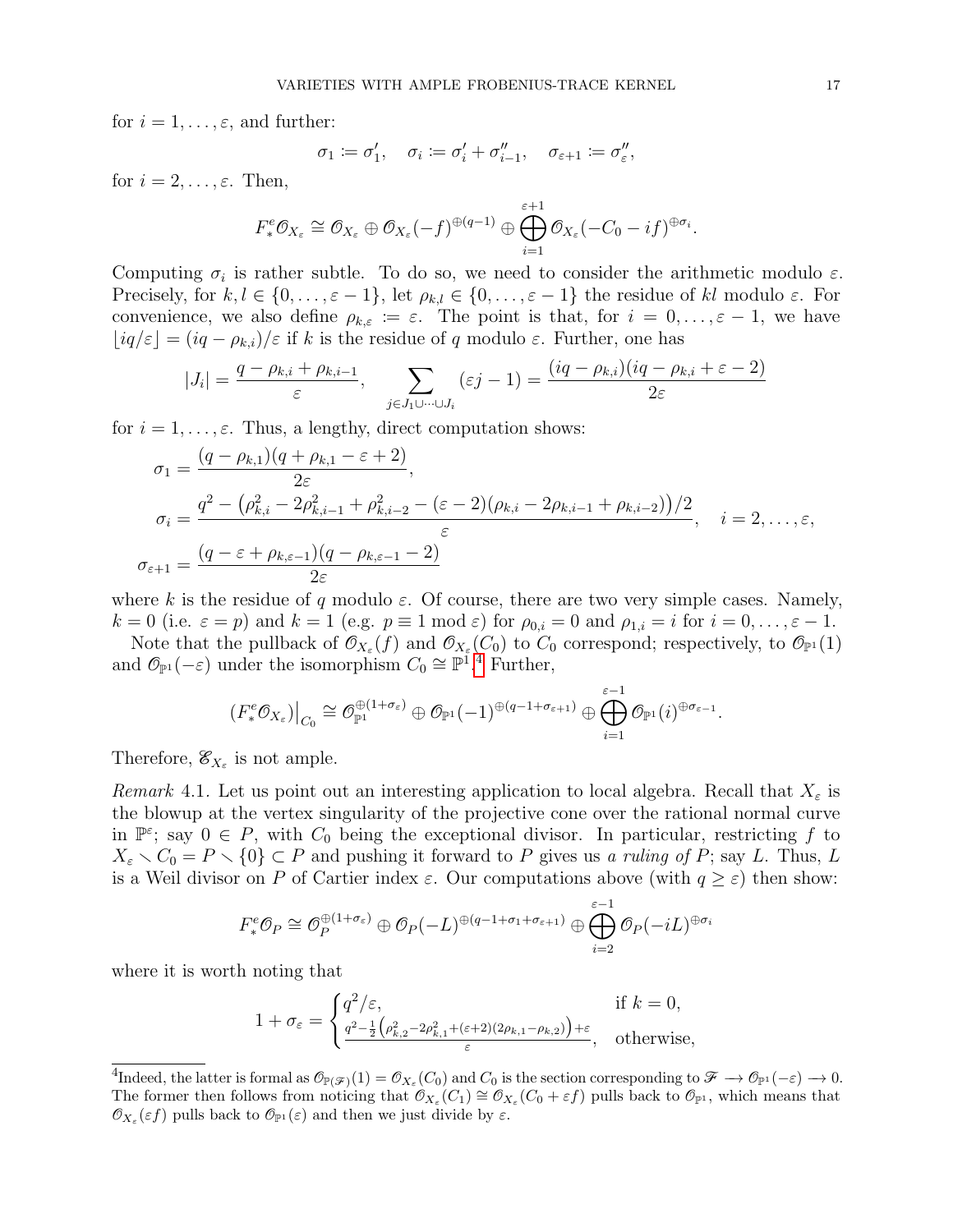as  $\rho_{k,\varepsilon-i} = \varepsilon - \rho_{k,i}$  if  $k \neq 0$  and  $i = 1, \ldots, \varepsilon - 1$ . Similarly,

$$
q - 1 + \sigma_1 + \sigma_{\varepsilon+1} = \begin{cases} q^2/\varepsilon, & \text{if } k = 0, \\ \frac{q^2 + \rho_{k,1}(\varepsilon - \rho_{k,1}) - \varepsilon}{\varepsilon}, & \text{otherwise.} \end{cases}
$$

In particular, localizing at 0 yields that the F-splitting numbers of  $\mathcal{O}_{P,0}$  are  $1+\sigma_{\varepsilon}$  (for  $q \geq \varepsilon$ ) as well as complete description of the  $\mathcal{O}_{P,0}$ -module  $F_*^e \mathcal{O}_{P,0}$ . For instance, we recover that the F-signature of  $\mathcal{O}_{P,0}$  is  $1/\varepsilon$ . The authors were unaware of any such complete description. We hope the reader can appreciate the novelty in our rather simple geometric approach.

4.3. Blowups of projective spaces along linear subspaces. Let  $X := \mathbb{P}^d$ ,  $Y \subset X$  be a linear subspace of X of dimension  $r-1$ , and  $\tilde{X} \to X$  be the blowup of X along Y. Let us assume  $d-(r-1) \geq 2$ . Recall that  $\tilde{X}$  can be realized as a projective bundle over  $\mathbb{P}^{d-r}$ . Indeed,  $\tilde{X} \cong \mathbb{P}(\mathscr{F})$  where  $\mathscr{F} = \mathcal{O}_{\mathbb{P}^{d-r}}(1) \oplus \mathcal{O}_{\mathbb{P}^{d-r}}^{\oplus r}$ ; see [\[EH16,](#page-35-7) §9.3.2], cf. [\[Har77,](#page-36-7) V, Example 2.11.4]. Moreover, under such isomorphism, the blowup morphism  $\tilde{X} \to X = \mathbb{P}^d$  is realized by the complete linear system  $|\mathcal{O}_{\mathbb{P}(\mathscr{F})}(1)|$ . Let H, H' be the divisors on  $\tilde{X}$  defined by the pullback of the hyperplane sections of  $X = \mathbb{P}^d$  and  $\mathbb{P}^{d-r}$ ; respectively. Then, Cl  $\tilde{X} = \mathbb{Z} \cdot H \oplus \mathbb{Z} \cdot H'$  and  $\mathcal{O}_{\mathbb{P}(\mathscr{F})}(1)$  corresponds to  $1 \cdot H$ . Applying [Proposition 3.2](#page-7-0) yields:

$$
F^e_*\mathcal{O}_{\tilde{X}} \cong \bigoplus_{i=0}^r \mathcal{O}_{\tilde{X}}(-iH) \otimes \bigoplus_{j=0}^{q-1} \pi^* F^e_* \mathcal{O}_{\mathbb{P}^{d-r}}(j)^{\oplus a(i,-j;r-1,e)} =: \bigoplus_{i=0}^r \mathcal{G}_i,
$$

where  $\pi: \tilde{X} \to \mathbb{P}^{d-r}$  is the  $\mathbb{P}^r$ -bundle morphism and the  $\mathscr{G}_i$  are defined in the obvious way. We note that

$$
\mathcal{G}_0 = \pi^* F^e_* \mathcal{O}_{\mathbb{P}^{d-r}} \cong \bigoplus_{k=0}^{d-r} \mathcal{O}_{\tilde{X}}(-kH')^{\oplus a(k,0;d-r,e)}
$$

and set  $b_{0,k} := a(k, 0; d-r, e)$ . For  $1 \le i \le r - 1$ , we have:

$$
\mathcal{G}_{i} = \mathcal{O}_{\tilde{X}}(-iH) \otimes \left(\pi^{*}F^{e}_{*}\mathcal{O}^{\oplus a(i,0;r-1,e)}_{\mathbb{P}^{d-r}} \oplus \bigoplus_{j=1}^{q-1} \pi^{*}F^{e}_{*}\mathcal{O}_{\mathbb{P}^{d-r}}(j)^{\oplus a(i-1,q-j;r-1,e)}\right)
$$

$$
\cong \mathcal{O}_{\tilde{X}}(-iH) \otimes \left(\bigoplus_{k=0}^{d-r} \mathcal{O}_{\tilde{X}}(-kH')^{\oplus a(k,0;d-r,e)\cdot a(i,0;r-1,e)}\oplus \bigoplus_{j=1}^{q-1} \bigoplus_{k=0}^{d-r} \mathcal{O}_{\tilde{X}}(-kH')^{\oplus a(k,j;d-r,e)\cdot a(i-1,q-j;r-1,e)}\right)
$$

$$
= \bigoplus_{k=0}^{d-r} \mathcal{O}_{\tilde{X}}(-iH - kH')^{\bigoplus b_{i,k}}
$$

where

$$
b_{i,k} := a(k,0;d-r,e) \cdot a(i,0;r-1,e) + \sum_{j=1}^{q-1} a(k,j;d-r,e) \cdot a(i-1,q-j;r-1,e).
$$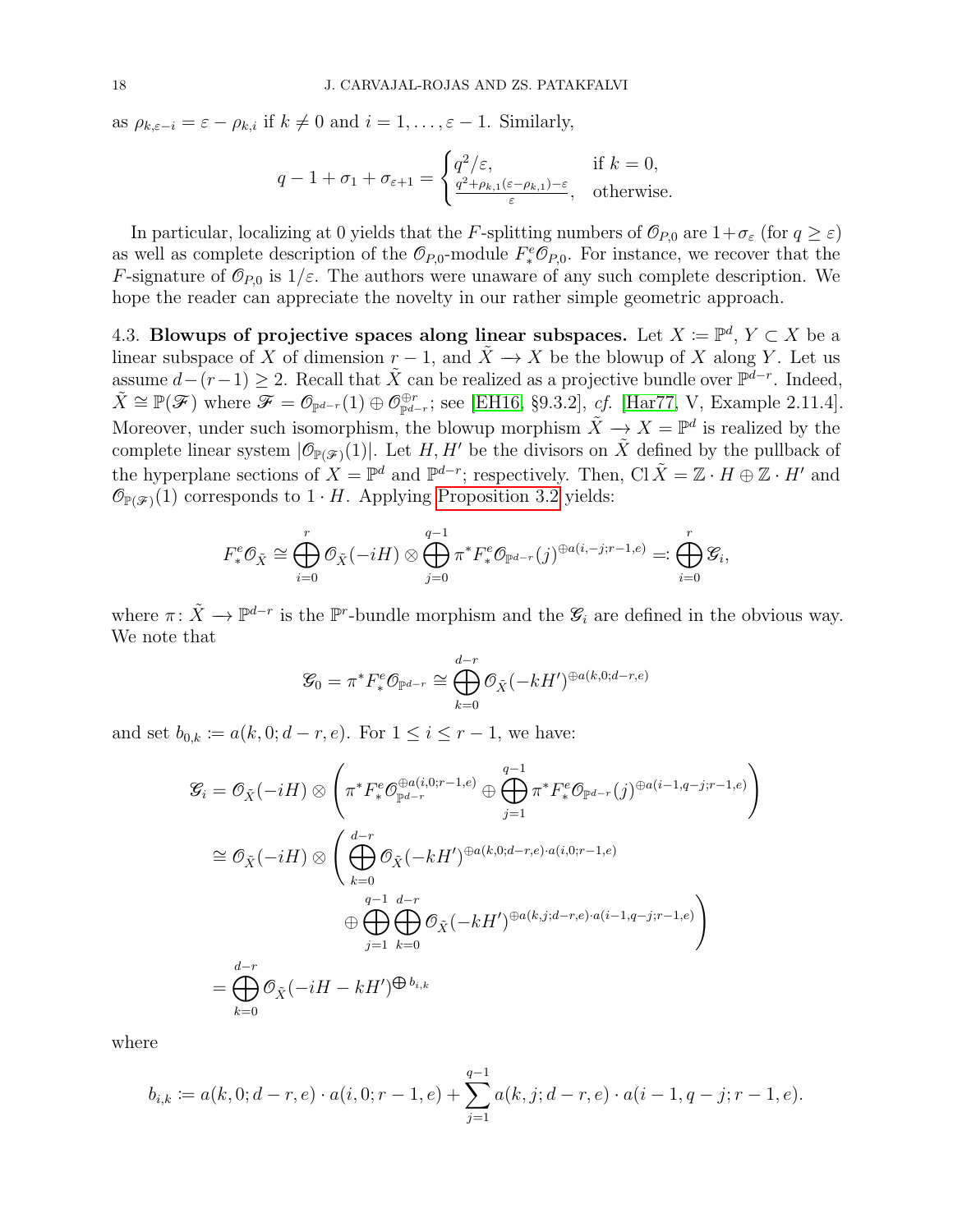Likewise,

$$
\mathcal{G}_r = \mathcal{O}_{\tilde{X}}(-rH) \otimes \bigoplus_{j=1}^{q-1} \pi^* F^e_* \mathcal{O}_{\mathbb{P}^{d-r}}(j)^{\oplus a(r-1,q-j;r-1,e)}
$$
  
=  $\mathcal{O}_{\tilde{X}}(-rH) \otimes \bigoplus_{j=1}^{q-1} \bigoplus_{k=0}^{d-r} \mathcal{O}_{\tilde{X}}(-kH')^{\oplus a(k,j;d-r,e)\cdot a(r-1,q-j;r-1,e)}$   
=  $\bigoplus_{k=0}^{d-r} \mathcal{O}_{\tilde{X}}(-rH - kH')^{\oplus \sum_{j=1}^{q-1} a(k,j;d-r,e)\cdot a(r-1,q-j;r-1,e)},$ 

so we set  $b_{r,k} := \sum_{j=1}^{q-1} a(k, j; d-r, e) \cdot a(r-1, q-j; r-1, e)$ . Summing up:

$$
F^e_* \mathcal{O}_{\tilde{X}} \cong \bigoplus_{\substack{0 \le i \le r \\ 0 \le k \le d-r}} \mathcal{O}_{\tilde{X}}(-iH - kH')^{\oplus b_{i,k}}
$$

where

$$
b_{i,k} = a(k,0;d-r,e) \cdot a(i,0;r-1,e) + \sum_{j=1}^{q-1} a(k,j;d-r,e) \cdot a(i-1,q-j;r-1,e),
$$

for all  $0 \leq i \leq r, 0 \leq k \leq d-r$ .

Let E be the exceptional divisor of  $\tilde{X} \to X$  and note that  $\text{Cl } \tilde{X} = \mathbb{Z} \cdot H \oplus \mathbb{Z} \cdot E$ . Set  $\mathcal{O}(a, b) \coloneqq \mathcal{O}_{\tilde{X}}(aH + bE)$ . Observe that  $H \sim H' + E$ ; see [\[EH16,](#page-35-7) Corollary 9.12]. Hence,

$$
F_*^e \mathcal{O}_{\tilde{X}} \cong \bigoplus_{\substack{0 \le i \le r \\ 0 \le k \le d-r}} \mathcal{O}_{\tilde{X}}(-iH - k(H - E))^{\oplus b_{i,k}} = \bigoplus_{\substack{0 \le i \le r \\ 0 \le k \le d-r \\ 0 \le k \le d-r}} \mathcal{O}_{\tilde{X}}(-i+k)H + kE)^{\oplus b_{i,k}}
$$

$$
= \bigoplus_{\substack{0 \le i \le r \\ 0 \le k \le d-r}} \mathcal{O}(-i-k,k)^{\oplus b_{i,k}}
$$

Noteworthy, setting  $d = 2, r = 1$  recovers our computation for  $X_1$  in [Section 4.2](#page-12-0) as  $\mathcal{O}_{X_1}(C_0) = \mathcal{O}(0, 1)$  and  $\mathcal{O}_{X_1}(C_1) = \mathcal{O}(1, 0)$ .

Pulling  $F^e_*\mathcal{O}_{\tilde{X}}$  back to the big open  $\tilde{X} \setminus E = X \setminus Y \subset X$  and then pushing it forward to  $X = \mathbb{P}^d$  yields  $\sum_{i+k=l} b_{i,k} = a(l, 0; d, e)$  for all  $l = 0, \ldots, d$  (independently of r). For  $r = 1$ :

$$
a(l, 0; d, e) = b_{0,l} + b_{1,l-1} = a(l, 0; d-1, e) + \sum_{j=1}^{q-1} a(l-1, j; d-1, e)
$$

for all  $l = 0, \ldots, d$ . In other words,

$$
\sum_{j=1}^{q-1} a(l-1,j;d-1,e) = a(l,0;d,e) - a(l,0;d-1,e).
$$

Adding  $a(l-1, 0; d-1, e)$  on both sides yields:

<span id="page-18-0"></span>(4.1.1) 
$$
\sum_{j=0}^{q-1} a(l-1,j;d-1,e) = a(l,0;d,e) - a(l,0;d-1,e) + a(l-1,0;d-1,e),
$$

for all  $d, e$  and  $l = 1, \ldots, d$ .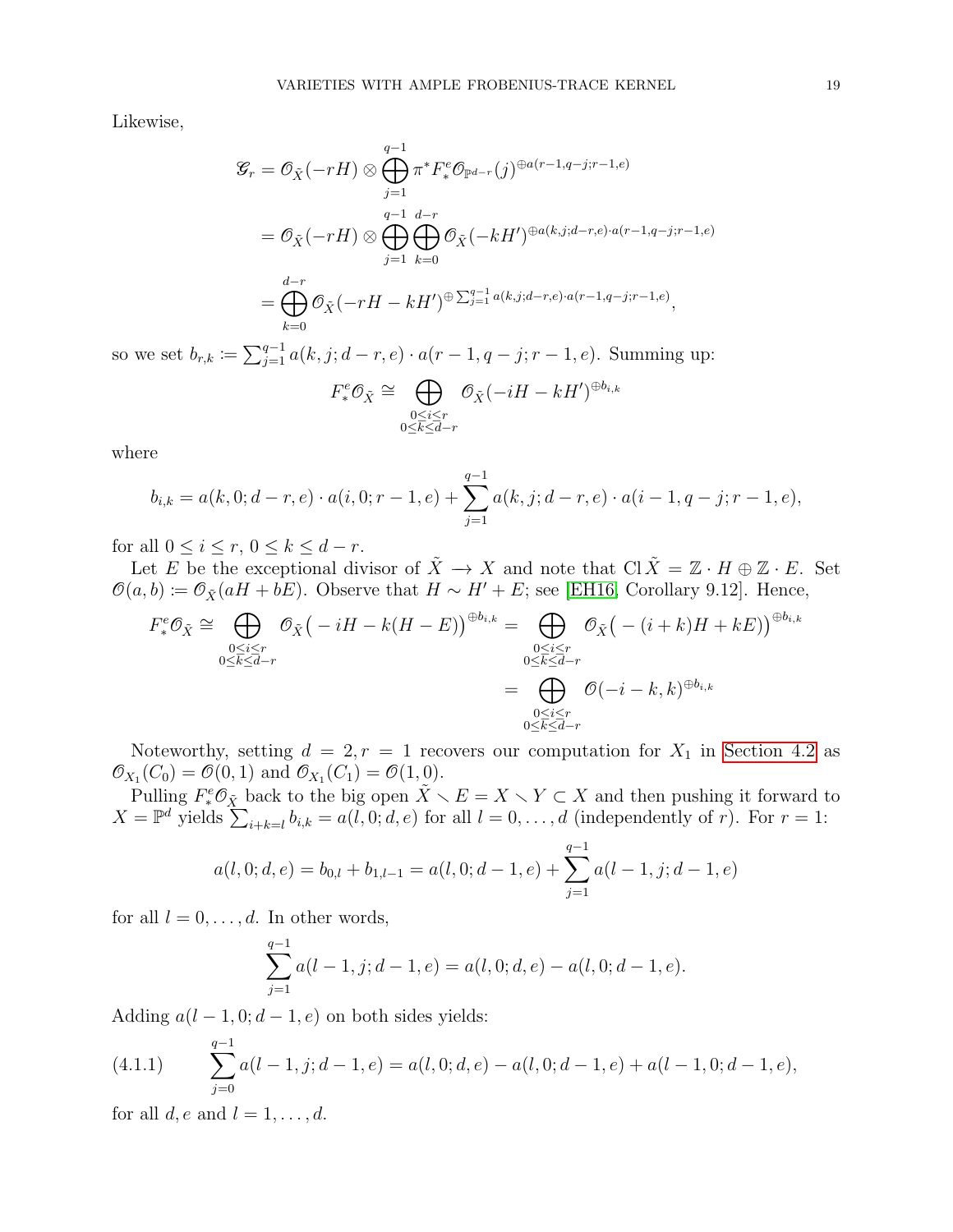Next, recall that the exceptional divisor  $E \to Y$  is realized as the projective bundle  $\mathbb{P}(\mathcal{J}/\mathcal{J}^2) \to Y \cong \mathbb{P}^{r-1}$  where  $\mathcal J$  is the ideal sheaf cutting out Y and the conormal bundle of  $E \subset \tilde{X}$  corresponds to  $\mathcal{O}_E(-1) \coloneqq \mathcal{O}_{\mathbb{P}(\mathcal{J}/\mathcal{J}^2)}(-1)$ . Therefore, the pullback of  $F^e_*\mathcal{O}_{\tilde{X}}$  to E is

$$
\left(F^e_*\mathcal{O}_{\tilde{X}}\right)\Big|_E \cong \bigoplus_{0\leq k\leq d-r} \mathcal{O}_E(-k)^{\oplus q^{r-1}(a(k+1,0;d-(r-1),e)-a(k+1,0;d-r,e)+a(k,0;d-r,e))}
$$

as the pullback of  $\mathcal{O}(-i-k,k)$  to E is  $\mathcal{O}_E(-k)$  and

$$
\sum_{i=0}^{r} b_{i,k} = q^{r-1} \cdot \sum_{j=0}^{q-1} a(k,j;d-r,e)
$$
  
=  $q^{r-1} (a(k+1,0;d-(r-1),e) - a(k+1,0;d-r,e) + a(k,0;d-r,e)),$ 

where the last equality is an application of  $(4.1.1)$ . Further, by setting  $k = 0$  above and after a short calculation, we see that

$$
\mathcal{O}_E^{\oplus q^r\binom{q+d-r}{d-r}}
$$

is a direct summand of  $(F_*^e \mathcal{O}_{\tilde{X}})|_E$  and so  $\mathcal{E}_{e,\tilde{X}}$  is not ample. Consequently:

<span id="page-19-0"></span>**Proposition 4.2.** Let S be a smooth variety of dimension d and  $f: X \rightarrow S$  be the blowup of S along a smooth closed subvariety  $C \subset S$  of dimension  $c - 1 \leq d - 2$ . Further, set an isomorphism g:  $\hat{\mathbb{A}}^d \cong \operatorname{Spec} \hat{\mathcal{O}}_{S,s} \to S$  where  $s \in S$  is a smooth closed point contained in C and write  $\hat{\mathbb{A}}^d = \text{Spec } \mathcal{K}[\![x_1,\ldots,x_d]\!]$  with  $(x_c,\ldots,x_d)$  being local equations for C. Consider the following cartesian diagram



Then,  $\hat{f}$  is the blowup of  $\hat{A}^d$  with respect to the ideal  $(x_c, \ldots, x_d)$  and so

$$
h^* F^e_* \mathcal{O}_X = F^e_* \mathcal{O}_{\hat{X}} \cong \bigoplus_{0 \le k \le d-c} \mathcal{O}_{\hat{X}}(jE)^{\oplus q^{c-1}(a(k+1,0;d-(c-1),e)-a(k+1,0;d-c,e)+a(k,0;d-c,e))}
$$

where E is the exceptional divisor of  $\hat{f}$ . Furthermore, the pullback of  $F_*^e \mathcal{O}_X$  to  $E \cong \mathbb{P}^{d-c}_{\hat{\mathbb{A}}^{c-c}}$  $_{\hat{\mathbb{A}}^{c-1}}^{d-c}$  is

$$
(F^e_* \mathcal{O}_X)\big|_E \cong \bigoplus_{0 \le k \le d-c} \mathcal{O}_E(-k)^{\oplus q^{c-1}(a(k+1,0;d-(c-1),e)-a(k+1,0;d-c,e)+a(k,0;d-c,e))},
$$

which has  $\mathcal{O}_E^{\oplus q^c\binom{q+d-c}{d-c}}$  $\mathcal{E}_E^{\cup q}$  (d-c) as a direct summand. Therefore,  $\mathcal{E}_{e,X}$  is not ample.

The importance of [Proposition 4.2](#page-19-0) for us can be already appreciated:

<span id="page-19-1"></span>Corollary 4.3. If X is a smooth surface admitting a  $(-1)$ -curve then  $\mathcal{E}_{e,X}$  is not ample.

*Proof.* Use Castelnuovos's contraction theorem and [Proposition 4.2.](#page-19-0)

Remark 4.4. Let us stress on how [Corollary 4.3](#page-19-1) works. We need to show that  $\mathscr{E}_{e,X}|_C$  is not ample where  $\mathbb{P}^1 \cong C \subset X$  is the  $(-1)$ -curve. By Castelnuovos's contraction theorem, C is the exceptional divisor of a blowup  $X \to S$  at a closed point  $s \in S$  of some surface S. In principle, the computation of the restriction of  $\mathcal{E}_{e,X}|_C$  can be carried out locally around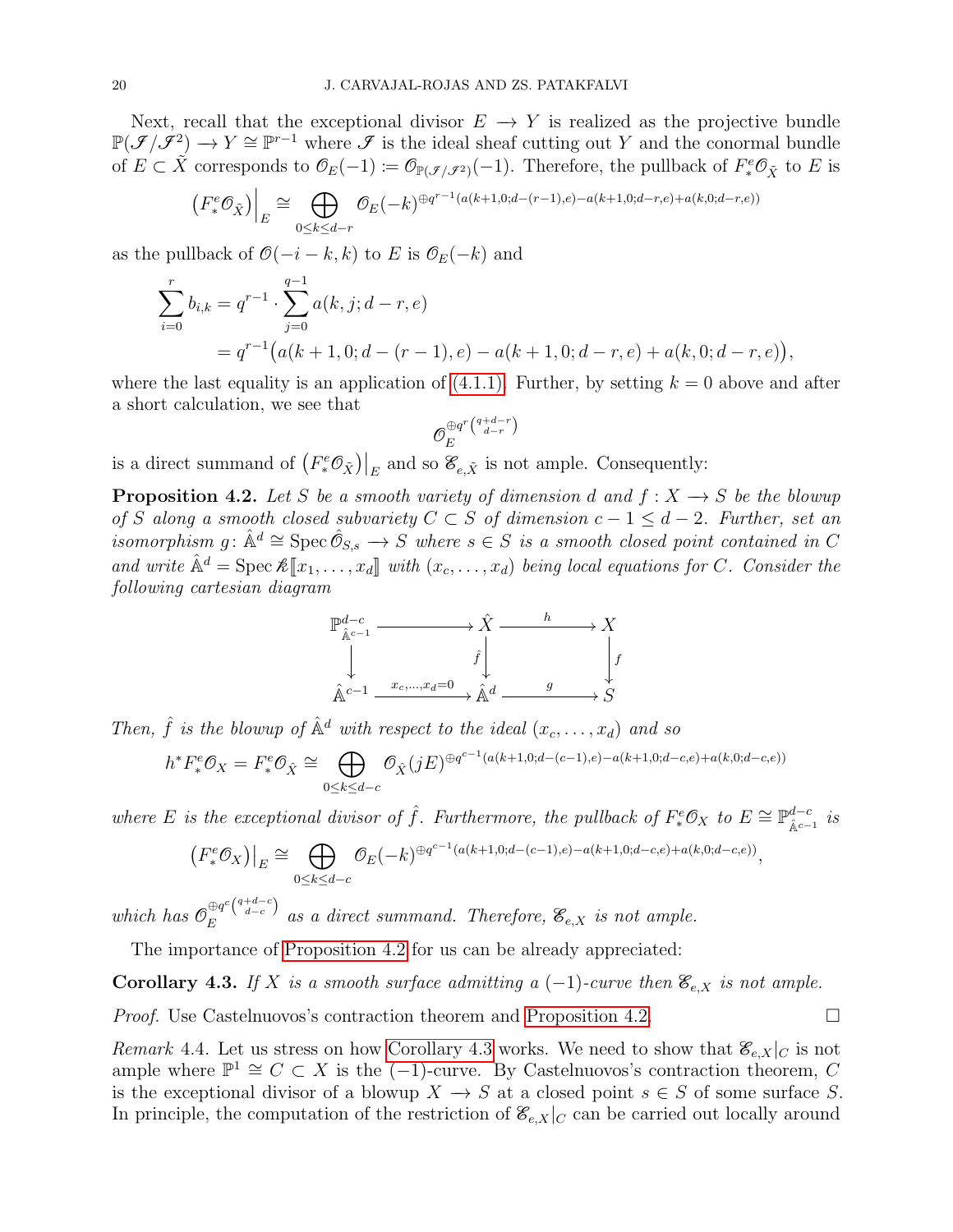$s \in S$  yet we do something quite different. Since the computation is local, we are free to replace X by another surface which is isomorphic to X around C, say the blowup of  $\mathbb{P}^2$  at the origin. Then, we exploit the global geometry of such blow up to carry out the intersection computation of interest globally. This sort of ideas will be exported to the threefold case in [Section 5.3](#page-29-2) in the proof of [Proposition 5.14.](#page-30-0) Nonetheless, we think it is instructive to show how the direct local computation works in the simplest case of  $Bl_0 \mathbb{P}^2$ . Set x, y to be local coordinates around  $0 \in \mathbb{P}^2$ . We illustrate next how to describe  $(F^e_*X)|_{\mathbb{P}^1}$  locally, where  $X := \text{Bl}_0 \mathbb{A}^2$  and  $\mathbb{P}^1 \subset X$  is the exceptional divisor. Recall that X is described by the affine charts  $\mathcal{K}[x, y/x]$  and  $\mathcal{K}[x/y, y]$  inside  $\mathcal{K}(x, y)$ . On  $\mathcal{K}[x, y/x]$ ,  $F_*^e$ charts  $\mathcal{K}[x, y/x]$  and  $\mathcal{K}[x/y, y]$  inside  $\mathcal{K}(x, y)$ . On  $\mathcal{K}[x, y/x]$ ,  $F_*^e\mathcal{O}_X$  admits the decomposition  $\bigoplus_{0 \leq i, j \leq q-1} \mathcal{K}[x, y/x] F_*^e(x/y)^i y^j$  on the chart  $\mathcal{R}[x/y, y]$ . Thus,  $(F^e_* \mathcal{O}_X)|_{\mathbb{P}^1}$  equals  $\bigoplus_{0 \leq i, j \leq q-1} \mathcal{R}[y/x] \overline{F^e_* x^i}(y/x)^j$  on  $\mathcal{R}[y/x]$  and likewise  $F^e_*\mathcal{O}_X$  is  $\bigoplus_{0\leq i,j\leq q-1} \mathcal{K}[x/y]F^e_*(x/y)^iy^j$  on  $\mathcal{K}[x/y]$ ; where  $\mathbb{P}^1$  is being realized by the affine charts  $\mathcal{K}[y/x]$  and  $\mathcal{K}[x/y]$  inside  $\mathcal{K}[y/x]$ . Now, observe that

$$
F_*^e x^i (y/x)^j = \begin{cases} F_*^e (x/y)^{i-j} y^i, & \text{if } i \ge j, \\ (y/x) F_*^e (x/y)^{q-(j-i)} y^i, & \text{if } j > i. \end{cases}
$$

In particular,

$$
\bigoplus_{0 \leq i,j \leq q-1} \mathcal{R}[y/x] F_{*}^{e} x^{i} (y/x)^{j} = \bigoplus_{i=0}^{q-1} \left( \bigoplus_{j=0}^{i} \mathcal{R}[y/x] F_{*}^{e} (x/y)^{j} y^{i} \oplus \bigoplus_{j=i+1}^{q-1} \mathcal{R}[y/x] (y/x) F_{*}^{e} (x/y)^{j} y^{i} \right).
$$

Hence, by gluing  $\mathcal{K}[y/x]F^e_*(x/y)^j y^i$  with  $\mathcal{K}[x/y]F^e_*(x/y)^j y^i$  for  $j \leq i$ ; obtaining a copy of  $\mathcal{O}_{\mathbb{P}^1}$ , and  $\mathcal{R}[y/x](y/x)F^e_*(x/y)^j y^i$  with  $\mathcal{R}[x/y]F^e_*(x/y)^j y^i$  for  $j > i$ ; obtaining a copy of  $\mathcal{O}_{\mathbb{P}^1}(-1)$ , we see that  $(F^e_* \mathcal{O}_X)|_{\mathbb{P}^1}$  is a direct sum of  $1 + \cdots + q = q(q+1)/2$  many copies of  $\mathcal{O}_{\mathbb{P}^1}$  and  $q^2 - q(q+1)/2 = q(q-1)/2$  many copies of  $\mathcal{O}_{\mathbb{P}^1}(-1)$ ; agreeing with our previous computations.

<span id="page-20-0"></span>4.4. Cones. To set notation, we recall some general constructions. For details, see [\[The21,](#page-37-5) [Tag 0EKF\]](https://stacks.math.columbia.edu/tag/0EKF), [\[Har77,](#page-36-7) II, Exercise 6.3 and V, Example 2.11.4]. Let  $S = \bigoplus_{e \geq 0} S_e$  be a graded ring that is finitely generated by  $S_1$  as an  $S_0$ -algebra and suppose  $S_0$  and so  $\overline{S}$  to be noetherian (e.g.  $S_0 = \mathcal{K}$ ). That is, S is a standard graded ring. Set:

<span id="page-20-1"></span>
$$
Z \coloneqq \operatorname{Spec} S_0, \quad V \coloneqq \operatorname{Proj} S, \quad C \coloneqq \operatorname{Spec} S, \quad P \coloneqq \operatorname{Proj} S[t]
$$

where  $S[t]$  is the graded ring obtained from S by adding a free variable t in degree 1. These are all quasi-compact Z-schemes. Additionally, let us denote by  $\sigma: L \to V$  the cone defined by  $\mathcal{O}_V(1)$ , that is  $L := \text{Spec}_V \bigoplus_{n \geq 0} \mathcal{O}_V(n) = \text{Spec}_V \text{Sym } \mathcal{O}_V(1)$ , which is a line bundle as S is generated by  $S_1$  as an  $S_0$ -algebra. Then, we have a commutative diagram

(4.4.1) 
$$
\downarrow \qquad \qquad V \longrightarrow L \xrightarrow{\sigma} V
$$

$$
\downarrow g \qquad \qquad \downarrow g
$$

$$
Z \longrightarrow C \longrightarrow Z
$$

where:

- $\circ V \to L$  is the zero section of  $\sigma$ ; which is defined by  $0 \in H^0(V, \mathcal{O}_V(-1))$  as  $\mathcal{O}_V(1)$  is an invertible sheaf on  $V$ ,
- $\circ$  Z  $\rightarrow$  C is the closed embedding cut out by the irrelevant ideal  $S_+ \subset S$ , and
- $\circ$  g is the canonical morphism  $g: L \to \text{Spec } H^0(L, \mathcal{O}_L) \to C$ .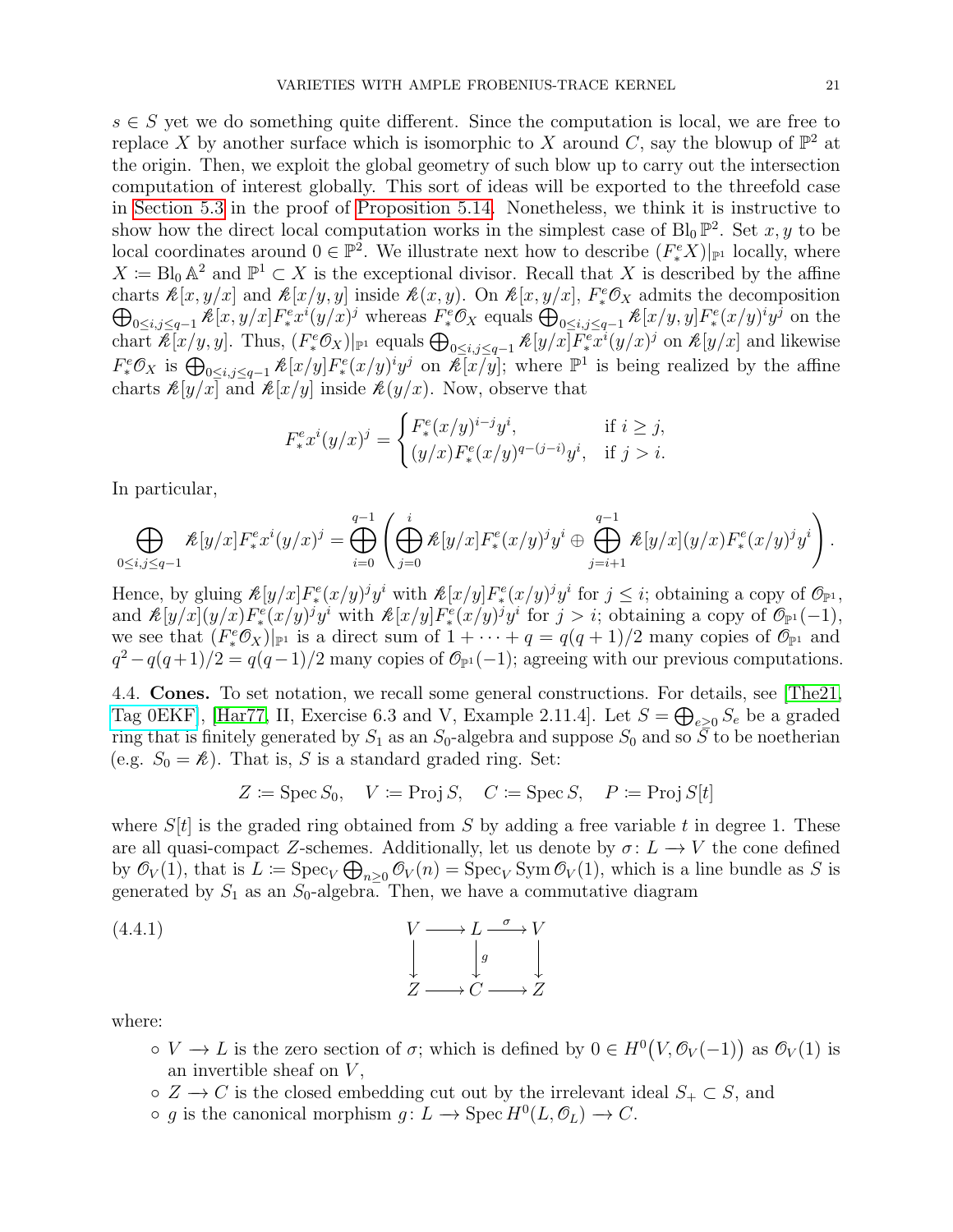Since S is generated by  $S_1$  as an  $S_0$ -algebra, g is the blowup of C along Z and the section  $V \rightarrow L$  is its exceptional divisor.

Next, let  $\pi \colon X \to V$  denote the  $\mathbb{P}^1$ -bundle  $\mathbb{P}(\mathscr{F}) \to V$  defined by  $\mathscr{F} = \mathscr{O}_V \oplus \mathscr{O}_V(1)$ . Note that there are isomorphisms of graded  $\mathcal{O}_V$ -algebras

$$
\operatorname{Sym} \mathscr{F} \cong \operatorname{Sym} \mathscr{O}_V(1) \otimes_{\mathscr{O}_V} \operatorname{Sym} \mathscr{O}_V \cong (\operatorname{Sym} \mathscr{O}_V(1)) \otimes_{\mathscr{O}_V} \mathscr{O}_V[t] =: (\operatorname{Sym} \mathscr{O}_V(1))[t]
$$

In particular, the closed subscheme of X defined by  $t = 0$  is the section of  $\pi \colon X \to V$  defined by the direct summand quotient  $\mathcal{F} \to \mathcal{O}_V(1) \to 0$ , whose corresponding Cartier divisor we denote by H. Further, the open complement of  $H \subset X$  is  $L = \text{Spec}_V \text{Sym} \mathcal{O}_V(1)$  and  $L \subset X \stackrel{\pi}{\to} V$  coincides with  $\sigma: L \to V$ .

Let E be the Cartier divisor on X defined by the section of  $\pi$  corresponding to the other direct summand quotient  $\mathcal{F} \to \mathcal{O}_V \to 0$ . Since  $\mathcal{F}$  splits as a direct sum,  $H \cap E = \emptyset$ . Moreover, the restriction of E to the open L is none other than the zero section of  $\sigma: L \to V$ .

Note that  $\Gamma_*(X, \mathcal{O}_{\mathbb{P}(\mathscr{F})}(1)) = H^0(L, \mathcal{O}_L)[t]$  as graded rings. Thus, the canonical graded homomorphism  $S[t] \to \Gamma_*(X, \mathcal{O}_{\mathbb{P}(\mathscr{F})}(1))$  defines a morphism  $f: X \to P$  [\[The21,](#page-37-5) [Tag 01NA\]](https://stacks.math.columbia.edu/tag/01NA), which restricts to  $g: L \to C$ . Thus, there is a commutative diagram extending [\(4.4.1\):](#page-20-1)



In particular, f is the blowup of P along Z and the section  $V \to X$ ; which defines E, is its exceptional divisor. Moreover,  $f^* \mathcal{O}_P(1) = \mathcal{O}_{\mathbb{P}(\mathcal{F})}(1)$ .

Let G be a Cartier divisor on X so that  $\mathcal{O}_X(G) = \pi^* \mathcal{O}_V(1)$ . Then, the tautological quotient  $\pi^*\mathscr{F} \to \mathscr{O}_{\mathbb{P}(\mathscr{F})}(1) \to 0$  is  $\mathscr{O}_X \oplus \mathscr{O}_X(G) \to \mathscr{O}_{\mathbb{P}(\mathscr{F})}(1)$ . We see that the divisor of zeros of the global section of  $\mathcal{O}_{\mathbb{P}(\mathscr{F})}(1)$  defined via the tautological quotient is precisely H, whence  $\mathcal{O}_{\mathbb{P}(\mathscr{F})}(1) \cong \mathcal{O}_X(H)$ . Thus, the tautological quotient can be thought of as  $\mathcal{O}_X \oplus \mathcal{O}_X(G) \rightarrow \mathcal{O}_X(H) \longrightarrow 0$ . Twisting it by  $\mathcal{O}_X(-G)$ , we obtain a global section of  $\mathcal{O}_X(H - G)$  whose divisor of zeros is E. In other words, we obtain the relation  $H - G \sim E$ .

Recall that  $\pi^*$ : Pic  $V \to \text{Pic } X$  and  $\mathbb{Z} \to \text{Pic } X$ ;  $1 \mapsto \mathcal{O}_X(H)$ , define an isomorphism  $\mathbb{Z} \oplus \text{Pic } V \xrightarrow{\cong} \text{Pic } X$ . Let  $\mathscr N$  be an invertible sheaf on V, then:

<span id="page-21-0"></span>
$$
(4.4.2) \qquad F^e_*(\mathcal{O}_X(nH) \otimes \mathcal{N}) \cong \mathcal{O}_X(\lfloor n/q \rfloor H) \otimes \bigoplus_{j=0}^{\lfloor n \rfloor_q} \pi^* F^e_*(\mathcal{O}_V(j) \otimes \mathcal{N})
$$

$$
\oplus \mathcal{O}_X((\lfloor n/q \rfloor - 1)H) \otimes \bigoplus_{j=[n]_q+1}^{q-1} \pi^* F^e_*(\mathcal{O}_V(j) \otimes \mathcal{N})
$$

It is difficult to say much more for such a general  $V = \text{Proj } S$ . In what follows, we specialize to Veronese and Segre embeddings.

<span id="page-21-1"></span>4.4.1. Veronese embeddings. Let S be the  $\varepsilon$ -th Veronese subring of the standard graded polynomial ring  $\mathcal{K}[x_0,\ldots,x_d]$ . That is, V is the  $\varepsilon$ -th Veronese embedding of  $\mathbb{P}^d$ , and C and P are; respectively, the affine and projective cones over V. Thus,  $X$  is the blowup of  $P$ at its vertex and it can be realized as the  $\mathbb{P}^1$ -bundle over  $\mathbb{P}^d$  defined by  $\mathscr{F} = \mathscr{O}_{\mathbb{P}^d} \oplus \mathscr{O}_{\mathbb{P}^d}(\varepsilon)$ . Specializing to  $d = 1$  recovers the examples in [Section 4.2.](#page-12-0) Denote by  $H' \subset X$  the pullback of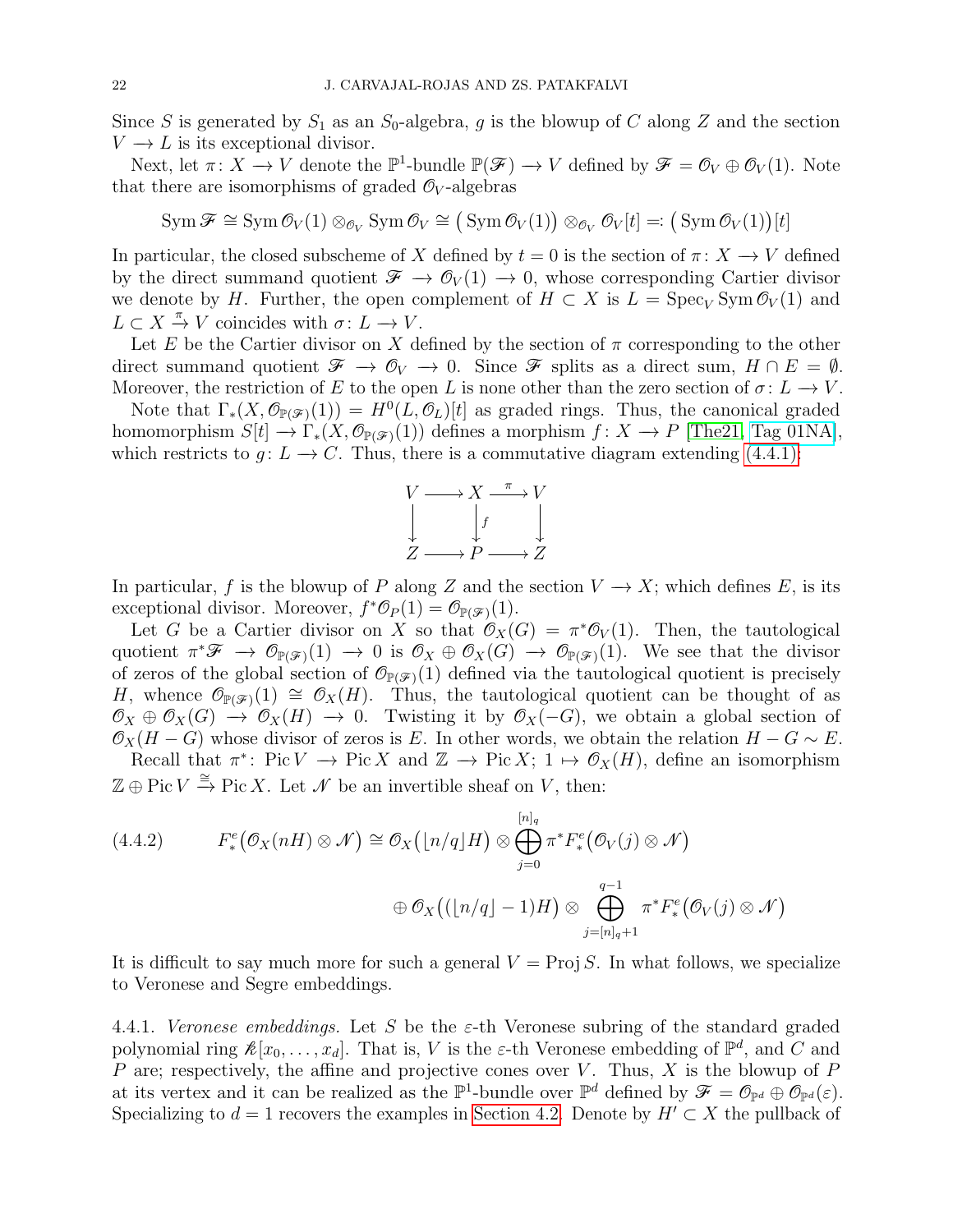a hyperplane along the morphism  $\pi: X \to \mathbb{P}^d$ . In particular,  $G = \varepsilon H'$ , and so  $H \sim E + \varepsilon H'$ . The above formula [\(4.4.2\)](#page-21-0) becomes:

$$
F_*^e(\mathcal{O}_X(nH + n'H')) \cong \mathcal{O}_X(\lfloor n/q \rfloor H) \otimes \bigoplus_{j=0}^{\lfloor n \rfloor_q} \pi^* F_*^e(\mathcal{O}_{\mathbb{P}^d}(\varepsilon j + n'))
$$
  

$$
\oplus \mathcal{O}_X((\lfloor n/q \rfloor - 1)H) \otimes \bigoplus_{j=[n]_q+1}^{q-1} \pi^* F_*^e(\mathcal{O}_{\mathbb{P}^d}(\varepsilon j + n')),
$$

where

$$
\pi^* F^e_*(\mathcal{O}_{\mathbb{P}^d}(j+n')) \cong \bigoplus_{l=0}^d \mathcal{O}_X\big((\lfloor (\varepsilon j+n')/q\rfloor - l)H'\big)^{\oplus a(l,[\varepsilon j+n']_q;d,e)}
$$

By the projection formula, it suffices to focus on the case  $0 \leq n, n' \leq q - 1$ . Hence,

$$
F_*^e(\mathcal{O}_X(nH + n'H')) \cong \bigoplus_{l=0}^d \bigoplus_{j=0}^n \mathcal{O}_X((\lfloor (\varepsilon j + n')/q \rfloor - l)H')^{\oplus a(l, [\varepsilon j + n']_q; d, e)}
$$
  

$$
\oplus \bigoplus_{l=0}^d \bigoplus_{j=n+1}^{q-1} \mathcal{O}_X(-E + (\lfloor (\varepsilon j + n')/q \rfloor - \varepsilon - l)H')^{\oplus a(l, [\varepsilon j + n']_q; d, e)}
$$
  

$$
\cong \bigoplus_{l=0}^d \bigoplus_{j=0}^n \mathcal{O}_X((\lfloor (\varepsilon j + n')/q \rfloor - l)H')^{\oplus a(l, [\varepsilon j + n']_q; d, e)}
$$
  

$$
\oplus \bigoplus_{l=0}^d \bigoplus_{j=1}^{q-1-n} \mathcal{O}_X(-E + (\lfloor (-\varepsilon j + n')/q \rfloor - l)H')^{\oplus a(l, [-\varepsilon j + n']_q; d, e)},
$$

where the last equality follows from noting that  $\lfloor (\varepsilon(q - j) + n')/q \rfloor - \varepsilon = \lfloor (-\varepsilon j + n')/q \rfloor$ and  $[\varepsilon(q-j)+n']_q = [-\varepsilon j+n']_q$  for all  $j=1,\ldots,q-1$ . At this point, the computation becomes quite involved. We illustrate next the easier yet more important cases. Our first simplification is the following assumption:

$$
q \geq \varepsilon - n' \geq 1.
$$

Next, we introduce two partitions of  $\{1, \ldots, q-1\}$ .

$$
\{0,\ldots,q-1\}=I_1\cup I_1\cup\cdots\cup I_{\varepsilon-1}\cup I_{\varepsilon},
$$

where for  $i = 1, \ldots, \varepsilon - 1$ :

$$
I_i := \left\{ \lfloor ((i-1)q-1-n')/\varepsilon \rfloor + 1, \ldots, \lfloor (iq-1-n')/\varepsilon \rfloor \right\},
$$
  

$$
I_{\varepsilon} := \left\{ \lfloor ((\varepsilon - 1)q - 1 - n')/\varepsilon \rfloor + 1, \ldots, q - 1 \right\}.
$$

Thus, if  $j \in I_i$  then  $\lfloor (\varepsilon j + n')/q \rfloor = i - 1$  and  $[\varepsilon j + n']_q = \varepsilon j + n' - (i - 1)q$ . The other partition is:

$$
\{1,\ldots,q-1\}=J_1\cup J_2\cup\cdots\cup J_{\varepsilon-1}\cup J_{\varepsilon}
$$

where for  $i = 1, \ldots, \varepsilon - 1$ :

$$
J_i := \left\{ \lfloor ((i-1)q + n')/\varepsilon \rfloor + 1, \ldots, \lfloor (iq + n')/\varepsilon \rfloor \right\},
$$
  

$$
J_{\varepsilon} := \left\{ \lfloor ((\varepsilon - 1)q + n')/\varepsilon \rfloor + 1, \ldots, q - 1 \right\}.
$$

.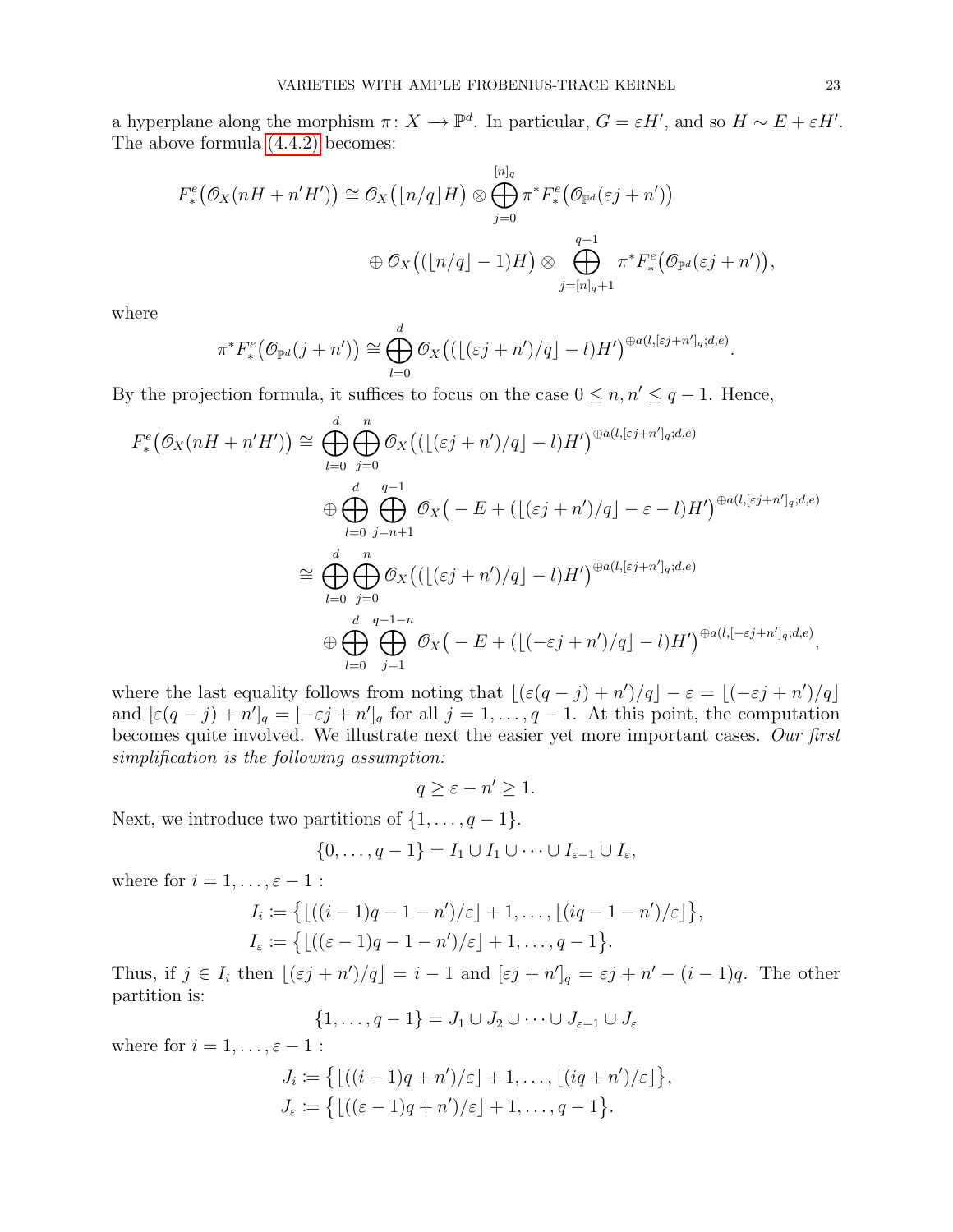Hence, if  $j \in J_i$  then  $\lfloor (-\varepsilon j + n')/q \rfloor = -i$  and  $[-\varepsilon j + n']_q = iq - \varepsilon j + n'$ . Of course, if  $n' = 0$ , this is the partition we had in [Section 4.2.](#page-12-0) It is convenient to define  $J_{-1} := \{0\}.$ 

Let  $i_n, i'_n$  be defined by  $n \in I_{i_n}$  and  $q - 1 - n \in J_{i'_n}$ . Then,

$$
F_*^e \mathcal{O}_X(nH + n'H') \cong \bigoplus_{k=-i_n+1}^d \mathcal{O}_X(-kH')^{\oplus \varsigma_k} \oplus \bigoplus_{k=1}^{i'_n+d} \mathcal{O}_X(-E-kH')^{\oplus \sigma_k},
$$

where  $\varsigma_k$  and  $\sigma_k$  are computed as follows. For each  $l = 0, \ldots, d$  and  $i = 1, \ldots, \varepsilon$ , define:

$$
\varsigma_i^{(l)} \coloneqq \sum_{j \in I_i \cap [0,n]} a(l, [\varepsilon j + n']_q; d, e) = \sum_{j \in I_i \cap [0,n]} a(l, \varepsilon j + n' - (i-1)q; d, e)
$$

$$
\sigma_i^{(l)} \coloneqq \sum_{j \in J_i \cap [1,q-1-n]} a(l, [-\varepsilon j + n']_q; d, e) = \sum_{j \in J_i \cap [1,q-1-n]} a(l, iq - \varepsilon j + n'; d, e).
$$

Then,

$$
\varsigma_k = \sum_{i-1-l=-k} \varsigma_i^{(l)} = \sum_{l=k+i-1} \varsigma_i^{(l)} = \sum_{i=1}^{i_n} \varsigma_i^{(k+i-1)},
$$

and likewise

$$
\sigma_k = \sum_{i+l=k} \sigma_i^{(l)} = \sum_{i=1}^{i'_n} \sigma_i^{(k-i)}.
$$

To go on, we set  $n, n' = 0$ . Then,  $i_n = 1$ ,  $i'_n = \varepsilon$ , and:

$$
F_*^e \mathcal{O}_X = \bigoplus_{k=0}^d \mathcal{O}_X(-kH')^{\oplus \varsigma_k} \oplus \bigoplus_{k=1}^{\varepsilon+d} \mathcal{O}_X(-E-kH')^{\oplus \sigma_k},
$$

where,

$$
\varsigma_k = \varsigma_1^{(k)} = a(k,0;d,e), \quad \sigma_k = \sum_{\substack{1 \le i \le \varepsilon \\ 0 \le l \le d \\ i+l=k}} \sigma_i^{(l)} = \sum_{\substack{1 \le i \le \varepsilon \\ 0 \le l \le d \\ i+l=k}} \sum_{j \in J_i} a(l, iq - \varepsilon j; d, e),
$$

and

$$
J_i = \left\{ \left( (i-1)q - \rho_{c,(i-1)} \right) / \varepsilon + 1, \ldots, \left( iq - \rho_{c,i} \right) / \varepsilon \right\}, \quad i = 1, \ldots, \varepsilon.
$$

where  $\rho_{c,i}$  is defined as in [Section 4.2](#page-12-0) and c is the residue of q modulo  $\varepsilon$ .

Recall that  $E \cong \mathbb{P}^d$  and, under this isomorphism,  $\mathcal{O}_X(H')\Big|_E$  and  $\mathcal{O}_X(E)\Big|_E$  correspond to  $\mathcal{O}_{\mathbb{P}^d}(1)$  and  $\mathcal{O}_{\mathbb{P}^d}(-\varepsilon)$ . Then,

$$
(F^e_*\mathcal{O}_X)\big|_{E\cong\mathbb{P}^d}\cong \bigoplus_{k=0}^d\mathcal{O}_{\mathbb{P}^d}(-k)^{\oplus(\varsigma_k+\sigma_{\varepsilon+k})}\oplus\bigoplus_{k=1}^{\varepsilon-1}\mathcal{O}_{\mathbb{P}^d}(k)^{\oplus\sigma_{\varepsilon-k}}.
$$

Therefore, by looking at the  $k = 0$  summand, we find out that  $\mathcal{E}_{e,X}$  is not ample.

<span id="page-23-0"></span>Remark 4.5. As for Hirzebruch surfaces, we can use the above to compute  $F^e_*\mathcal{O}_P$  even if P is singular; see [Remark 4.1.](#page-16-0) Indeed, let  $L \subset P$  be the pushforward to P of the restriction of H' to  $X \setminus E = P \setminus \{0\} \subset P$ . Thus, L is a Weil divisor on P with Cartier index  $\varepsilon$ , which gives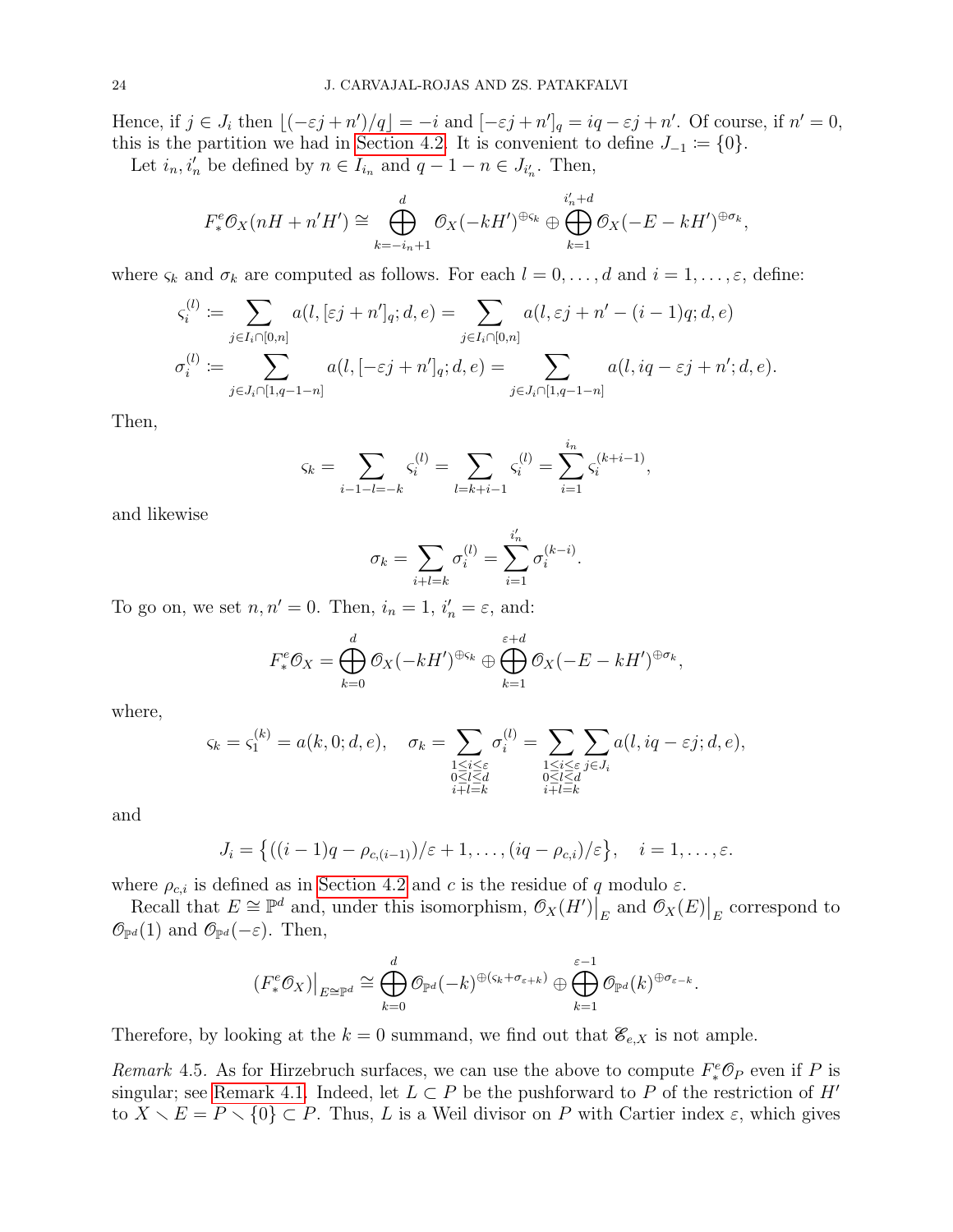a ruling of P. Restricting  $F^e_* \mathcal{O}_X$  to  $X \setminus E = P \setminus \{0\} \subset P$  and then pushing it forward to P yields:

$$
F_*^e \mathcal{O}_P \cong \bigoplus_{k=0}^d \mathcal{O}_P(-kL)^{\oplus(\varsigma_k + \sigma_{k+\varepsilon})} \oplus \bigoplus_{k=1}^{\varepsilon-1} \mathcal{O}_P(-kL)^{\oplus \sigma_k}.
$$

In particular, if  $d \geq \varepsilon - 1$  then  $\varsigma_0 + \sigma_{\varepsilon} = 1 + \sigma_{\varepsilon}$  is the e-th F-splitting number of S. In general, it is  $\sum_{k=0}^{\lfloor d/\varepsilon \rfloor} \varsigma_{k\varepsilon} + \sigma_{(k+1)\varepsilon}$ . To the best of the author's knowledge, such explicit description of  $F^e_*\mathcal{O}_P$  and so of  $F^e_*\mathcal{O}_{P,0}$  has not been worked out before. We recover that  $s(\mathcal{O}_{P,0})=1/\varepsilon$ .

<span id="page-24-1"></span>4.4.2. Segre embeddings. Let  $S := \mathcal{K}[x_0, \ldots, x_r] \# \mathcal{K}[y_0, \ldots, y_s]$  be the Segre product of two standard graded polynomial  $\mathcal{R}$ -algebras. Then,  $V \cong \mathbb{P}^r \times \mathbb{P}^s$  and X is the  $\mathbb{P}^1$ -bundle over  $\mathbb{P}^r \times \mathbb{P}^s$ defined by  $\mathscr{F} = \mathscr{O}_{\mathbb{P}^r \times \mathbb{P}^s} \oplus \mathscr{O}_{\mathbb{P}^r \times \mathbb{P}^s}(1,1)$ . We let  $\mathscr{O}_X(G_1) = \pi^* \mathscr{O}(1,0)$  and  $\mathscr{O}_X(G_2) = \pi^* \mathscr{O}(0,1)$ , so that  $G = G_1 + G_2$ . Thus, the Cartier divisors  $H, G_1, H_2$  are free generators of Pic X. Letting  $0 \le n, n_1, n_2 \le q - 1$ :

$$
F_*^e \mathcal{O}_X(nH + n_1G_1 + n_2G_2) \cong \bigoplus_{j=0}^n \pi^* F_*^e \mathcal{O}(j+n_1, j+n_2) \oplus \bigoplus_{j=n+1}^{q-1} \mathcal{O}_X(-H) \otimes \pi^* F_*^e \mathcal{O}(j+n_1, j+n_2),
$$

which is isomorphic to the direct sum of

$$
\bigoplus_{j=0}^{n} \bigoplus_{\substack{0 \le k \le r \\ 0 \le l \le s}} \mathcal{O}_X((\lfloor (j+n_1)/q \rfloor - k)G_1 + (\lfloor (j+n_2)/q \rfloor - l)G_2)^{\oplus a(k,[j+n_1]_q; r, e)a(l,[j+n_2]_q; s, e)}
$$

with

$$
\bigoplus_{j=n+1}^{q-1} \bigoplus_{\substack{0 \le k \le r \\ 0 \le l \le s}} \mathcal{O}_X(-H + (\lfloor (j+n_1)/q \rfloor - k)G_1 + (\lfloor (j+n_2)/q \rfloor - l)G_2)^{\oplus a(k, [j+n_1]_q; r, e)a(l, [j+n_2]_q; s, e)}.
$$

Let us set  $n, n_1, n_2 = 0$ . Then,

$$
F^e_*\mathcal{O}_X
$$

$$
\cong \bigoplus_{\substack{0 \le k \le r \\ 0 \le l \le s}} \mathcal{O}_X(-kG_1 - lG_2)^{\oplus a(k,0;r,e)a(l,0;s,e)} \oplus \bigoplus_{\substack{0 \le k \le r \\ 0 \le l \le s}} \mathcal{O}_X(-H - kG_1 - lG_2)^{\oplus \sum_{j=1}^{q-1} a(k,j;r,e)a(l,j;s,e)}
$$
  

$$
\cong \bigoplus_{\substack{0 \le k \le r \\ 0 \le l \le s}} \mathcal{O}_X(-kG_1 - lG_2)^{\oplus a(k,0;r,e)a(l,0;s,e)} \oplus \bigoplus_{\substack{1 \le k \le r+1 \\ 1 \le l \le s+1}} \mathcal{O}_X(-E - kG_1 - lG_2)^{\oplus \sigma_{k-1,l-1}},
$$

where  $\sigma_{k,l} := \sum_{j=1}^{q-1} a(k,j;r,e) a(l,j;s,e)$ . In this example,  $E \cong \mathbb{P}^r \times \mathbb{P}^s$ , and  $\mathcal{O}_X(E)|_E$ ,  $\mathcal{O}_X(G_1)|_E, \mathcal{O}_X(G_2)|_E$  correspond to  $\mathcal{O}(-1,-1), \mathcal{O}(1,0), \mathcal{O}(0,1)$ ; respectively. Then,

$$
(F^e_* \mathcal{O}_X)\big|_{E \cong \mathbb{P}^r \times \mathbb{P}^s} \cong \bigoplus_{\substack{0 \le k \le r \\ 0 \le l \le s}} \mathcal{O}(-k, -l)^{\oplus \sum_{j=0}^{q-1} a(k, j; r, e) a(l, j; s, e)}
$$

.

As before, looking at  $k, l = 0$  let us conclude that  $\mathcal{E}_{e,X}$  is not ample.

<span id="page-24-0"></span>Remark 4.6. We may describe  $F^e_*\mathcal{O}_P$  as in [Remark 4.1](#page-16-0) and [Remark 4.5.](#page-23-0) Let  $L_i$  be the restriction of  $G_i$  to  $\overline{X} \setminus E = P \setminus \{0\}$  followed by its pushforward to P. Then,  $L_i$  is a Weil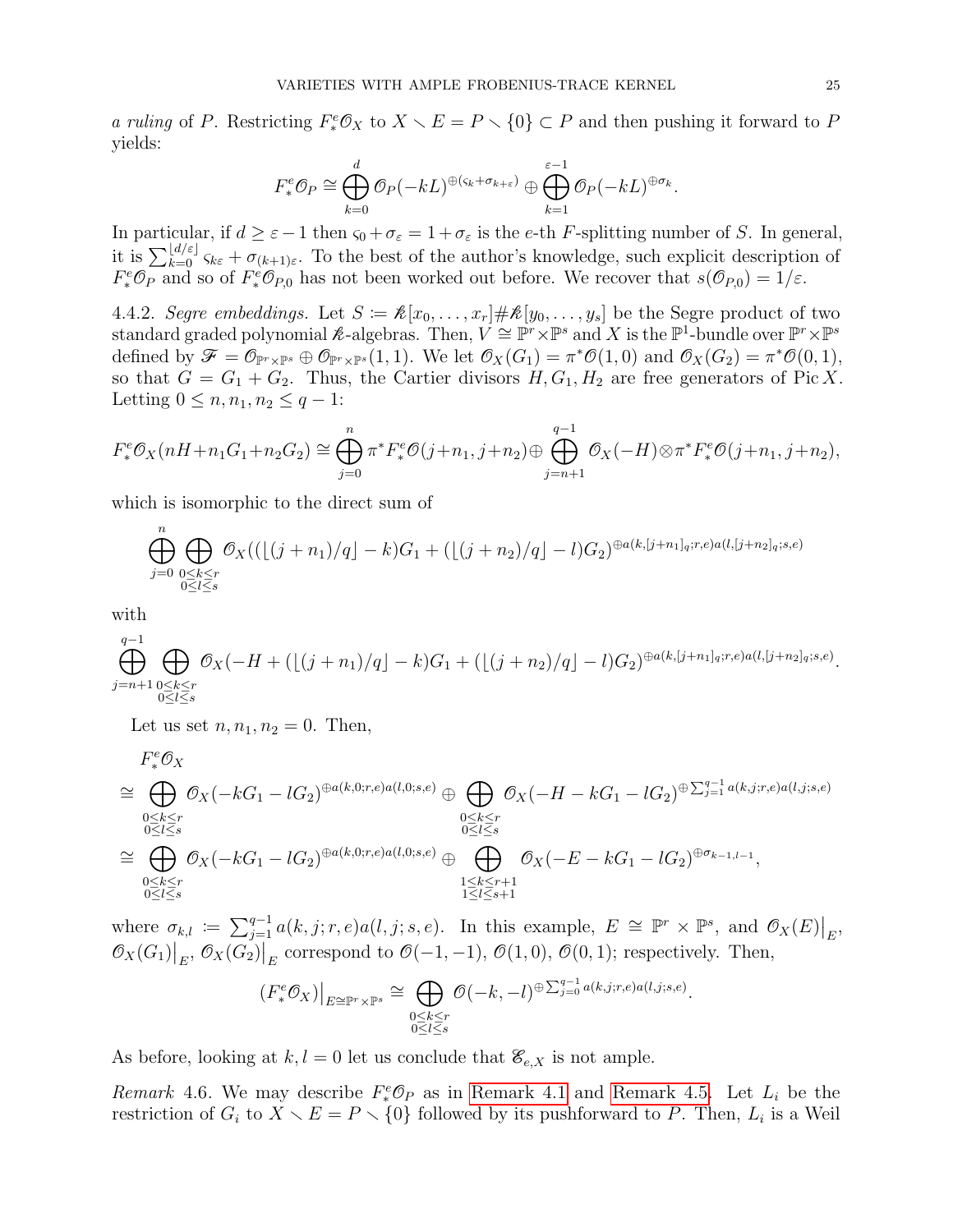divisor on P and  $L_1 + L_2 \sim 0$ . Further,  $L_i$  freely generates Cl P. Set  $L := L_1$ . Then,

$$
F^e_* \mathcal{O}_P \cong \bigoplus_{i=-r}^s \mathcal{O}_P(iL)^{\oplus \sum_{l-k=i} \sum_{j=0}^{q-1} a(k,j;r,e)a(l,j;s,e)}
$$

Looking at  $i = 0$ , the e-th F-splitting number of S is  $\sum_{l=k} \sum_{j=0}^{q-1} a(k, j; r, e) a(l, j; s, e)$ . From the proof of [Proposition 3.2,](#page-7-0) we know that  $a(k, j; r, e)$  is the coefficient of  $u^{j+kq}$  in  $(1+u+\cdots+u^{q-1})^{r+1}$  and analogously for  $a(l, j; s, e)$ . Thus, the above proves that the e-th F-splitting number of S is the sum of the coefficients of monomials  $\{u^k v^k\}_k$  in the product  $(1 + u + \cdots + u^{q-1})^{r+1}(1 + v + \cdots + v^{q-1})^{s+1}$  thereby recovering [\[Sin05,](#page-37-2) Example 7].

<span id="page-25-0"></span>4.5. Quadrics. Let  $Q_d$  be the d-dimensional smooth quadric. That is,  $Q_d$  is the hypersurface of  $\mathbb{P}^{d+1}$  cut out by the equation  $x_0^2 + x_1x_2 + \cdots + x_dx_{d+1} = 0$  if d is odd or by the equation  $x_0x_1 + \ldots + x_dx_{d+1} = 0$  if d is even. The Frobenius pushforwards of invertible sheaves (in fact, of arithmetically Cohen–Macaulay locally free sheaves) on  $Q_d$  has been thoroughly described in [\[Ach12,](#page-35-0) [Lan08\]](#page-36-4), where the reader can find the precise description. Here, we are interested on the positivity of  $\mathcal{E}_e$ , which we study below. From [Section 4.1,](#page-11-2) we know that  $\mathcal{E}_e$  is ample for  $d = 1$  but not for  $d = 2$  as  $Q_1 \cong \mathbb{P}^1$  and  $Q_2 \cong \mathbb{P}^1 \times \mathbb{P}^1$ . We show next that  $\mathscr{E}_e$  is ample for  $d \geq 3$  if and only if  $p > 2$ .

Recall that  $\omega_{Q_d} = \mathcal{O}_{Q_d}(-d)$ , so  $F^e_* \omega_{Q_d}^{1-q}$  $Q_d^{1-q} \cong F_*^e \mathcal{O}_{Q_d}(d(q-1))$ . Let  $\mathcal S$  denote the spinor bunlde on  $Q_d$  (following the notation in [\[Ach12,](#page-35-0) §1.2]),<sup>[5](#page-0-0)</sup> which is a locally free sheaf of rank  $2^{\lfloor d/2 \rfloor}$ . See [\[Lan08,](#page-36-4) [Ach12,](#page-35-0) [Add11,](#page-35-8) [Add09,](#page-35-9) [Ott88,](#page-37-6) [Kap86\]](#page-36-10) for more on spinor sheaves on quadrics. According [\[Ach12,](#page-35-0) Theorems 2 and 3],  $F^e_* \omega_{Q_d}^{1-q}$  $\frac{d^{1-q}}{Q_d}$  admits a direct sum decomposition

(4.6.1) 
$$
F^e_* \omega_{Q_d}^{1-q} \cong \bigoplus_{i \in \mathbb{Z}} \mathcal{O}_{Q_d}(i)^{\oplus a_i} \oplus \bigoplus_{j \in \mathbb{Z}} \mathcal{S}(j)^{\oplus b_j}
$$

where  $a_i \neq 0$  if and only if

<span id="page-25-1"></span>
$$
0\leq d(q-1)-iq\leq d(q-1)
$$

and  $b_j \neq 0$  if and only if

$$
\begin{cases} \frac{d}{2}(p^e - p^{e-1}) - p^e + p^{e-1} \le d(p^e - 1) - jp^e \le \frac{d}{2}(p^e - p^{e-1}) - p^{e-1} + d(p^{e-1} - 1), & p \ne 2, \\ (\lfloor d/2 \rfloor - 1)2^{e-1} \le d(2^e - 1) - j2^e \le d(2^e - 1) - 2^e - (\lfloor d/2 \rfloor - 1)2^{e-1}, & p = 2. \end{cases}
$$

Equivalently,  $b_j \neq 0$  if and only if

$$
\begin{cases} \frac{d}{2}p^{e} - \left(\frac{d}{2} - 1\right)p^{e-1} \leq j p^{e} \leq \left(\frac{d}{2} + 1\right)p^{e} + \left(\frac{d}{2} - 1\right)p^{e-1} - d, \quad p \neq 2, \\ 2^{e} + \left(\lfloor d/2 \rfloor - 1\right)2^{e-1} \leq j 2^{e} \leq d(2^{e} - 1) - \left(\lfloor d/2 \rfloor - 1\right)2^{e-1}, \quad p = 2. \end{cases}
$$

In particular,  $a_i \neq 0$  if and only if  $0 \leq i \leq d - d/q$ . Thus,  $a_i = 0$  unless  $0 \leq i \leq d - 1$ .

To analyze the vanishing of  $b_j$ , we must consider whether or not  $p = 2$ . Suppose  $p \neq 2$  first. Note that  $d/2 - 1 \geq 3/2 - 1 = 1/2 > 0$  (if  $d \geq 3$ ). In particular, if  $b_i \neq 0$  then

$$
j \ge \frac{d}{2} - \left(\frac{d}{2} - 1\right)\frac{1}{p} \ge \frac{d}{2} - \left(\frac{d}{2} - 1\right)\frac{1}{3} = \frac{d}{3} + \frac{1}{3} \ge 1 + \frac{1}{3},
$$

as  $p \geq 3$ . Hence,  $b_j = 0$  if  $j \leq 1$ . Likewise, if  $b_j \neq 0$  then

$$
j \le \frac{d}{2} + 1 + \left(\frac{d}{2} - 1\right)\frac{1}{p} - \frac{d}{p^e} < \frac{d}{2} + 1 + \left(\frac{d}{2} - 1\right)\frac{1}{3} = \frac{2}{3}(d+1),
$$

<sup>&</sup>lt;sup>5</sup>That is,  $S$  is the spinor bundle if d is odd and is the direct sum of the two spinor bundles if d is even.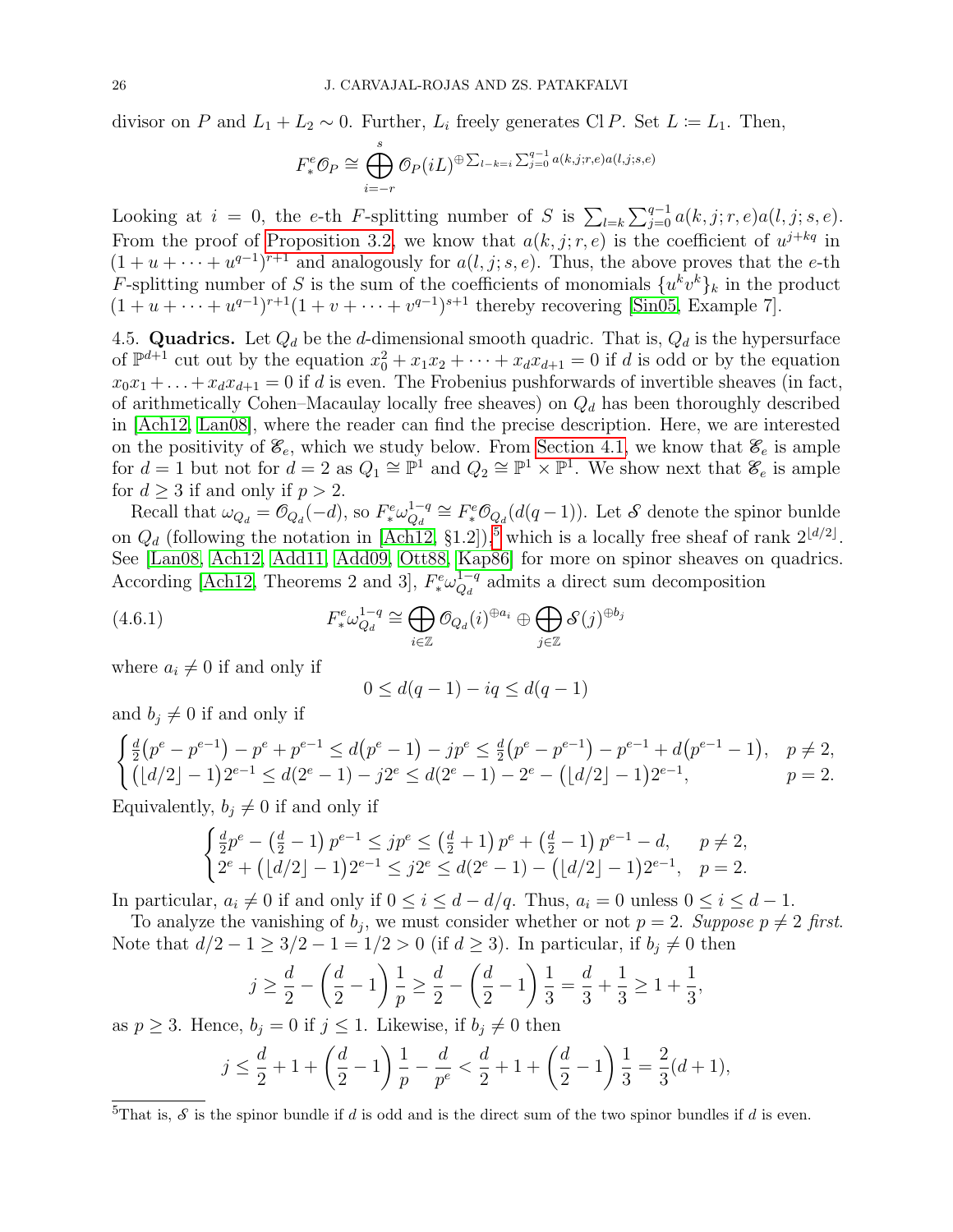and so  $j \leq d-1$ . That is,  $b_j \neq 0$  implies  $2 \leq j \leq d-1$ . In conclusion, if  $p \geq 3$ , the only sheaves showing up in  $(4.6.1)$  are (possibly) in the list

$$
\mathcal{O}_{Q_d}, \mathcal{O}_{Q_d}(1), \ldots, \mathcal{O}_{Q_d}(d-1), \mathcal{S}(2), \ldots, \mathcal{S}(d-1) \quad p \neq 2.
$$

The above list cannot be shortened as it is sharp for  $d = 3$  and  $p > 5$  (as well as for  $d = 4$  and  $e \ge 3$ ). Indeed, we readily see that  $\mathcal{S}(d-1)$  shows up if and only if  $d \le$  $(4p^e - 2p^{e-1})/(p^e - p^{e-1} + 2)$ . In particular, for  $d = 3$ , this always happens unless  $(e, p) = (1, 3)$ . For  $d = 4$ , this is always the case unless either  $e = 1$  or  $(e, p) = (2, 3)$ . However, for  $d \ge 5$ , this never happens for  $e \gg 0$ .

Let us suppose now that  $p = 2$ . If  $b_i \neq 0$  then

$$
j \ge 1 + \frac{1}{2} ( \lfloor d/2 \rfloor - 1 ) \ge 1 + \frac{1}{2} ( \lfloor 3/2 \rfloor - 1 ) = 1, \quad j \le d ( 1 - 1/2^e ) - \frac{1}{2} ( \lfloor d/2 \rfloor - 1 ) \le d - 1.
$$

Thus, if  $b_j \neq 0$  then  $1 \leq j \leq d-1$ . Hence, if  $p = 2$ , the only sheaves showing up in [\(4.6.1\)](#page-25-1) are (possibly) in the list

<span id="page-26-1"></span>
$$
\mathcal{O}_{Q_d}, \mathcal{O}_{Q_d}(1), \ldots, \mathcal{O}_{Q_d}(d-1), \mathcal{S}(1), \mathcal{S}(2), \ldots, \mathcal{S}(d-1) \quad p=2,
$$

which cannot be shortened any further as the case  $d = 3$  shows (for all  $e \ge 1$ ).

Observe that  $\mathcal{O}_{Q_d}$  must show up with multiplicity  $a_0 = 1$ . Indeed,  $\left(F^e_* \omega_{Q_d}^{1-q}\right)$  $\left(Q_d^{1-q}\right)^{\check{\vee}} \cong F^e_* \mathcal{O}_{Q_d}$  and by counting global sections we get  $a_0 = 1$ . In particular,  $\mathcal{E}_e$  admits a direct sum decomposition with summands from the list

(4.6.2) 
$$
\mathcal{O}_{Q_d}(1), \ldots, \mathcal{O}_{Q_d}(d-1), \mathcal{S}(1), \mathcal{S}(2), \ldots, \mathcal{S}(d-1),
$$

where  $\mathcal{S}(1)$  occurs if and only if  $p = 2$ .

**Claim 4.7.**  $\mathcal{S}(1)$  is globally generated but not ample, and so  $\mathcal{S}(j)$  is ample for all  $j \geq 2$ .

*Proof.* To see why  $\mathcal{S}(1)$  is globally generated, use the short exact sequences

$$
0 \to \mathcal{S} \to \mathcal{O}_{Q_d}^{\oplus 2^{\lfloor d/2 \rfloor + 1}} \to \mathcal{S}(1) \to 0;
$$

see [\[Lan08,](#page-36-4) §1.2] or [\[Ach12,](#page-35-0) (1.3)]. It remains to explain why  $\mathcal{S}(1)$  is not ample. This can be done by induction on d using how  $\mathcal{S}(1)$  restricts on hyperplane sections; see [\[Add09,](#page-35-9) §2.2.2], and that  $\mathcal{S}(1)$  is not ample for  $d = 2$ . Indeed, using the inductive construction of S in terms of matrix factorizations enable us to see that:  $S(1) = S_+(1) \oplus S_-(1)$  on  $Q_{2k}$ restricts to  $\mathcal{S}(1) \oplus \mathcal{S}(1)$  on  $Q_{2k-1} = Q_{2k} \cap (H : x_0 = x_1)$  and that  $\mathcal{S}(1)$  on  $Q_{2k+1}$  restricts to  $S_+(1) \oplus S_-(1) = S(1)$  on  $Q_{2k} = Q_{2k+1} \cap (H : x_0 = 0)$ .

Additionally,  $S^{\vee} \cong S(1)$  [\[Lan08,](#page-36-4) §1.1]. In particular, for each sheaf  $\mathcal F$  in the above list  $(4.6.2), (\mathcal{F} \otimes \omega_{Q_d})^{\vee}$  $(4.6.2), (\mathcal{F} \otimes \omega_{Q_d})^{\vee}$  is ample. Indeed,

$$
(\mathcal{S}(j) \otimes \omega_{Q_d})^{\vee} \cong \mathcal{S}^{\vee} \otimes \mathcal{O}_{Q_d}(d-j) \cong \mathcal{S}(d-j+1),
$$

which is ample if and only if  $j < d$ . In other words,  $(\mathscr{B}_e^d)^\vee$  is ample. Summing up:

<span id="page-26-0"></span>**Corollary 4.8.** On  $Q_d$  with  $d \geq 3$ ,  $\mathcal{B}_e^{1,\vee} = \mathcal{E}_e$  is ample if and only if  $p \neq 2$ . Further,  $\mathscr{B}_e^{d,\vee} = (\mathscr{E}_e \otimes \omega)^\vee$  is ample for all p.

Remark 4.9. In principle, one may combine the ideas of [Section 4.4](#page-20-0) with the computations in [\[Lan08,](#page-36-4) [Ach12\]](#page-35-0) to compute  $F_*^e R_d$  where  $R_d$  is the affine cone over  $Q_d$ , cf. [\[GM10\]](#page-36-11). See [Remark 4.1,](#page-16-0) [Remark 4.5,](#page-23-0) [Remark 4.6.](#page-24-0) This, however, will be pursued somewhere else.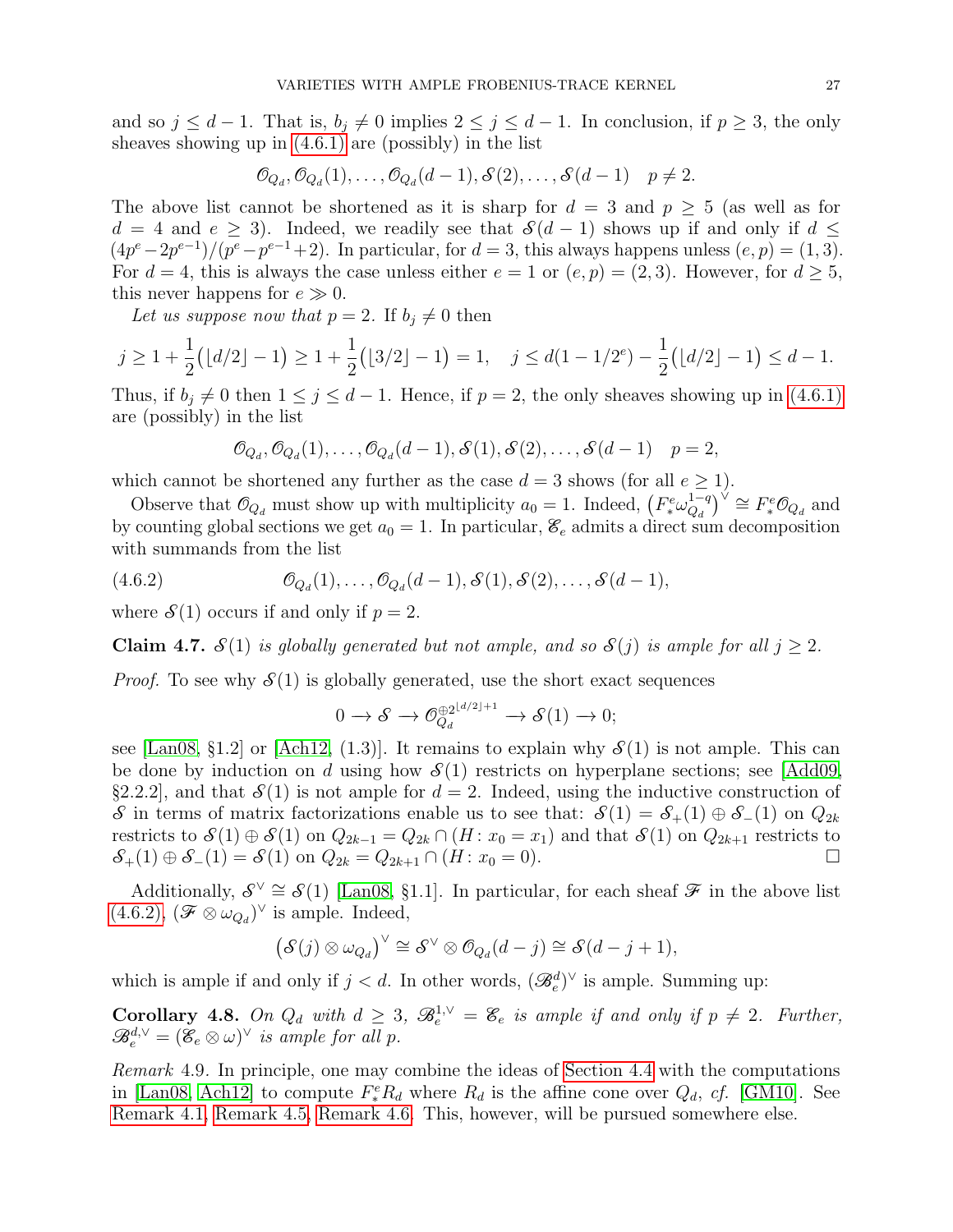### 5. On the positivity of Frobenius trace kernels

<span id="page-27-0"></span>In this section, we study the consequences that positivity conditions on  $\mathscr{E}_{e,X}$  have on the geometry of X. Throughout this section, we work on the following setup.

<span id="page-27-1"></span>Setup 5.1. Let X be a smooth projective variety of dimension d. Set  $\mathscr{W}_e = \mathscr{W}_{e,X} := F^e_* \omega_X^{1-q}$ , so that  $\mathscr{E}_e = \mathscr{E}_{e,X} = \ker(\tau^e \colon \mathscr{W}_e \to \mathscr{O}_X).$ 

5.1. Global generation. In this section, we rely on [\[Mur18,](#page-37-7) [Mur19\]](#page-37-8).

<span id="page-27-3"></span>**Lemma 5.2.** Working in [Setup 5.1,](#page-27-1)  $\mathcal{W}_e$  is globally generated if and only if  $\mathcal{E}_e$  is globally generated and X is F-split.

*Proof.* If X is F-split, then  $\mathscr{W}_e \cong \mathscr{E}_e \oplus \mathscr{O}_X$  and so it is globally generated if (and only if) so is  $\mathscr{E}_e$ . Conversely, suppose that  $\mathscr{W}_e$  is globally generated, then there are surjections  $\mathcal{O}_X^{\oplus n} \twoheadrightarrow \mathscr{U}_e \twoheadrightarrow \mathcal{O}_X$ . We then have n morphisms  $\mathcal{O}_X \to \mathcal{O}_X$ , which amounts to have n global sections of  $\mathcal{O}_X$ , i.e., n elements of  $\mathcal{R}$ . By surjectivity, at least one of these scalars must be nonzero. Thus,  $H^0(X, \mathscr{W}_e) \to H^0(X, \mathcal{O}_X)$  is surjective. An element in  $H^0(X, \mathscr{W}_e)$  mapping to 1 corresponds to a splitting of [\(2.0.1\).](#page-3-2) Therefore, X is F-split and  $\mathscr{E}_e$  is globally generated.  $\Box$ 

**Definition 5.3.** Let  $\mathcal F$  be a locally free sheaf on a scheme X. One says that  $\mathcal F$  separates l-jets at a closed point  $x \in X$  if the canonical restriction-of-sections map

$$
H^0(X,\mathcal{F})\to H^0\big(X,\mathcal{F}\otimes \mathcal{O}_X/\mathfrak{m}^{l+1}_x\big)
$$

is surjective, where  $\mathfrak{m}_x$  denotes the ideal sheaf defining x. Further,  $\mathscr F$  is said to separate l-jets if it separates l-jets at every closed point. Likewise,  $\mathscr F$  separates q-Frobenius l-jets at  $x \in X$  if

$$
H^0(X,\mathcal{F}) \to H^0\Big(X,\mathcal{F} \otimes \mathcal{O}_X/(\mathfrak{m}_x^{l+1})^{[q]}\Big)
$$

is surjective. If this holds for all  $x \in X$ , one says that  $\mathscr F$  separates q-Frobenius l-jets.

Remark 5.4. A locally free sheaf is globally generated if and only if it separates 0-jets.

<span id="page-27-2"></span>**Lemma 5.5.** Let X be an F-finite scheme and  $x \in X$  be a closed point. An invertible sheaf  $\mathscr L$  on X separates q-Frobenius l-jets at x if and only if  $F^e_*\mathscr L$  separates l-jets at  $x \in X$ .

*Proof.* By definition,  $\mathscr L$  separates q-Frobenius l-jets at x if and only if the restriction map

$$
H^0(X,\mathscr{L}) \to H^0\Big(X,\mathscr{L}\otimes \mathcal{O}_X\big/\big(\mathfrak{m}^{l+1}_x\big)^{[q]}\Big)
$$

is surjective. Nevertheless, the surjectivity of this map is equivalent to the surjectivity of

$$
H^{0}\big(X, F_{*}^{e}\mathscr{L}\big) \to H^{0}\Big(X, F_{*}^{e}\Big(\mathscr{L} \otimes \mathscr{O}_{X}/\big(\mathfrak{m}_{x}^{l+1}\big)^{[q]}\Big)\Big).
$$

However,

$$
F_*^e\left(\mathscr{L}\otimes\mathscr{O}_X/\big(\mathfrak{m}_x^{l+1}\big)^{[q]}\right)=\left(F_*^e\mathscr{L}\right)\otimes\mathscr{O}_X/\mathfrak{m}_x^{l+1}.
$$

Therefore,  $\mathscr L$  separates q-Frobenius l-jets at x if and only if the restriction map

$$
H^0(X, F^e_*\mathscr{L}) \to H^0(X, F^e_*\mathscr{L} \otimes \mathscr{O}_X/\mathfrak{m}_x^{l+1})
$$

is surjective, which means that  $F^e_*\mathscr{L}$  separates *l*-jets at x.

<span id="page-27-4"></span>**Proposition 5.6.** Working in [Setup 5.1,](#page-27-1) if  $\mathscr{E}_e$  is globally generated and X is F-split then X is Fano.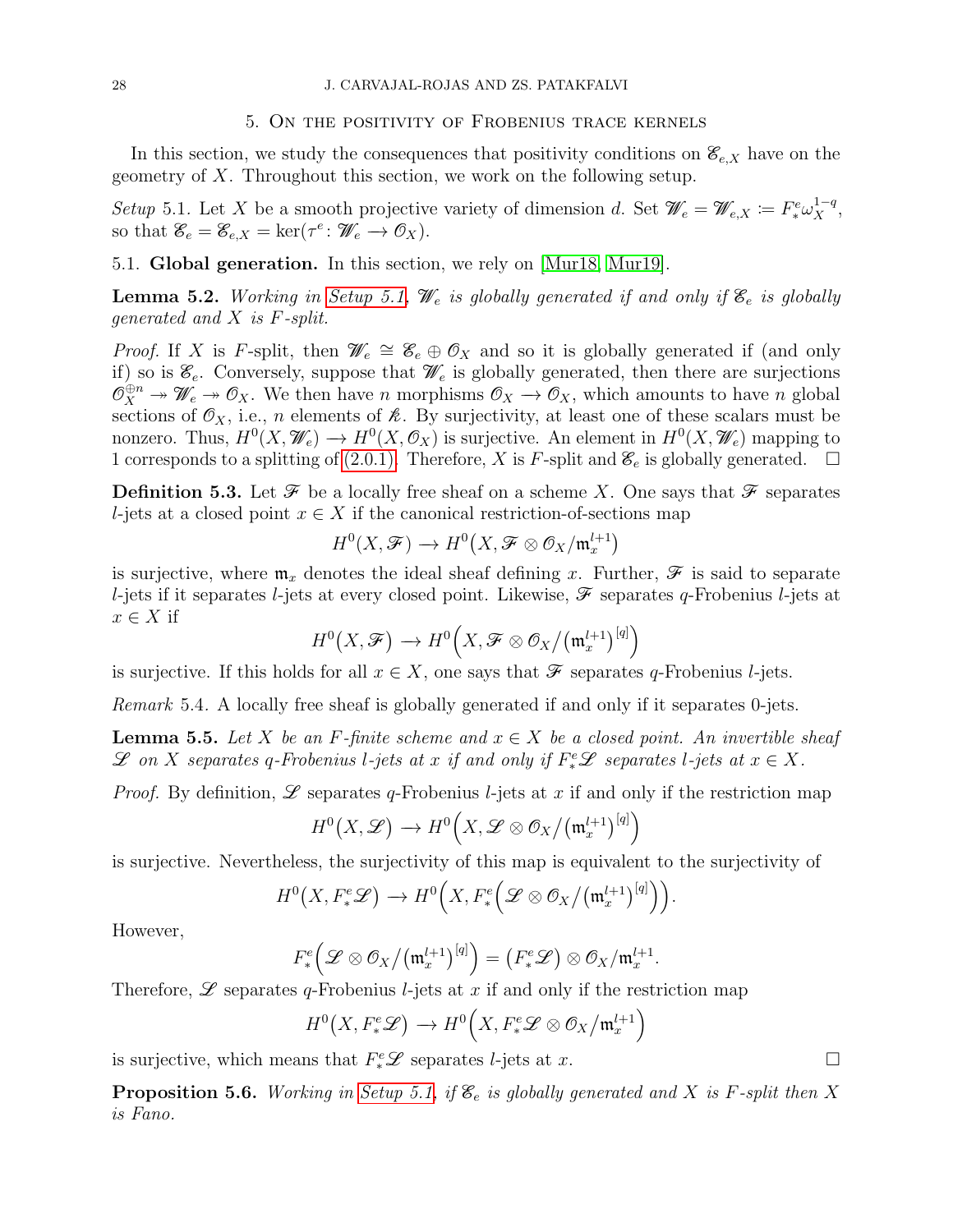*Proof.* Note that  $\omega_X^{1-q}$  separates q-Frobenius 0-jets. Indeed, by [Lemma 5.5,](#page-27-2) this means that  $\mathcal{W}_e$  separates 0-jets, i.e., it is globally generated. However, this follows [Lemma 5.2.](#page-27-3) On the other hand, by [\[Mur18,](#page-37-7) Proposition 2.5 (ii)]:

$$
\varepsilon_F^l(\omega_X^{-1};x) \ge \sup_{m,e} \frac{q-1}{m/(l+1)}
$$

where the supremum traverses all  $m, e$  such that  $\omega_X^{-m}$  separates q-Frobenius *l*-jets at x. Notice that we are using the trivial inequality in [\[Mur18,](#page-37-7) Proposition 2.5 (ii)]; which does not require X to be Fano. Therefore,

$$
\varepsilon_F^0(\omega_X^{-1}; x) \ge (q-1)/(q-1) = 1,
$$

for all point  $x \in X$ . Nonetheless,  $\varepsilon(\omega_X^{-1}; x) \geq \varepsilon_F^{l}(\omega_X^{-1}; x)$  for all l and all  $x \in X$  (notice that  $X$  is regular, and this inequality does not require  $X$  to be Fano); see [\[Mur18,](#page-37-7) Proposition 2.9]. Hence,  $\varepsilon(\omega_X^{-1}; x) \ge 1$  for all point x. According to [\[Mur19,](#page-37-8) Corollary 7.2.7], this suffices to prove that  $\omega_X^{-1}$  is ample and so that X is Fano.

Remark 5.7. With notation as in [Proposition 5.6,](#page-27-4) let  $\mathscr L$  be an invertible sheaf on X. Since  $(F^e_*\mathscr{L})^{\vee} \cong F^e_*(\mathscr{L}^{-1} \otimes \omega_X^{1-q}),$  we have that  $(F^e_*\mathscr{L})^{\vee}$  is globally generated if and only if  $\mathscr{L}^{-1}\otimes \omega_X^{1-q}$  separates q-Frobenius 0-jets. Therefore, the same argument as in [Proposition 5.6](#page-27-4) proves that if  $(F^e_*\mathscr{L}^{q-1})^{\vee}$  is globally generated then  $\mathscr{L}^{-1}\otimes \omega_X^{-1}$  is ample.

5.2. Ampleness and numerical effectiveness. We have the following result.

<span id="page-28-0"></span>**Proposition 5.8.** Working in [Setup 5.1,](#page-27-1) if  $\mathscr{E}_e$  is nef then so is  $\omega_X^{-1}$ . Further, if  $\mathscr{E}_e$  is ample then X is Fano.

*Proof.* Pulling back  $(2.0.1)$  along  $F<sup>e</sup>$  yields a short exact sequence

$$
0 \to F^{e,*}\mathscr{E}_e \to F^{e,*}\mathscr{W}_e \to \mathscr{O}_X \to 0.
$$

Since  $F^e$  is finite,  $F^{e,*}\mathscr{C}_e$  is nef (resp. ample) if so is  $\mathscr{C}_e$ . Thus, if  $\mathscr{C}_e$  is nef,  $F^{e,*}\mathscr{W}_e$  is an extension of nef locally free sheaves and so it is nef as well [\[Laz04b,](#page-36-12) Lemma 6.2.8 (v)]. Thus, the canonical morphism  $F^{e,*}F^e_* \omega_X^{1-q} \to \omega_X^{1-q}$  realizes  $\omega_X^{1-q}$  as a quotient of a nef locally free sheaf and hence  $\omega_X^{1-q}$  is nef [\[Laz04b,](#page-36-12) 6.1.2 (i)]. Hence,  $\omega_X^{-1}$  is nef (for one of its powers is nef).

The above argument fails in showing that the ampleness of  $\mathcal{E}_e$  is inherited by  $\omega_X^{-1}$  because  $\mathcal{O}_X$  is not ample. To bypass this, we prove that the composition

(5.8.1) 
$$
F^{e,*}\mathscr{E}_e \to F^{e,*}\mathscr{W}_e \to \omega_X^{1-q}
$$

is surjective. Consequently, if  $\mathcal{E}_e$  is a ample, a power of  $\omega_X^{-1}$  would be realized as the quotient of an ample locally free sheaf and so  $\omega_X^{-1}$  would be ample.

In order to prove that [\(5.8.1\)](#page-28-1) is surjective, we may restrict to stalks. Let  $x \in X$  be a point. Twisting [\(2.0.1\)](#page-3-2) by  $\mathcal{O}_{X,x}$  yields the following short exact sequence of  $\mathcal{O}_{X,x}$ -modules

<span id="page-28-1"></span>
$$
0 \to \mathscr{E}_{e,x} \to F^e_* \mathscr{O}_{X,x} \xrightarrow{\kappa_x^e} \mathscr{O}_{X,x} \to 0
$$

where  $\kappa_x^e: F_*^e \mathcal{O}_{X,x} \to \mathcal{O}_{X,x}$  is the Cartier operator associated to the local regular (and so Gorenstein) ring  $\mathcal{O}_{X,x}$ . For notation ease, let us write  $\mathcal{O}_{X,x}^{1/q}$  instead of  $F_*^e\mathcal{O}_{X,x}$ . Thus, pulling back along Frobenius gives the following short exact sequence

$$
0 \to \mathcal{O}_{X,x}^{1/q} \otimes \mathscr{E}_{e,x} \to \mathcal{O}_{X,x}^{1/q} \otimes \mathcal{O}_{X,x}^{1/q} \xrightarrow{\delta} \mathcal{O}_{X,x}^{1/q} \to 0,
$$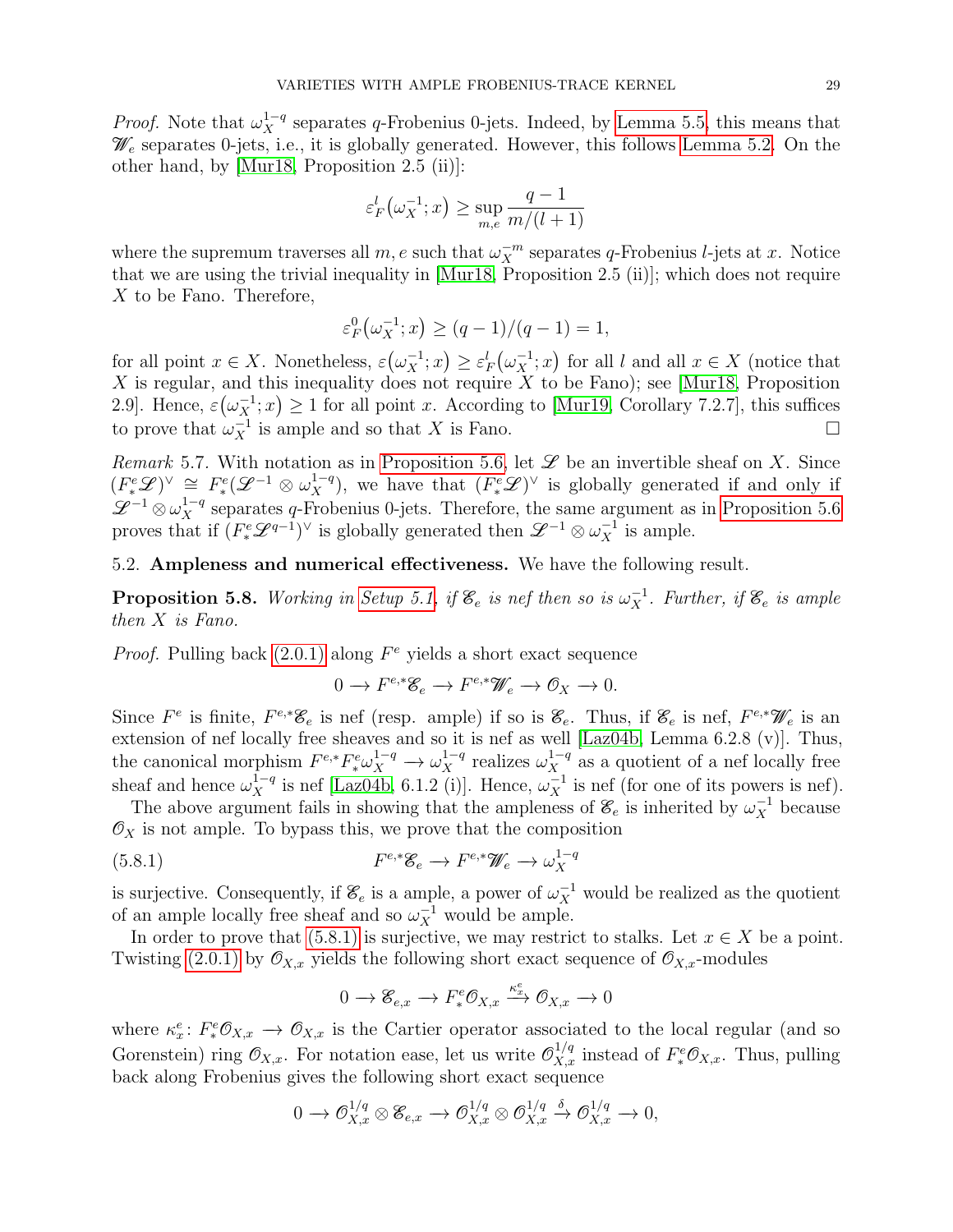as the localization of  $F^{e,*}\mathscr{W}_e \to \omega_X^{1-q}$  at x corresponds to the diagonal homomorphism  $\delta: \mathcal{O}_{X,x}^{1/q} \otimes \mathcal{O}_{X,x}^{1/q} \to \mathcal{O}_{X,x}^{1/q}$  realizing  $\mathcal{O}_{X,x}^{1/q}$  as an  $\mathcal{O}_{X,x}$ -algebra. Therefore, it suffices to prove that

$$
\mathcal{O}_{X,x}^{1/q}\otimes \mathscr{E}_{e,x}\to \mathcal{O}_{X,x}^{1/q}\otimes \mathcal{O}_{X,x}^{1/q}\stackrel{\delta}{\to} \mathcal{O}_{X,x}^{1/q}
$$

is surjective. By  $\mathcal{O}_{X,x}^{1/q}$ -linearity, it suffices to show that  $1 = 1^{1/q} \in \mathcal{O}_{X,x}^{1/q}$  belongs to the image. Note that,  $1^{1/q} \in \mathcal{O}_{X,x}^{1/q}$  belongs to  $\mathcal{E}_{e,x}$  as  $\kappa_x^e(1^{1/q}) = 0$ . Then, the image of  $1^{1/q} \otimes 1^{1/q} \in$  $\mathcal{O}_{X,x}^{1/q} \otimes \mathcal{E}_{e,x}$  is  $\delta(1^{1/q} \otimes 1^{1/q}) = 1^{1/q} \in \mathcal{O}_{X,x}^{1/q}$ ; as desired.

Scholium 5.9. Work in the setup of [Proposition 5.8.](#page-28-0) Let  $\mathscr P$  be a (positivity) property on locally free sheaves that can be induced via quotients and symmetric powers and is preserved under finite pullbacks. If  $\mathcal{E}_e$  satisfies  $\mathcal{P}$  then so does  $\omega_X^{-1}$ .

*Proof.* In the proof of [Proposition 5.8,](#page-28-0) we showed that there is surjective morphism  $F^{e,*}\mathscr{E}_e \to$  $\omega_X^{1-q}$ . Hence, if  $\mathscr{E}_e$  satisfies  $\mathscr{P}$  then so does  $F^{e,*}\mathscr{E}_e$  by preservation under finite pullback. Then,  $\omega_X^{\overline{1-q}}$  satisfies  $\mathscr P$  by induction via quotients and so does  $\omega_X^{-1}$  via induction by powers. □

<span id="page-29-1"></span>Corollary 5.10. Work in [Setup 5.1](#page-27-1) with  $d = 1$ . Then,  $\mathcal{E}_e$  is ample if and only if  $X \cong \mathbb{P}^1$ .

<span id="page-29-2"></span>5.3. Extremal contractions. In studying when  $\mathscr{E}_e$  is ample, [Proposition 5.8](#page-28-0) let us restrict ourselves to Fano varieties. To narrow this down further, we investigate the conditions the ampleness of  $\mathcal{E}_{e,X}$  imposes on extremal contractions of X. We start off with a general remark for smooth fibrations. By *fibration*, we mean proper plus connected fibers (i.e.,  $f_*\mathcal{O} = \mathcal{O}$ ).

<span id="page-29-3"></span>**Proposition 5.11.** Let  $f: X \rightarrow S$  be a fibration between smooth varieties whose general fiber is smooth. If  $\mathcal{E}_{e,X}$  is ample and dim  $S > 0$  then the general fiber of f is zero-dimensional. In particular, all fibers are zero-dimensional if f is further flat.

*Proof.* There is an open  $\emptyset \neq U \subset S$  such that the restriction  $f_U: X_U \to U$  is a smooth fibration between smooth varieties (using generic flatness, openess of the regular locus of  $S$ , and the given hypothesis of smoothness of the general fiber). By [Proposition 2.4,](#page-5-1) there is a surjective morphism  $\varepsilon_{e,X_U/U}: \mathscr{E}_{e,X_U} \to f^*_U \mathscr{E}_{e,U}$ . Its pullback along a fiber  $g: X_s \to X$  at a closed point  $s \in U(\mathcal{R})$  (so  $X_s \subset X_U$ ) is going to be a surjection of the form

$$
g^*\mathscr{E}_{e,X} \longrightarrow \mathcal{O}_{X_s}^{\oplus (q^{\dim S}-1)}.
$$

Therefore, if  $\mathscr{E}_{e,X}$  is ample then so is  $\mathcal{O}_{X_e}^{\oplus (q^{\dim S}-1)}$  $\mathcal{L}_X^{(q^{\dim S}-1)}$ . Hence, dim  $X_s = 0$  as dim  $S > 0$ .

We had seen above (see [Corollary 4.3\)](#page-19-1) that if  $\mathcal{E}_{e,X}$  is ample for a surface X, then X contains no  $(-1)$ -curve. We then obtain the following.

<span id="page-29-0"></span>Corollary 5.12. Work in [Setup 5.1](#page-27-1) with  $d = 2$ . Then,  $\mathcal{E}_e$  is ample if and only if  $X \cong \mathbb{P}^2$ .

*Proof.* Suppose that  $\mathcal{E}_{e,X}$  is ample. By [Corollary 4.3,](#page-19-1) X contains no (-1)-curve. Therefore,  $X \to S$  is a Mori fibration. More precisely,  $f: X \to C$  is either a ruled surface or  $X \cong \mathbb{P}^2$ . We rule out the ruled surface case by using [Proposition 5.11.](#page-29-3)<sup>[6](#page-0-0)</sup>

With the above proof of [Corollary 5.12](#page-29-0) in place, we see how to proceed for threefolds. Fortunately, we have a good description of extremal contractions on smooth threefolds. We recall the following fundamental result, which was originally due to S. Mori in characterictic zero in his seminal work  $[Mor82]$  and later generalized to all characteristics by J. Kollár; see [\[Kol91,](#page-36-14) Main Theorem].

 ${}^{6}$ Note that we have done this explicitly in [Section 4.2.](#page-12-0)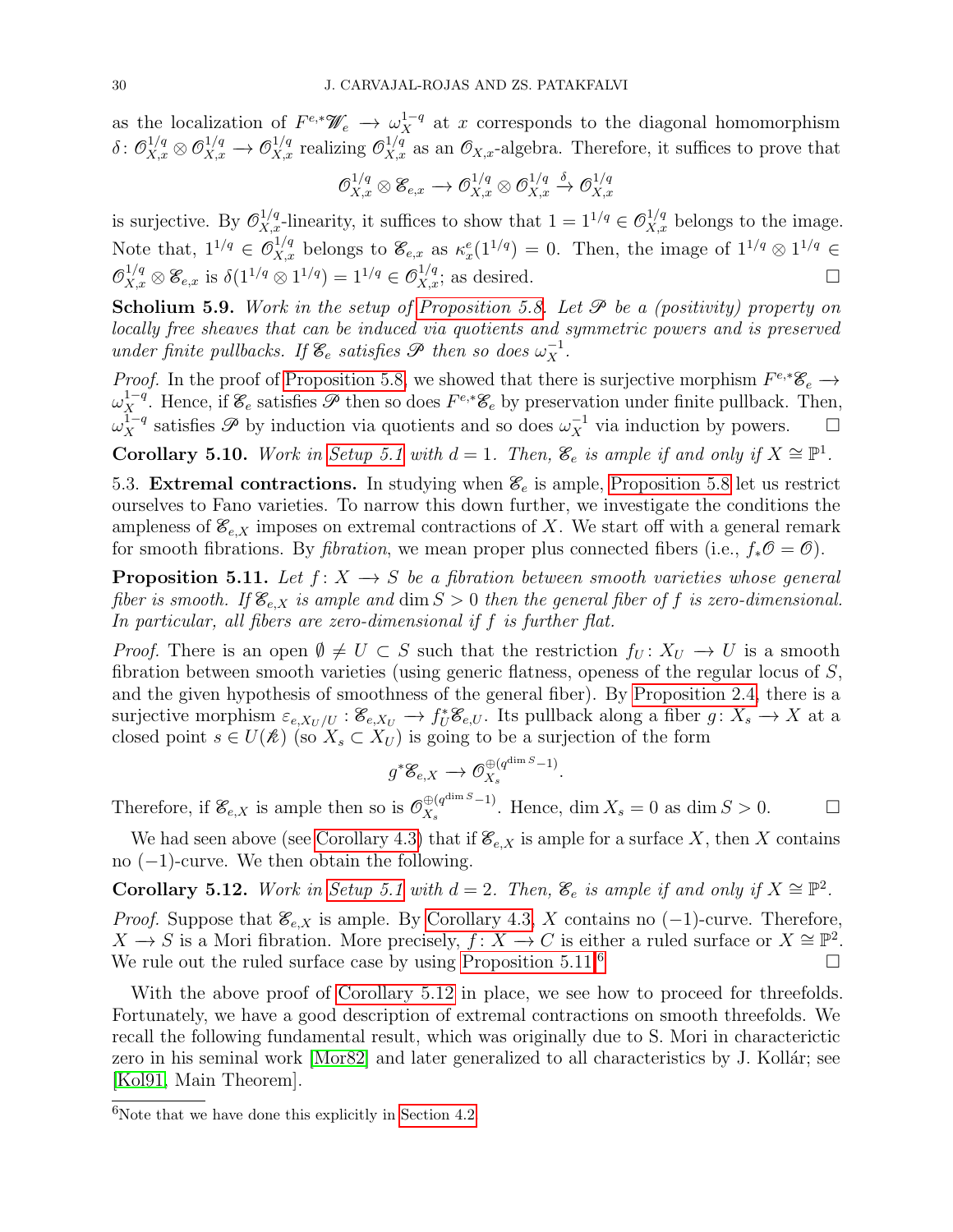<span id="page-30-1"></span>**Theorem 5.13** (Kollár–Mori's description of smooth threefold extremal contractions). Let X be a smooth threefold and  $f: X \to S$  be an extremal contraction. If f is birational then it is one of the following divisorial contractions with exceptional divisor  $E \subset X$ :

- (a) S is smooth and f is the blowup along a smooth curve  $C \subset S$ . In this case,  $f_C : E \to C$ is a smooth minimal ruled surface.
- (b) S is smooth and f is the blowup at a point  $s \in S$ . In this case,  $E \cong \mathbb{P}^2$  with normal bundle corresponding to  $\mathcal{O}_{\mathbb{P}^2}(-1)$ .
- (c) S has exactly one singular point  $s \in S$  and f is the blowup of S at s. Moreover, one of the following three cases holds:
	- i.  $\hat{\mathcal{O}}_{S,s} \cong \mathcal{K}[\![x,y,z]\!]^{\mathbb{Z}/2} \cong \mathcal{K}[\![x^2,y^2,z^2,xy,yz,zx]\!] =: R_1$ , where  $\mathbb{Z}/2$  acts via the involution  $(x, y, z) \mapsto (-x, -y, -z)$ , and  $E \cong \mathbb{P}^2$  with normal bundle  $\mathcal{O}_{\mathbb{P}^2}(-2)$ .
	- ii.  $\hat{\mathcal{O}}_{S,s} \cong \mathcal{K}[\![x,y,z,t]\!]/(xy-z^2-t^3) =: R_2$  and E is isomorphic to the singular quadric cone  $O \subset \mathbb{P}^3$  with normal bundle corresponding to  $\mathcal{O}_S(-1)$ quadric cone  $Q \subset \mathbb{P}^3$  with normal bundle corresponding to  $\mathcal{O}_Q(-1)$ .
	- iii.  $\hat{O}_{S,s} \cong \mathcal{K}[[x,y,z,t]]/(xy zt) =: R_3$  and  $E \cong Q_2 \subset \mathbb{P}^3$  with normal bundle<br>corresponding to  $\mathcal{O}_{\odot}(-1)$ corresponding to  $\mathcal{O}_{Q_2}(-1)$ .

If  $f$  is not birational then it corresponds to one of the following Fano fibrations:

- (1) S is a smooth surface and  $f: X \to S$  is a flat conic bundle (i.e. every fiber is isomorphic to a conic in  $\mathbb{P}^2$ ). If  $p \neq 2$ , the general fiber of f is smooth.
- (2) S is a smooth curve and every fiber of  $f: X \rightarrow S$  is irreducible and every reduced fiber is a (possibly nonnormal) del Pezzo surface. However, the general fiber is a normal del Pezzo surface [\[FS20\]](#page-36-15). Further, if  $p > 7$ , the general fiber of f is a smooth del Pezzo surface [\[PW17\]](#page-37-9). Noteworthy, f is necessarily flat; see [\[Har77,](#page-36-7) III, Proposition 9.[7](#page-0-0)].<sup>7</sup>  $(3)$  S is a point and so X is a Fano variety of Picard rank 1.

In this way, the ampleness of  $\mathcal{E}_{e,X}$  rules out most of the possible extremal contractions X can undergo:

<span id="page-30-0"></span>**Proposition 5.14.** With notation as in [Theorem 5.13,](#page-30-1) suppose that  $\mathcal{E}_{e,X}$  is ample but the Picard rank  $\rho(X) \geq 2$ . Then f is either as in case ii. or a wild del Pezzo fibration (so  $p \leq 7$ ); i.e., as in case (2) where the geometric generic fiber (although normal) is not smooth.

*Proof.* The tame (i.e., non-wild) instances of  $(1)$  and  $(2)$  are ruled out by [Proposition 5.11.](#page-29-3) Next, we explain why there cannot be wild conic fibrations (which only happen if  $p = 2$ ). Suppose  $p = 2$  and that X admits a wild conic fibration  $f: X \to S$ . Fortunately, these has been classified in [\[MS03,](#page-36-16) Corollary 8]. There are two cases, which we show next to be impossible yielding the sought contradiction. The cases are as follows.

First case:  $X \subseteq \mathbb{P}^2 \times \mathbb{P}^2$  is a divisor of bidegree  $(1,2)$  and  $f: X \to S$  is the projection into the second factor  $\mathbb{P}^2$  (e.g. [\[Kol91,](#page-36-14) Example 4.12]). However, the projection  $g: X \to \mathbb{P}^2$ onto the first factor is a smooth  $\mathbb{P}^1$ -fibration (see [\[Sai03,](#page-37-10) final case in §2.3]) whose existence violates [Proposition 5.11.](#page-29-3)

Second case: f is given by  $X \subset \mathbb{P}(\mathcal{O}(1,0) \oplus \mathcal{O}(0,1) \oplus \mathcal{O}) \to \mathbb{P}^1 \times \mathbb{P}^1$  where X is a smooth prime divisor in the linear system  $|\mathcal{O}_P(2)|$ . However, by [\[MS03,](#page-36-16) Remark 10], X is also the blowup of the smooth quadric threefold  $Q_3 \subset \mathbb{P}^4$  along the union of two disjoint smooth conics  $C_1, C_2 \subset Q_3$  (e.g. [\[Sai03,](#page-37-10) Example 5.3]). Nonetheless, we know that these cannot exist either if  $\mathcal{E}_{e,X}$  is to be ample by [Proposition 4.2.](#page-19-0)

<sup>&</sup>lt;sup>7</sup>If  $p = 2$ , the generic fiber need not be smooth [\[FS20\]](#page-36-15). We do not know of examples if  $p = 3, 5, 7$ .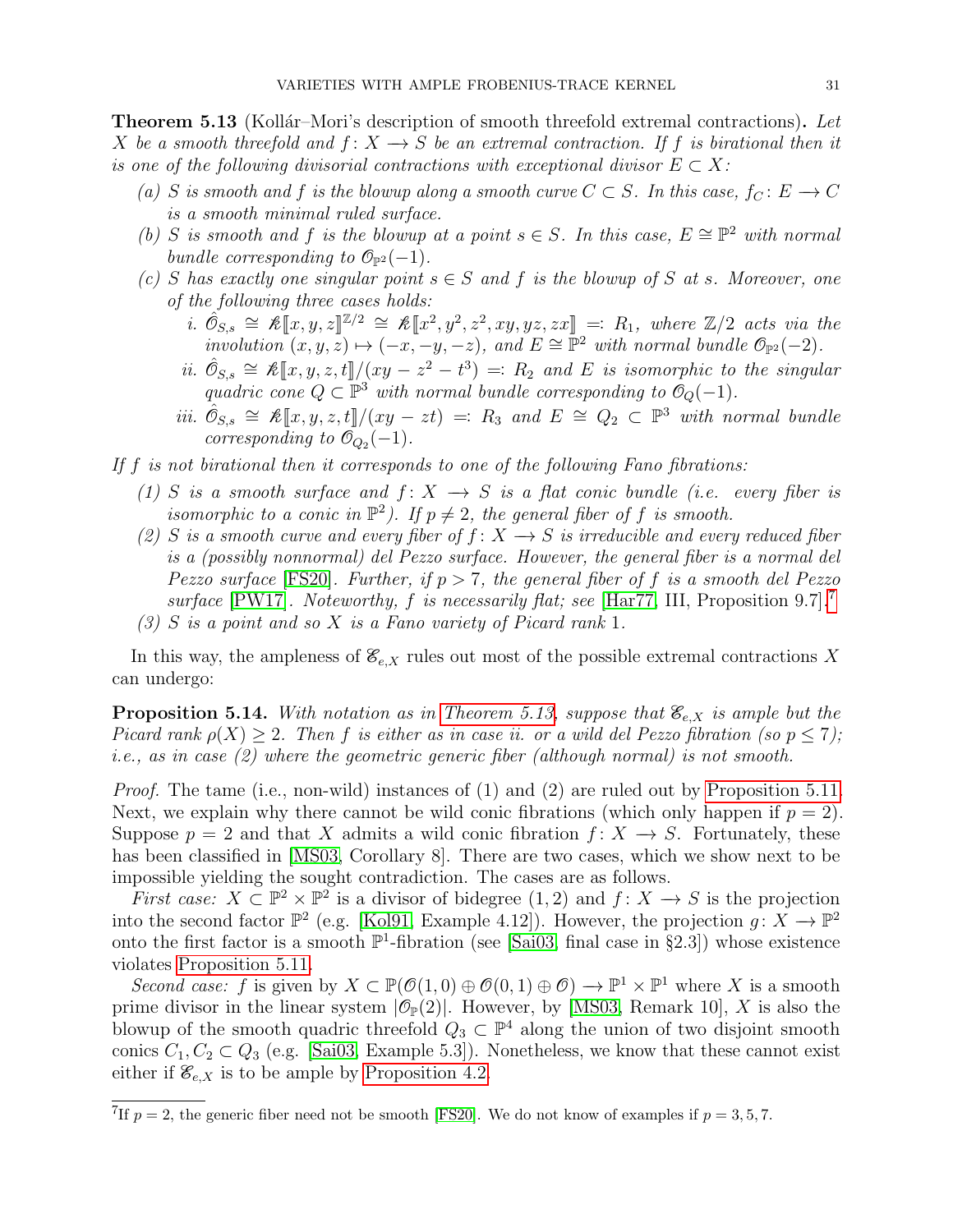We see that cases (a) and (b) are impossible by applying [Proposition 4.2—](#page-19-0)just as we did in the proof of [Corollary 4.3](#page-19-1) (*cf.* proof of [Corollary 5.12\)](#page-29-0). Thus, we are left with ruling out the cases i. and iii. Inspired by the previous two cases, our strategy will be to pullback  $\mathcal{E}_{e,X}$ to the exceptional divisor of the blowup arguing that such pullback is not ample. We do it by computing the restriction explicitly and showing it has a free direct summand. Since the argument is local around the singular point  $s$ , we may replace  $S$  by any projective threefold realizing that singular point. Then, we compute  $F^e_*\mathcal{O}$  (and so  $\mathcal{E}_e$ ) for the blowup of that threefold at the singular point and subsequently its pullback to the exceptional divisor. We start off with case i. We may consider  $S$  to be projective cone over the Veronese surface  $\mathbb{P}^2 \cong V \subset \mathbb{P}^5$ ; see [Section 4.4.](#page-20-0) Then, if  $X \to S$  is the blowup of s at its vertex s, then  $\mathscr{E}_{e,X}$ is not ample and  $\hat{\mathcal{O}}_{S,s} \cong R_1$ ; see [Section 4.4.1.](#page-21-1) Similarly, for case iii., we may consider S to be projective cone over the Segre embedding  $\mathbb{P}^1 \times \mathbb{P}^1 \cong Q_2 \subset \mathbb{P}^3$ . If  $s \in S$  denotes the vertex singularity, then  $\hat{\mathcal{O}}_{S,s} \cong R_3$  and its blowup  $X \to S$  is so that  $\mathscr{E}_{e,X}$  is not ample as demonstrated in [Section 4.4.2.](#page-24-1)

Unfortunately, the authors do not know how to rule out the remaining cases of [Proposi](#page-30-0)[tion 5.14.](#page-30-0) For example, case ii. is quite different from the other two cases of (c). To bypass this issue, we are going to take a closer look into the structure of extremal contractions of smooth Fano threefolds as pioneered by [\[MM82,](#page-36-17) [MM83,](#page-36-18) [MM86\]](#page-36-19), which were done in characteristic zero. For the positive characteristic case, see [\[Sai03,](#page-37-10) [MS03\]](#page-36-16), cf. [\[SB97,](#page-37-11) [Meg98,](#page-36-20) [Tak89\]](#page-37-12). Now, we need not the full strength of those analyses as all we need is a result of the form  $Wi\in(91, 60)$ Corollary 1.3] or say (much weaker versions of) [\[MM82,](#page-36-17) Theorem 5], [\[MM83,](#page-36-18) Theorem 1.6], or [\[MM86,](#page-36-19) ]. In this regard, we have the following. The ideas are those of Mori–Mukai in op. cit (so no originality is claimed). However, we provide a proof for lack of an adequate reference (in positive characteristic).

<span id="page-31-0"></span>**Proposition 5.15.** Let X be a smooth Fano threefold of Picard rank  $\rho(X) > 2$ . Then, X admits an extremal contraction  $f: X \to S$  that is either as in case (a) or as in case (1) of [Theorem 5.13.](#page-30-1)

Proof. Let  $\Gamma$  denote the (closed) cone of curves of X, which is a finite polyhedral cone as X is a smooth Fano threefold. Let  $R_1, \ldots, R_n$  be the extremal rays of Γ with corresponding extremal contractions  $f_i: X \to S_i$ ; see [\[KM98,](#page-36-21) §3.7]. Suppose, for the sake of contradiction, that none of the  $f_i$  is a smooth blowup (case (a)) nor a conic bundle (case (1)).

Let  $\Delta \subset \Gamma$  be the subcone spanned by those extremal rays yielding divisorial contractions (only of the types (b) and (c) by assumption). For notation ease, let us say that these are the first m extremal rays (if any). Let  $E_1, \ldots, E_m \subset X$  denote the corresponding exceptional divisors (if any). The first observations is that these divisors are pairwise disjoint. Indeed, let  $L := E_i \cap E_j$  for  $i \neq j$ . Then, on one hand  $L \cdot E_i = L \cdot E_i|_{E_i} < 0$  as  $\mathcal{O}_{E_i}(E_i)$  is always negative (according to [Theorem 5.13\)](#page-30-1). On the other hand,  $L \cdot E_i \geq 0$  as curves in  $E_j$  move (see the options in [Theorem 5.13\)](#page-30-1). Then, one readily sees that  $Z \cdot E_i \leq 0$  for all  $Z \in \Delta$ . In particular,  $(-K_X)^2 \notin \Delta$  and so  $\Delta \neq \Gamma$  (i.e.,  $n > m$ ).

In conclusion,  $f := f_n: X \to S_n =: S$  must be a del Pezzo fibration (with normal general fiber). Since  $H^1(X, \mathcal{O}_X) = 0$  [\[SB97,](#page-37-11) Thm 1.1] and  $f_*\mathcal{O}_X = \mathcal{O}_S$ , then  $H^1(S, \mathcal{O}_S) = 0$  (as the Leray spectral sequence yields  $H^1(S, \mathcal{O}_S) \subset H^1(X, \mathcal{O}_X)$ . In particular,  $S = \mathbb{P}^1$  and so  $\rho(X) = \rho(S) + 1 = 2$ . Let  $q: X \to S$  be the other extremal contraction. By assumption, it is either another del Pezzo fibration or a blowup at a point. If it were another del Pezzo fibration, then it would give a surjective map  $f \times g : X \to \mathbb{P}^1 \times \mathbb{P}^1$  volating that  $\rho(X) = 2$ .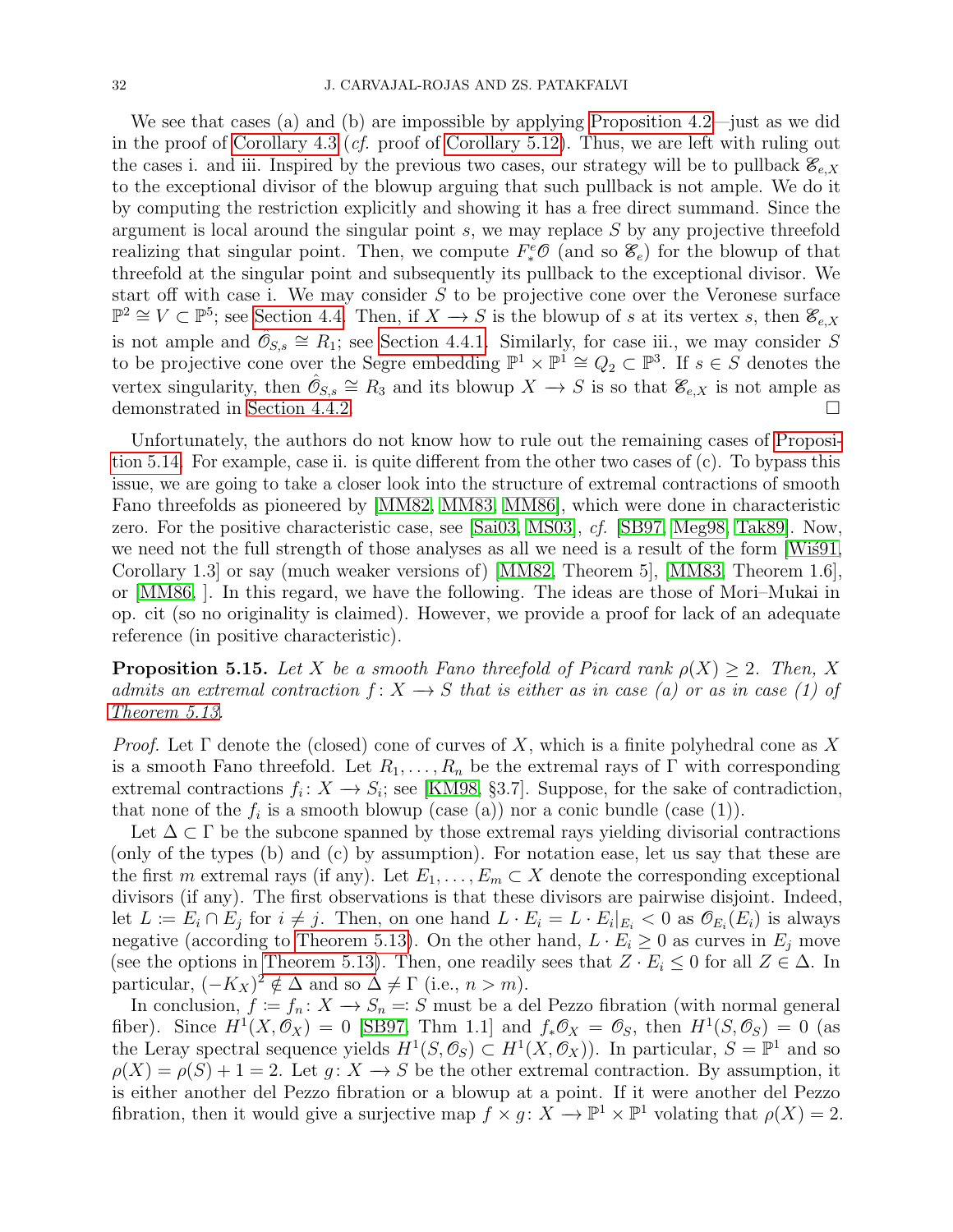Hence q must be a blowup at a point (i.e. of type (b) or (c)). Let  $E$  be its exceptional divisor, which is isomorphic to either  $\mathbb{P}^2$ , Q (singular quadric cone), or the smooth  $Q_2 \cong \mathbb{P}^1 \times \mathbb{P}^1$ (according to [Theorem 5.13\)](#page-30-1). In the first two cases, it is clear that  $f$  would have to contract E to a point and so E would be a fiber of f, which contradicts that  $\mathcal{O}_E(E)$  is negative. The same holds in the third case as well yet a little argument is needed for why  $f$  contracts  $E \cong Q_2 \cong \mathbb{P}^1 \times \mathbb{P}^1$  to a point. The key observation is that ruling lines  $x \times \mathbb{P}^1$  and  $\mathbb{P}^1 \times y$  (for closed points  $x, y \in \mathbb{P}^1$  are numerically equivalent inside X. Hence, if either of them does not intersect the fibers of f then neither does the other one. In particular, the restriction of f to E cannot be one of the canonical projections  $\mathbb{P}^1 \times \mathbb{P}^1 \to \mathbb{P}^1$  and hence it got to be a contraction to a point.

<span id="page-32-0"></span>**Theorem 5.16.** Work in [Setup 5.1](#page-27-1) with  $d = 3$ . Then, if  $\mathscr{E}_e$  is ample then X is a Fano threefold of Picard rank 1.

*Proof.* By [Proposition 5.8,](#page-28-0) X is a Fano threefold. Putting [Proposition 5.14](#page-30-0) and [Proposi](#page-31-0)[tion 5.15](#page-31-0) together yields  $\rho(X) = 1$ .

Remark 5.17 (Converse of [Theorem 5.16\)](#page-32-0). As we saw in [Corollary 4.8,](#page-26-0) the converse of [Theorem 5.16](#page-32-0) seems to be rather subtle. Fortunately, the classification of Fano threefolds of Picard rank 1 in positive characteristics works just as the one in characteristic zero; see [\[SB97,](#page-37-11) [Meg98,](#page-36-20) [Tak89\]](#page-37-12). Thus, in principle, one may go on analysing the ampleness of  $\mathscr{E}_e$ case by case. Of course, the remaining cases are those of index 2 (also known as del Pezzo threefolds) and those of index 1 where the former is arguably the most tractable by direct analysis. Recall that the index-2 case includes  $\mathbb{P}^6 \cap \mathbb{G}(2,5)$  (inside  $\mathbb{P}^9$  with respect to the Plücker embedding  $\mathbb{G}(2,5) \subset \mathbb{P}^9$ , the complete intersection of two smooth quadrics in  $\mathbb{P}^5$ , and the smooth cubic hypersurface in  $\mathbb{P}^4$ . These seem to be the easiest cases that might be computed explicitly. In general, a different approach seems needed. We do not attempt to pursue this here.

Remark 5.18 (Higher dimensions). If the main results in [Wis91] were to hold in positive characteristics, we may reduce the study of the ampleness of  $\mathcal{E}_{e,X}$  and extremal contractions in dimensions  $\geq 4$  to those where divisors are not contracted (e.g. flipping contractions which we have not discussed at all so far) and of wild conic bundles. For instance, in Mori–Mukai's terminology, we may assume our Fano variety to be primitive by [Proposition 4.2](#page-19-0) (which most likely sets an upper bound on the Picard rank in general). We will not attempt this here.

5.4. Further remarks. To conclude, we would like to add some final comments regarding the positivity of Frobenius trace kernels. For example, why is the positivity of  $\mathscr{E}_{e,X}$  so (seemingly) difficult to study for a hypersurface  $X \subset \mathbb{P}^d$ ? Is there some adjunction principle that may help?

5.4.1. Hypersurfaces, complete intersections, and smooth blowups. Let  $X$  be a smooth variety and  $Y \subset X$  be a smooth irreducible closed subscheme defined by  $\mathcal{I} \subset \mathcal{O}_X$  (so  $\mathcal{I}$  is locally generated by  $\text{codim}(Y, X)$  elements; see [\[Har77,](#page-36-7) II, Theorem 8.17]). By adjunction, because generated by codim(*i*, *X*) elements, see [Harri, H, Theorem 6.17]). By adjunction,<br>  $\omega_Y \cong \omega_X \otimes \det \mathcal{N}_{Y/X}$ , where  $\mathcal{N}_{Y/X} := \mathcal{H}om_Y(\mathcal{J}/\mathcal{J}^2, \mathcal{O}_Y)$  is the normal bundle of Y in X. We mention next how  $\kappa_Y^e: F^e_* \omega_Y \to \omega_Y$  is related to  $\kappa_X^e: F^e_* \omega_X \to \omega_X$  through adjunction.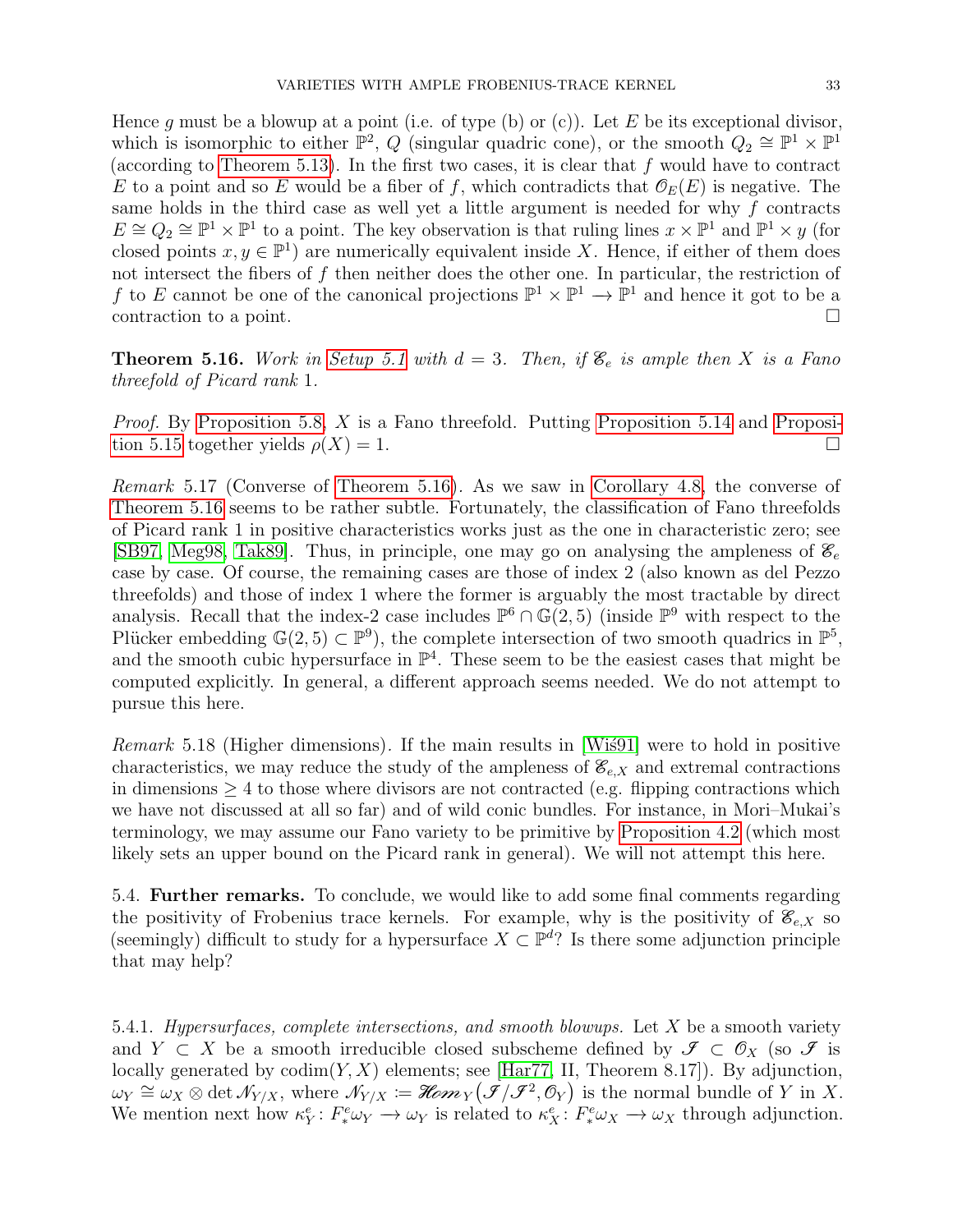There is a commutative diagram of exact sequences

$$
0 \longrightarrow \mathcal{F} \otimes F^e_* \omega_X^{1-q} \longrightarrow F^e_*((\mathcal{F}^{[q]} : \mathcal{F}) \otimes \omega_X^{1-q}) \longrightarrow F^e_* \omega_Y^{1-q} \longrightarrow 0
$$
  

$$
\downarrow^{\mathcal{F} \otimes \tau_X^e} \qquad \qquad \downarrow^{\tau_{Y/X}^e} \qquad \qquad \downarrow^{\tau_Y^e} \qquad \qquad 0
$$
  

$$
0 \longrightarrow \mathcal{F} \longrightarrow \mathcal{O}_X \longrightarrow 0
$$

where  $\tau_{Y/X}^e$  is the restriction of  $\tau_X^e: F^e_* \omega_X^{1-q} \to \mathcal{O}_X$  via the natural inclusion  $(\mathcal{J}^{[q]}: \mathcal{J}) \otimes \omega_X^{1-q} \subset$  $\omega_X^{1-q}$ . Further, if  $\mathscr F$  is locally generated by a regular sequence  $f_1,\ldots,f_m$ , then  $\mathscr F^{[q]}$ :  $\mathscr F$ is generated by  $f_1^q$  $f_1^q, \ldots, f_m^q, (f_1 \cdots f_m)^{q-1}$ ; see [\[Hoc10,](#page-36-22) Proposition (d) p.110]. The above diagram works via the isomorphism of  $\mathcal{O}_Y$ -modules

$$
\frac{\mathcal{F}^{[q]}:\mathcal{F}}{\mathcal{F}^{[q]}}\xrightarrow{\cong}\big(\text{det}\,\mathcal{N}_{Y/X}\big)^{1-q}=\big(\text{det}\,\mathcal{F}/\mathcal{F}^2\big)^{q-1},
$$

which is defined by  $g \cdot (f_1 \cdots f_m)^{q-1} \mapsto g \cdot (f_1 \wedge \cdots \wedge f_m)^{q-1}$  on an open neighborhood U where  $\mathcal{I}|_U$  is defined by regular sequence  $f_1, \ldots, f_m$ .

By letting  $\mathscr{E}_{e,Y/X}$  denote the kernel of  $\tau_{Y/X}^e$ :  $F^e_*(\mathscr{I}^{[q]}:\mathscr{I})\otimes \omega_X^{1-q}$  $\mathcal{L}_X^{1-q}$   $\rightarrow \mathcal{O}_X$ , we obtain an exact sequence

(5.18.1) 
$$
0 \to \mathcal{F} \otimes \mathcal{E}_{e,X} \to \mathcal{E}_{e,Y/X} \to \mathcal{E}_{e,Y} \to 0
$$

If  $Y \subset X$  is a divisor,  $\mathcal{I}^{[q]} : \mathcal{I} = \mathcal{O}_X((1-q)Y)$  and  $\mathcal{E}_{e, Y/X}$  is the kernel of

<span id="page-33-0"></span>
$$
(F^e_*\mathcal{O}_X((q-1)Y))^{\vee} \cong F^e_*\mathcal{O}_X((1-q)(K_X+Y)) \longrightarrow \mathcal{O}_X
$$

where  $K_X$  is a canonical divisor on X. By the same argument of [Proposition 5.8,](#page-28-0) if  $\mathcal{E}_{e, Y/X}$ is ample then  $-(K_X + Y)$  is ample (implying that X and Y are both Fano). In this case,  $(5.18.1)$  takes the form

$$
0 \to \mathcal{E}_{e,X} \to \mathcal{O}_X(Y) \otimes \mathcal{E}_{e,Y/X} \to \mathcal{O}_Y(Y) \otimes \mathcal{E}_{e,Y} \to 0
$$

Now, if  $X = \mathbb{P}^d$  and Y is a smooth hypersurface of degree  $n \leq q$ , then

$$
\mathscr{E}_{e,Y/X}(n-1) \cong \bigoplus_{i=1}^d \mathcal{O}_X(i)^{\oplus a_{i,q-n;d,e}}.
$$

Therefore,  $\mathscr{E}_{e,Y}(n-2)$  is globally generated and so  $\mathscr{E}_{e,Y}(n-1)$  is ample. In general, it is seemingly difficult to extract more information about  $\mathcal{E}_{e,Y}$  from this. For instance, whether or not  $\mathcal{O}_Y(n-2) \otimes \mathcal{E}_{e,Y}$  is ample is subtle and not true in general in view of [Section 4.5.](#page-25-0) Also, for the projective spaces  $\mathscr{E}_e(-1)$  is globally generated while this is never true for quadrics.

Let us mention now the case of smooth blowups. With  $Y \subset X$  as above, suppose that codim(Y, X) = r  $\geq$  2 and let  $\pi: \tilde{X} \to X$  be the blowup of X along Y with exceptional divisor  $Y' \subset \tilde{X}$ . Then, there is an exact sequence

$$
0 \to \mathcal{O}_{\tilde{X}}(-Y') \otimes F^e_* \mathcal{O}_{\tilde{X}}((1-q)K_{\tilde{X}}) \to F^e_* \mathcal{O}_{\tilde{X}}((1-q)(K_{\tilde{X}}+Y')) \to F^e_* \omega_{Y'}^{1-q} \to 0.
$$

Equivalently,

$$
0 \to F^e_*\mathcal{O}_{\tilde{X}}((1-q)K_{\tilde{X}}) \to F^e_*\mathcal{O}_{\tilde{X}}((1-q)K_{\tilde{X}} + Y') \to \mathcal{O}_{\mathbb{P}}(-1) \otimes F^e_*\omega_{Y'}^{1-q} \to 0
$$

as  $\pi|_{Y'} : Y' \to Y$  is the projective bundle  $\mathbb{P}(\mathcal{J}/\mathcal{J}^2) \to Y$  and  $\mathcal{N}_{Y'/\tilde{X}} = \mathcal{O}_{\mathbb{P}}(-1)$ . It is unclear to us how this could help on studying the positivity of  $\mathscr{E}_{e,\tilde{X}}$ , say by restricting it to Y'. This is why we needed to rely on [Proposition 4.2.](#page-19-0)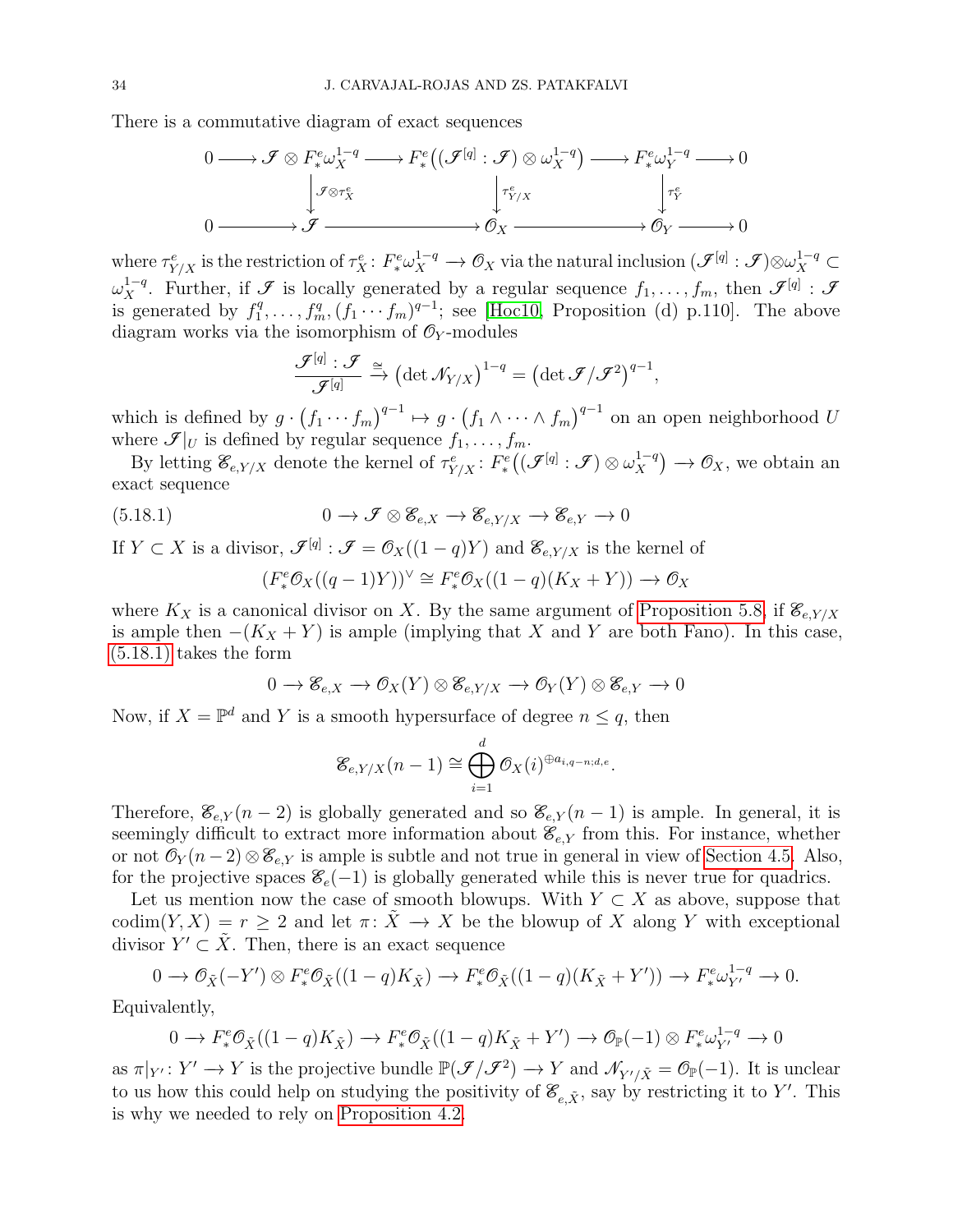5.4.2. Asymptotic Kunz's theorem. There is an asymptotic aspect behind the local Kunz's theorem, namely, the  $F$ -signature. Let  $R$  be a complete local algebra. We may define  $0 \le a_e \le q^{\dim R}$  to be the largest rank of a free quotient of  $F_*^eR$  as an R-module. Then, the limit  $0 \le \lim_{\epsilon \to \infty} a_{\epsilon}/q^{\dim R} \le 1$  exists, it is called the F-signature of R, and it is denoted by s(R). Then,  $s(R) = 1$  if and only if  $R \cong \mathcal{K}[\![x_1, \ldots, x_{\dim R}]\!]$ . See [\[Tuc12\]](#page-37-14) for details.

<span id="page-34-0"></span>**Proposition 5.19.** Let  $X$  be an  $F$ -split smooth projective variety. Then, for every invertible sheaf  $\mathscr L$  on X, the following formula computing its volume (see [\[Laz04a,](#page-36-23) Definition 2.2.31]) holds:

$$
\mathrm{vol}_X(\mathscr{L}) = \lim_{e \to \infty} \frac{h^0(X, \mathscr{L} \otimes \mathscr{E}_{e,X}^\vee)}{q^d/d!} =: s(\mathscr{L}).
$$

*Proof.* Twist the split sequence [\(2.0.3\)](#page-3-3) by  $\mathscr L$  and use the projection formula to conclude that  $h^0(X, \mathscr{L}^q) = h^0(X, \mathscr{L}) + h^0(X, \mathscr{L} \otimes \mathscr{E}_{e,X}^{\vee}).$  Dividing by  $q^d/d!$  and letting  $e \to \infty$  yields the desired equality.

In this way, with notation as in [Proposition 5.19,](#page-34-0) if  $X$  admits a very ample invertible sheaf  $\mathscr L$  such that  $s(\mathscr L)=1$  then  $X\cong \mathbb P^{\dim X}$  (as for very ample  $\mathscr L$  its volume equates the degree of the closed embedding  $i: X \to \mathbb{P}(H^0(X, \mathcal{L}))$ . For instance, if X admits a decomposition

$$
F^e_*\mathcal{O}_X\cong \mathcal{O}_X\oplus (\mathscr{L}^{-1})^{a_e}\oplus \mathscr{F}_e
$$

such that  $h^0(\mathscr{L} \otimes \mathscr{F}_e) = 0$  and  $\lim_{e\to\infty} a_e/(q^d/d!) = 1$  (as the projective spaces do) then  $s(\mathcal{L}) = 1$  and  $X \cong \mathbb{P}^{\dim X}$ .

5.4.3. Miscellaneous. We may wonder about the structure of the mapping  $\mathscr{L} \mapsto \det F^e_* \mathscr{L}$  on Pic X. We may further consider the mapping  $\alpha: Pic X \to Pic X$  given by

$$
\alpha \colon \mathscr{L} \mapsto \bigotimes_{n=0}^{q-1} \det F^e_* \mathscr{L}^n.
$$

We can compute this for  $X = \mathbb{P}^d$  and  $\mathscr{L} = \mathcal{O}(1)$ . Let  $\alpha(\mathcal{O}(1)) \cong \mathcal{O}(-a)$ . We compute a as follows. If  $f(t) = \sum_{l \geq 0} a_l t^l = \sum_{n=0}^{q-1} \sum_{i \geq 0} a_{i,n} t^{iq+n}$ , then

$$
f'(t) = \sum_{n=0}^{q-1} \sum_{i\geq 0} (iq+n)a_{i,n}t^{iq+n-1} = q \sum_{n=0}^{q-1} \sum_{i\geq 0} ia_{i,n}t^{iq+n-1} + \sum_{n=0}^{q-1} n \sum_{i\geq 0} a_{i,n}t^{iq+n-1}.
$$

Hence, setting  $t = 1$ , we have

$$
f'(1) = q \sum_{n=0}^{q-1} \sum_{i \ge 0} i a_{i,n} + \sum_{n=0}^{q-1} n \sum_{i \ge 0} a_{i,n}
$$

Therefore, applying this to  $f(t) = ((1 - t^q)/(1 - t))^{d+1}$  gives

$$
(d+1)q^d \frac{q(q-1)}{2} = q \cdot a + \sum_{n=0}^{q-1} q^d = q \cdot a + q^d \frac{q(q-1)}{2}
$$

by our computations in [Proposition 3.2,](#page-7-0) where we use that  $\sum_{i\geq 0} a_{i,e,d,n} = q^d$ . Consequently,

$$
a = \frac{dq^d(q-1)}{2}
$$

.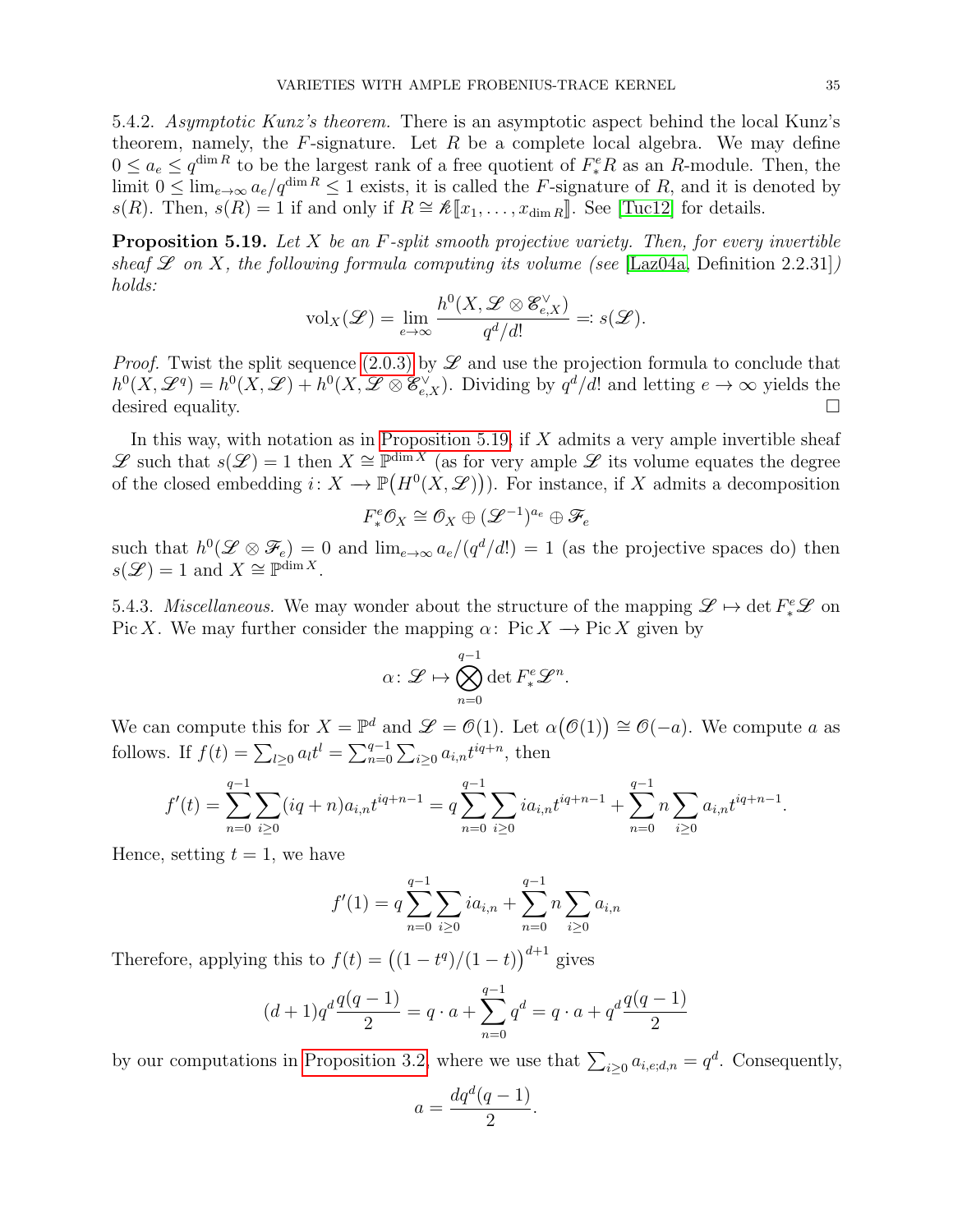In general,  $(F^e_*\mathscr{L})^{\vee} \cong F^e_*(\mathscr{L}^{-1} \otimes \omega_X^{1-q})$ . Applying this to  $\mathscr{L} = \omega_X^{-1}$  gives  $F^e_* \omega_X^{-n}$  $\overline{f}_X^{-n} \cong F_*^e \left( \omega_X^{q-1-n} \otimes \omega_X^{1-q} \right)$  $X^{1-q}$  =  $(F_*^e \omega_X^{n-(q-1)})$  $\binom{n-(q-1)}{X}^{\vee}$ 

In particular,

$$
\det F^e_* \omega_X^{-n} \cong \left( \det F^e_* \omega_X^{n - (q - 1)} \right)^{-1}.
$$

Consequently,

$$
\alpha(\omega_X^{-1}) = \alpha(\omega_X^{-1})^{-1},
$$

and so  $\alpha(\omega_X^{-1}) = \mathcal{O}_X$  if there is no 2-torsion in Pic X. Further, if  $p \neq 2$  then

$$
\alpha(\omega_X^{-1}) = \det F^e_* \omega_X^{(1-q)/2} = \alpha(\omega_X^{-1})^{-1}.
$$

If  $p=2$ ,

$$
\alpha(\omega_X^{-1}) = \mathcal{O}_X = \alpha(\omega_X^{-1})^{-1}
$$

It is worth observing that, if  $p \neq 2$  then  $F^e_* \omega_X^{(1-q)/2}$  is self-dual.

Question 5.20. Assume  $p \neq 2$ . Does the self-dual locally free sheaf  $F^e_* \omega_X^{(1-q)/2}$  play any role on telling the projective spaces apart among projective varieties? Consider the following q rank- $q$  locally free sheaves

$$
F^e_*\mathcal{O}_X, F^e_*\omega_X^{-1}, F^e_*\omega_X^{-2}, \dots, F^e_*\omega_X^{(1-q)/2}, \dots, F^e_*\omega_X^{3-q}, F^e_*\omega_X^{2-q}, F^e_*\omega_X^{1-q}
$$

where opposite sheaves in the list are dual pairs. On  $X = \mathbb{P}^d$ ,  $F_*^e \mathcal{O}_X$  is the most negative while  $F^e_* \omega_X^{1-q}$  is the most positive, and  $F^e_* \omega_X^{(1-q)/2}$  sits in between being equally positive and negative. In fact, it is the one in that list with the largest number of copies of  $\mathcal{O}_X$  as a direct summand. In fact, if  $a_e$  denotes such number of copies, then  $F^e_* \omega_X^{(1-q)/2}$  is the only one for which  $\lim_{e\to\infty} a_e/(q^d/d!) > 0$ . In this paper, we have only consider  $F^e_* \mathcal{O}_X$  and  $F^e_* \omega_X^{1-q}$ .

#### **REFERENCES**

- <span id="page-35-0"></span>[Ach12] P. ACHINGER: Frobenius push-forwards on quadrics, Comm. Algebra 40 (2012), no. 8, 2732–2748. 2968908
- <span id="page-35-5"></span>[Ach15] P. Achinger: A characterization of toric varieties in characteristic p, Int. Math. Res. Not. IMRN (2015), no. 16, 6879–6892. 3428948
- <span id="page-35-9"></span>[Add09] N. ADDINGTON: Spinor sheaves and complete intersections of quadrics, ProQuest LLC, Ann Arbor, MI, 2009, Thesis (Ph.D.)–The University of Wisconsin - Madison. 2733481
- <span id="page-35-8"></span>[Add11] N. ADDINGTON: Spinor sheaves on singular quadrics, Proc. Amer. Math. Soc. 139 (2011), no. 11, 3867–3879. 2823033
- <span id="page-35-3"></span>[BK86] S. BLOCH AND K. KATO: p-adic etale cohomology, Publications Mathématiques de l'IHÉS 63 (1986), 107–152 (en). 87k:14018
- <span id="page-35-2"></span>[BK05] M. Brion and S. Kumar: Frobenius splitting methods in geometry and representation theory, Progress in Mathematics, vol. 231, Birkhäuser Boston Inc., Boston, MA, 2005. MR2107324 (2005k:14104)
- <span id="page-35-4"></span>[BH93] W. BRUNS AND J. HERZOG: Cohen–Macaulay rings, Cambridge Studies in Advanced Mathematics, vol. 39, Cambridge University Press, Cambridge, 1993. MR1251956 (95h:13020)
- <span id="page-35-1"></span>[Car57] P. CARTIER: Une nouvelle opération sur les formes différentielles, Comptes rendus de l'Académie des sciences, Paris 244 (1957), 426–428. 0084497 (18,870b)
- <span id="page-35-7"></span>[EH16] D. EISENBUD AND J. HARRIS: 3264 and all that—a second course in algebraic geometry, Cambridge University Press, Cambridge, 2016. 3617981
- <span id="page-35-6"></span>[ES19] S. Ejiri and A. Sannai: A characterization of ordinary abelian varieties by the Frobenius pushforward of the structure sheaf II, Int. Math. Res. Not. IMRN (2019), no. 19, 5975–5988. 4016889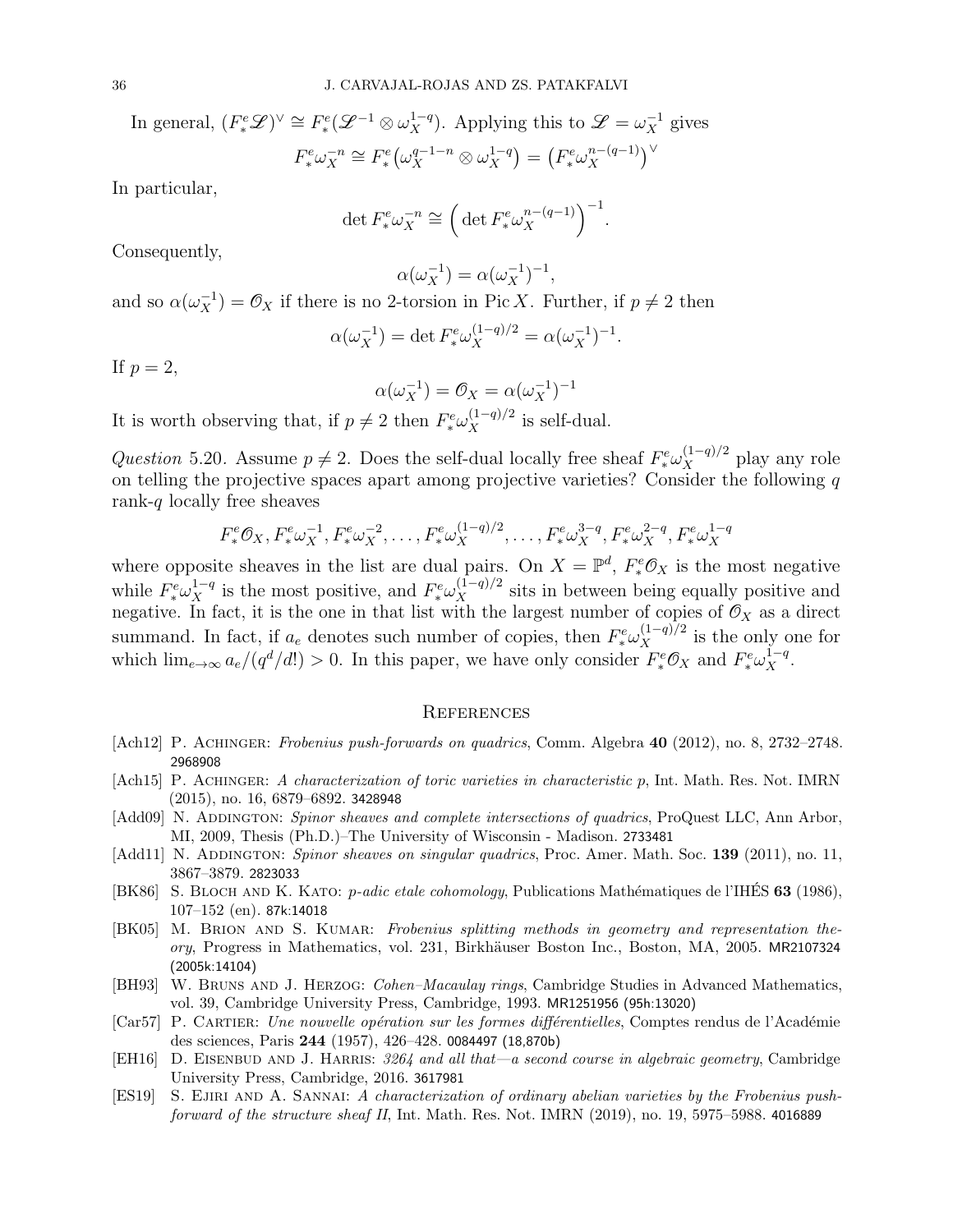- <span id="page-36-5"></span>[EV92] H. ESNAULT AND E. VIEHWEG: Lectures on vanishing theorems, DMV Seminar, vol. 20, Birkhäuser Verlag, Basel, 1992. MR1193913 (94a:14017)
- <span id="page-36-15"></span>[FS20] A. FANELLI AND S. SCHRÖER: Del Pezzo surfaces and Mori fiber spaces in positive characteristic, Trans. Amer. Math. Soc. 373 (2020), no. 3, 1775–1843. 4068282
- <span id="page-36-11"></span>[GM10] I. M. GESSEL AND P. MONSKY: The limit as  $p \to \infty$  of the Hilbert–Kunz multiplicity of  $\sum x_i^{d_i}$ , arXiv e-prints (2010), arXiv:1007.2004.
- <span id="page-36-9"></span>[Har15] N. HARA: Looking out for Frobenius summands on a blown-up surface of  $\mathbb{P}^2$ , Illinois J. Math. 59 (2015), no. 1, 115–142. 3459631
- <span id="page-36-2"></span>[Har70] R. HARTSHORNE: Ample subvarieties of algebraic varieties, Lecture Notes in Mathematics, Vol. 156, Springer-Verlag, Berlin-New York, 1970, Notes written in collaboration with C. Musili. 0282977
- <span id="page-36-7"></span>[Har77] R. HARTSHORNE: Algebraic geometry, Graduate Texts in Mathematics, vol. 52, Springer-Verlag, New York, 1977. MR0463157 (57 #3116)
- <span id="page-36-22"></span>[Hoc10] M. HOCHSTER: Math 615 lecture notes, winter,  $2010$ , Lecture Notes, 2010.
- <span id="page-36-10"></span>[Kap86] M. M. Kapranov: Derived category of coherent bundles on a quadric, Funktsional. Anal. i Prilozhen. 20 (1986), no. 2, 67. 847146
- <span id="page-36-14"></span>[Kol91] J. KOLLÁR: *Extremal rays on smooth threefolds*, Ann. Sci. École Norm. Sup.  $(4)$  24  $(1991)$ , no. 3, 339–361. 1100994
- <span id="page-36-21"></span>[KM98] J. KOLLÁR AND S. MORI: *Birational geometry of algebraic varieties*, Cambridge Tracts in Mathematics, vol. 134, Cambridge University Press, Cambridge, 1998, With the collaboration of C. H. Clemens and A. Corti, Translated from the 1998 Japanese original. MR1658959 (2000b:14018)
- <span id="page-36-0"></span>[Kun69] E. Kunz: Characterizations of regular local rings for characteristic p, American Journal of Mathematics 91 (1969), 772–784. MR0252389 (40  $\#$ 5609)
- <span id="page-36-4"></span>[Lan08] A. LANGER: *D*-affinity and Frobenius morphism on quadrics, Int. Math. Res. Not. IMRN (2008), no. 1, Art. ID rnm 145, 26. 2417792
- <span id="page-36-23"></span>[Laz04a] R. LAZARSFELD: Positivity in algebraic geometry. I, Ergebnisse der Mathematik und ihrer Grenzgebiete. 3. Folge. A Series of Modern Surveys in Mathematics [Results in Mathematics and Related Areas. 3rd Series. A Series of Modern Surveys in Mathematics], vol. 48, Springer-Verlag, Berlin, 2004, Classical setting: line bundles and linear series. MR2095471 (2005k:14001a)
- <span id="page-36-12"></span>[Laz04b] R. LAZARSFELD: Positivity in algebraic geometry. II, Ergebnisse der Mathematik und ihrer Grenzgebiete. 3. Folge. A Series of Modern Surveys in Mathematics [Results in Mathematics and Related Areas. 3rd Series. A Series of Modern Surveys in Mathematics], vol. 49, Springer-Verlag, Berlin, 2004, Positivity for vector bundles, and multiplier ideals. MR2095472 (2005k:14001b)
- <span id="page-36-3"></span>[Mab78] T. MABUCHI:  $C^3$ -actions and algebraic threefolds with ample tangent bundle, Nagoya Math. J. 69 (1978), 33–64. 477169
- <span id="page-36-8"></span>[Mat89] H. MATSUMURA: Commutative ring theory, second ed., Cambridge Studies in Advanced Mathematics, vol. 8, Cambridge University Press, Cambridge, 1989, Translated from the Japanese by M. Reid. MR1011461 (90i:13001)
- <span id="page-36-20"></span>[Meg98] G. Megyesi: Fano threefolds in positive characteristic, J. Algebraic Geom. 7 (1998), no. 2, 207–218. 1620094
- <span id="page-36-6"></span>[Mil80] J. S. MILNE: Étale cohomology, Princeton Mathematical Series, vol. 33, Princeton University Press, Princeton, NJ, 1980. 559531
- <span id="page-36-1"></span>[Mor79] S. MORI: *Projective manifolds with ample tangent bundles*, Ann. of Math. (2) 110 (1979), no. 3, 593–606. 554387
- <span id="page-36-13"></span>[Mor82] S. MORI: Threefolds whose canonical bundles are not numerically effective, Ann. of Math. (2) 116 (1982), no. 1, 133–176. 662120
- <span id="page-36-17"></span>[MM82] S. MORI AND S. MUKAI: *Classification of Fano* 3-folds with  $B_2 \geq 2$ , Manuscripta Math. 36 (1981/82), no. 2, 147–162. 641971
- <span id="page-36-18"></span>[MM83] S. MORI AND S. MUKAI: On Fano 3-folds with  $B_2 \geq 2$ , Algebraic varieties and analytic varieties (Tokyo, 1981), Adv. Stud. Pure Math., vol. 1, North-Holland, Amsterdam, 1983, pp. 101–129. 715648
- <span id="page-36-19"></span>[MM86] S. MORI AND S. MUKAI: Classification of Fano 3-folds with  $B_2 \geq 2$ . I, Algebraic and topological theories (Kinosaki, 1984), Kinokuniya, Tokyo, 1986, pp. 496–545. 1102273
- <span id="page-36-16"></span>[MS03] S. Mori and N. Saito: Fano threefolds with wild conic bundle structures, Proc. Japan Acad. Ser. A Math. Sci. 79 (2003), no. 6, 111–114. 1992032